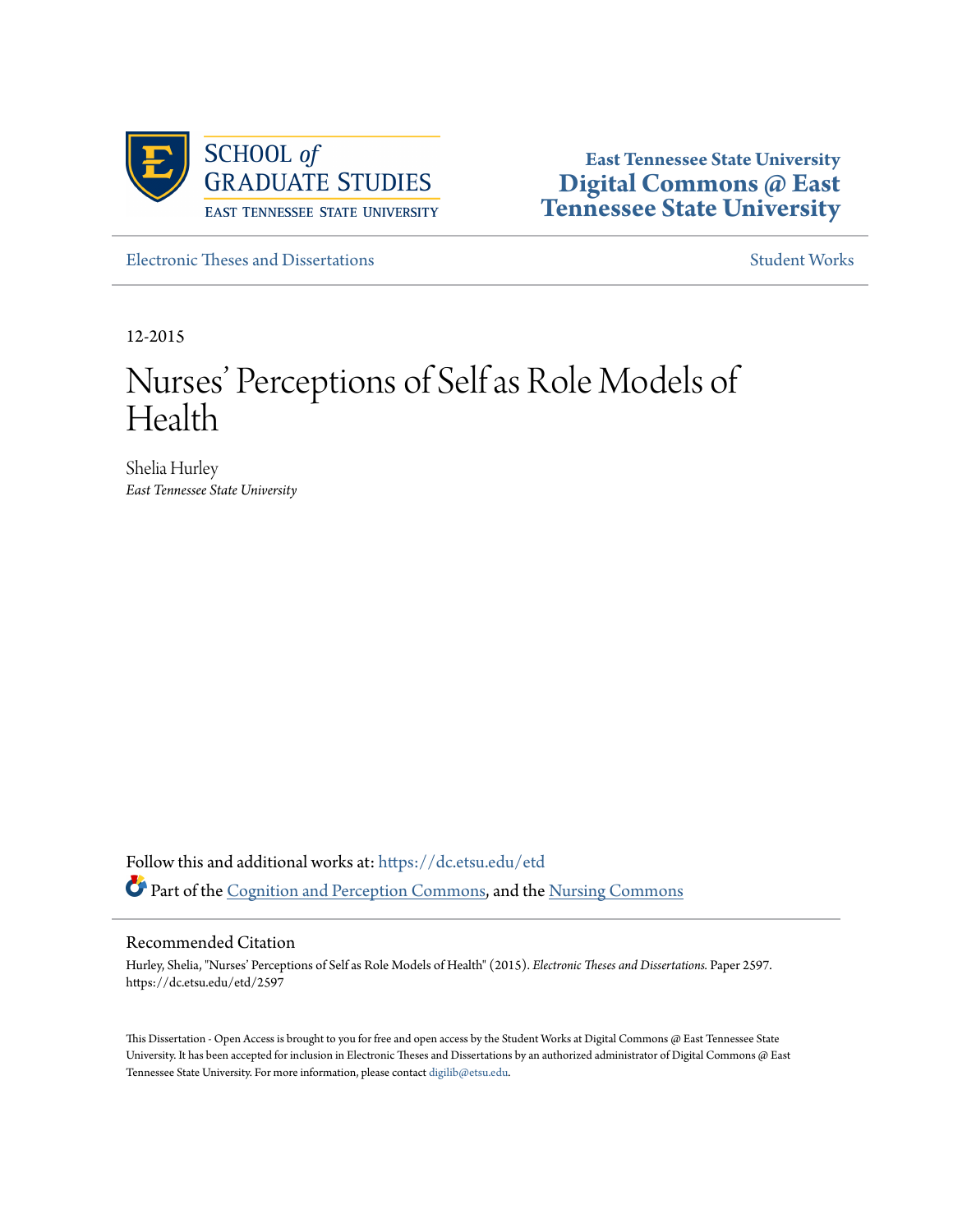Nurses' Perceptions of Self as Role Models of Health

A dissertation

presented to

the faculty of the Graduate Program of the College of Nursing

East Tennessee State University

In partial fulfillment

of the requirements for the degree

Doctor of Philosophy in Nursing

by

Shelia Hurley

December 2015

Joellen Edwards, Chair

Sharon Loury

Lisa Haddad

Michael Phillips

Keywords: Role Model, Nurse, Health Promotion, Perception, Multiple Regression, Correlation

Matrix, Nutrition, Smoking, Alcohol, Physical Activity, Obesity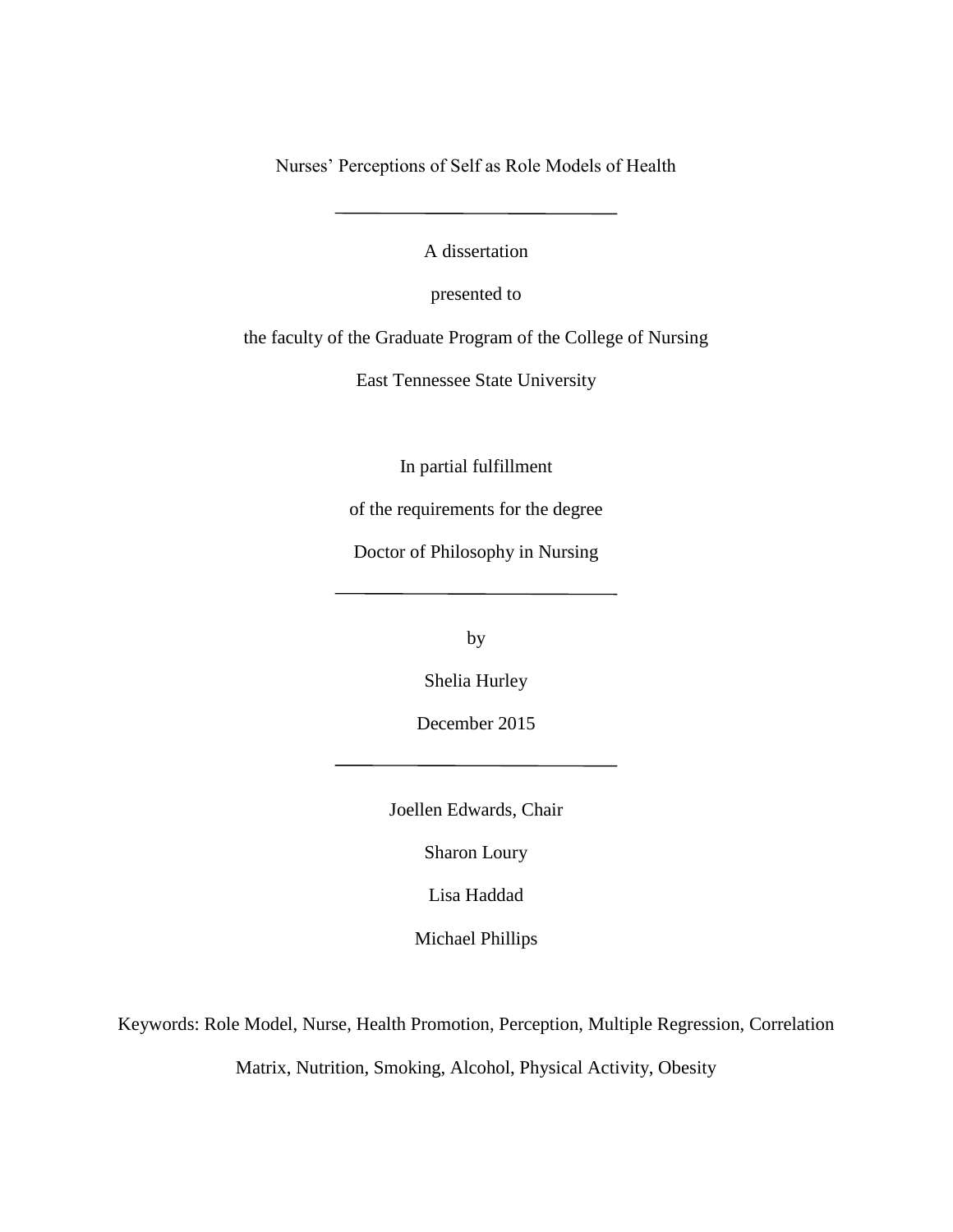# ABSTRACT

### <span id="page-2-0"></span>Nurses' Perceptions of Self as Role Models of Health

by

## Shelia Hurley

Given the sad state of obesity and lifestyle-related illnesses in the US, nurses, as the largest and most trusted health profession, must take the cause of health promotion seriously and personally. This study seeks to close the gap in knowledge of nurses' perception of self as a role model of health and personal healthy lifestyle behaviors. This study focuses on four specific behaviors that lead to a healthy lifestyle: limit alcohol, avoid tobacco, improve nutrition, and engage in physical activity. The purpose of this study is to determine the relationship between nurses' health practices and their perceptions of self as role models for health promotion using constructs of the Social Cognitive Theory. The final sample consisted of 804 registered nurses in the state of Tennessee. In this study, 4% report smoking, 24.9% drink alcohol, 34% are overweight and 30% obese. Approximately 70% do not meet the weekly physical activity recommendations of 150-minutes and 32.8% follow guidelines for a healthy diet only 50% of the time or less. There was a significant correlation between following a healthy diet or physical activity and the Self as a Role Model of Health Promotion (SARMHEP) scores. Based on the regression analysis, working in an acute care or ambulatory setting negatively affected the SARMHEP, as opposed to age and gender having a positive effect on the SARMHEP score. This study has the potential to provide key information that can be used to promote health among nurses.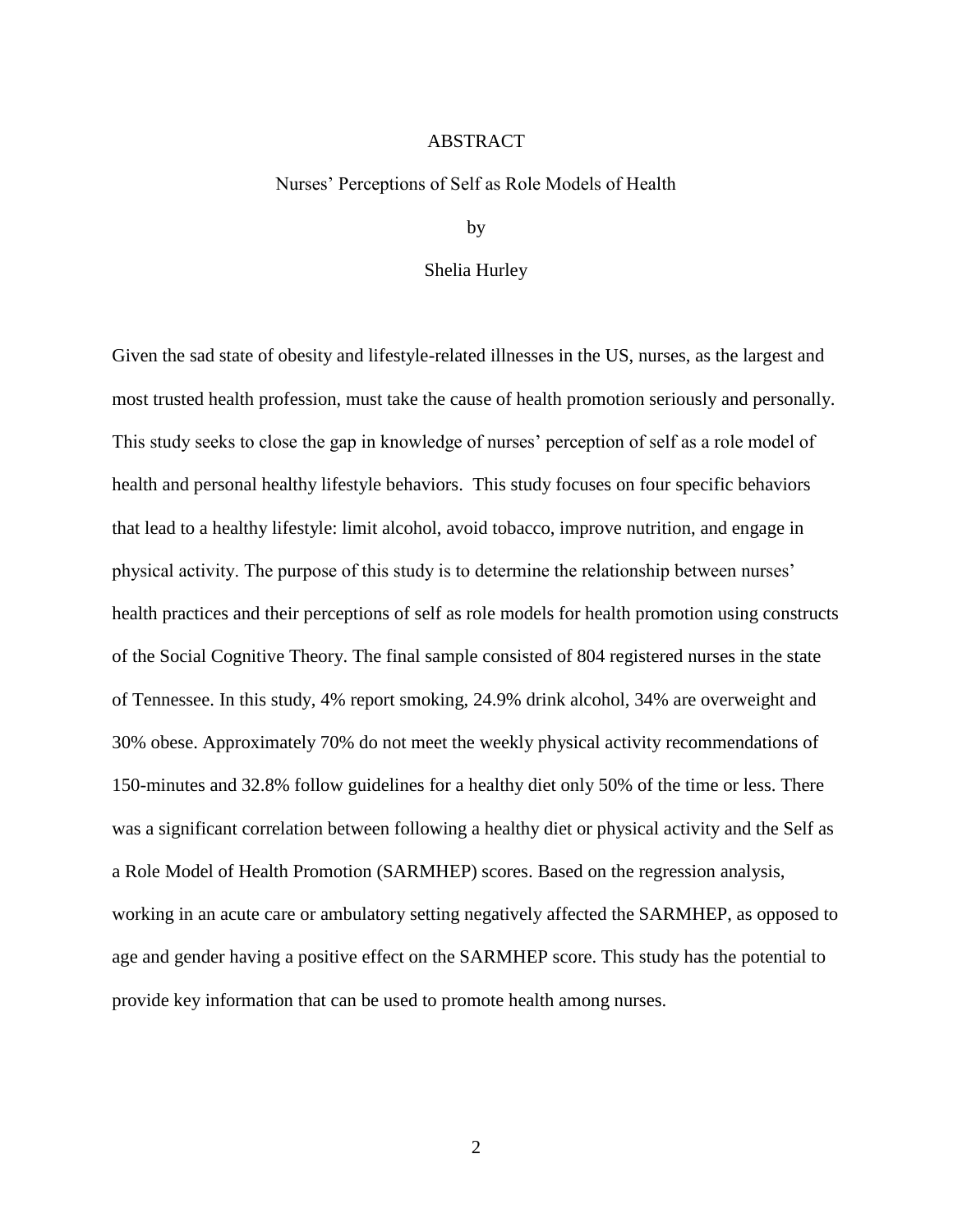Copyright 2015 by Shelia Hurley

All Rights Reserved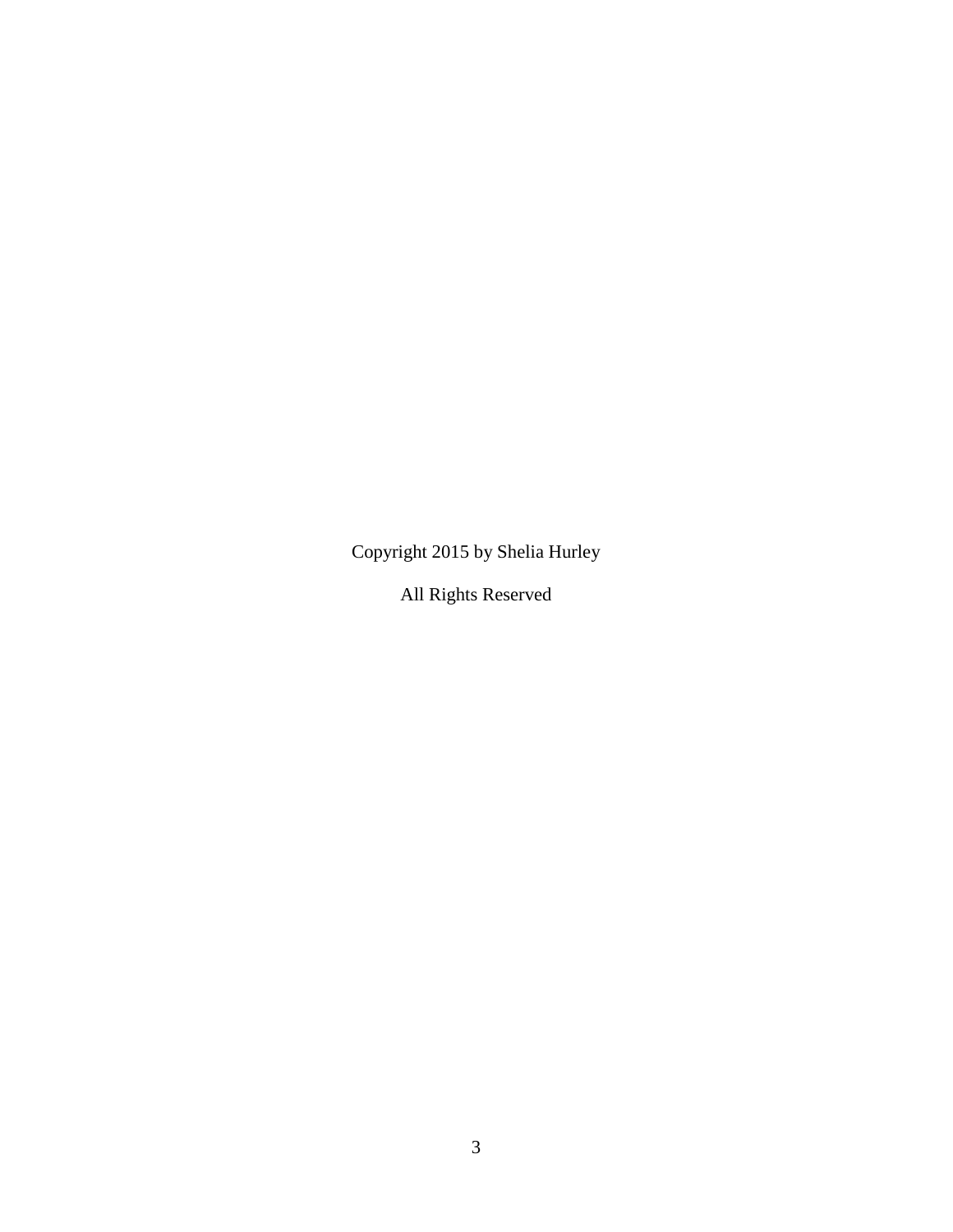#### <span id="page-4-0"></span>ACKNOWLEDGEMENTS

I would like to thank the many supporters that made this dissertation possible. First, my dissertation chair, Dr. Joellen Edwards, for her vision, insight, and dedication that inspired my focus, guided my decisions, and encouraged my persistence to complete the dissertation process. I would like to thank my dissertation committee members: Dr. Sharon Loury, Dr. Lisa Haddad, and Dr. Michael Phillips for their invaluable insights, expertise, attention to detail, and support to enhance my study. I would also like to thank Dr. Jann Cupp for his continued mentoring and assistance in analyzing my data. To my new friend whom I met on the first day of class, Jean Bernard, I thank for her encouragement and perseverance. I was blessed to have her throughout the process to laugh, cry, or pray as the situation warranted. To Ann Hellman, a longtime friend and colleague, that encouraged me to get this degree and continues to provide much support and influence in my life. And last, but not least, my family. My husband, Jason, has been provided encouragement, technical support, and love. And my children, Lillian, Preston, Austin, and Alaina, have provided encouragement and love this process.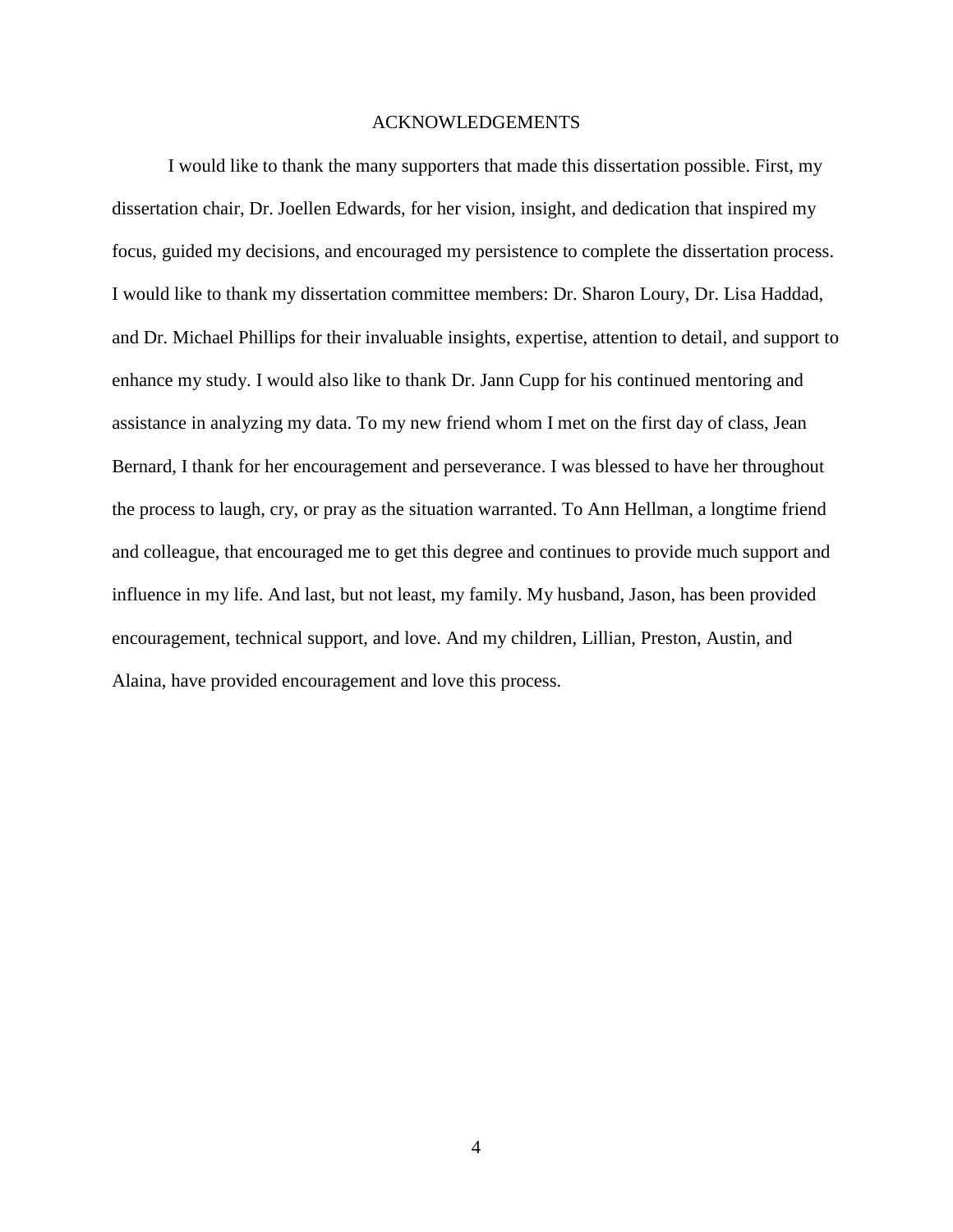# **TABLE OF CONTENTS**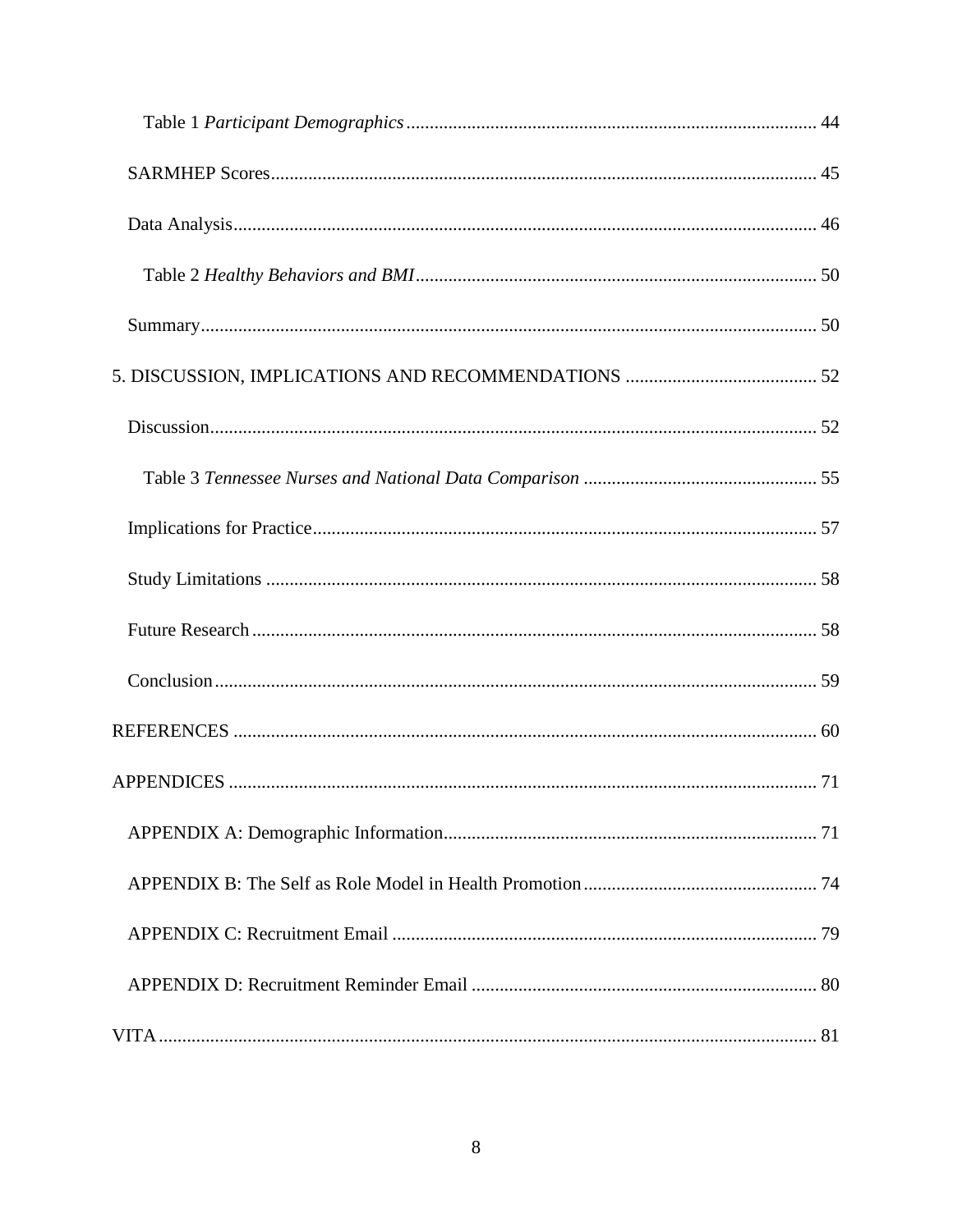# CHAPTER 1

# INTRODUCTION TO THE STUDY

<span id="page-9-0"></span>Nurses are the nation's largest group of healthcare professionals and are uniquely positioned to serve as effective and convincing models of healthy behaviors in their role as resources for health promotion. As role models, nurses should personally value health and help to shape society's value of health through education, teaching, role modeling and health policy; however, it is not clear if nurses associate their personal health with their professional role as a health promoter. It is known that healthcare professionals play an important role in promoting health to the population (Borchardt, 2000; Cipriano, 2013; Denehy, 2003; Popplewell, 2006). As healthcare costs and mortality rates related to preventable diseases caused by smoking and obesity continue to rise, unhealthy behaviors such as poor nutrition, inadequate physical activity and smoking can be reduced through health promotion. The Centers for Disease Control (CDC) focuses on four specific behaviors that lead to a healthy lifestyle: limit alcohol, avoid tobacco, improve nutrition, and engage in physical activity (2011a). This study will examine nurses' perceptions of role modeling health promotion in relation to their own healthy lifestyle behaviors.

#### **Background**

<span id="page-9-1"></span>The World Health Organization (WHO) defines health as "a state of complete physical, social, and mental well-being, and not merely the absence of disease or infirmity" (2003, para. 1). Along with this definition, in 1996, Nola Pender defined health as a "dynamic state not merely the absence of disease" (p. 6). From these definitions, it is clear that health is a multidimensional state. The WHO first defined the term health promotion in 1986 for the First International Conference on Health Promotion. According to WHO (1986) health promotion is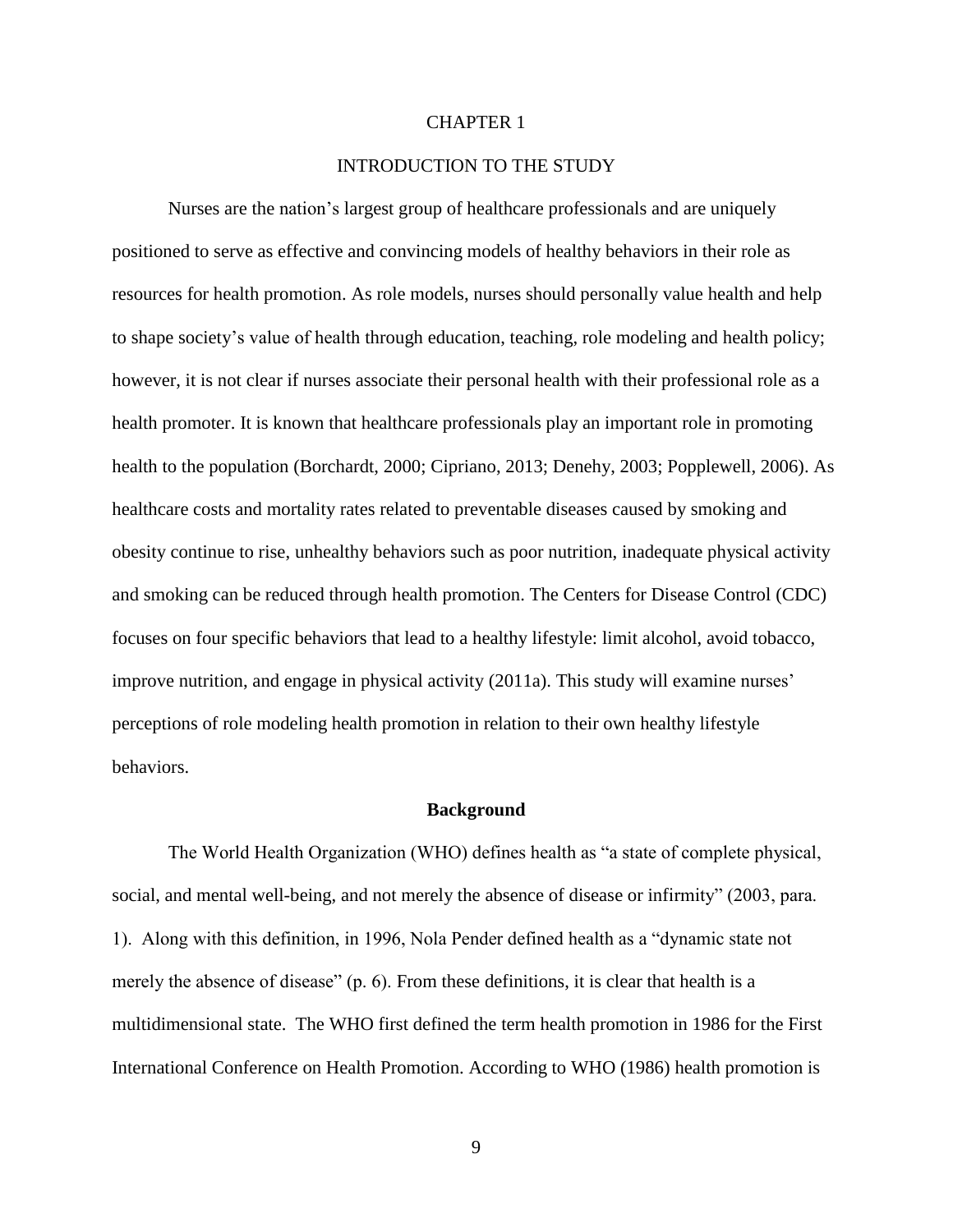the progression of empowering others to improve their health. In 1996, Pender described health promotion as an action inspired by the aspiration to increase the potential for health and wellness. Pender's definition focused more on the individual and their behavior in her health promotion model; however she was able to include the complexity of the social environment, interpersonal environments, and the interaction of the individual with the environment.

The term health promotion is often used in place of strategies and interventions that carry out health promoting activities. For example, health promotion is often used interchangeably with the terms health education, health behaviors, preventive health care, and clinical health promotion (Blake, Malik, Mo, & Pisano, 2011; Casey, 2007; Whitehead, 2001). This causes confusion among professionals as to their roles in health promotion. While the term continues to evolve, it is evident that the focus of health promotion is to positively impact the health of individuals and communities. Clearly, health promotion is multidimensional and requires a multidimensional approach including strategies and interventions to increase knowledge and improve attitudes, skills and behaviors.

The definition of a healthy lifestyle has evolved over the last 45-years years since health promotion became more prevalent in prevention of disease. Over time, research has shown that healthy lifestyle behaviors lead to improved health. Lifestyle modification significantly improves risk of heart disease, cancer, respiratory disease, stroke, diabetes, and obesity (Dworetzky, Bromfield, Townsend, & Kang, 2010; Grabowska & Narkiewicz, 2013; Liu et al., 2012). Research shows change to modifiable behaviors such as to stop smoking, limit alcohol, improve nutrition, and increase physical activity improve overall health of an individual (CDC, 2011a).

Smoking was once socially accepted and even glamorized in movies by celebrities. Society looked to celebrities as role models. Now smoking receives much publicity as a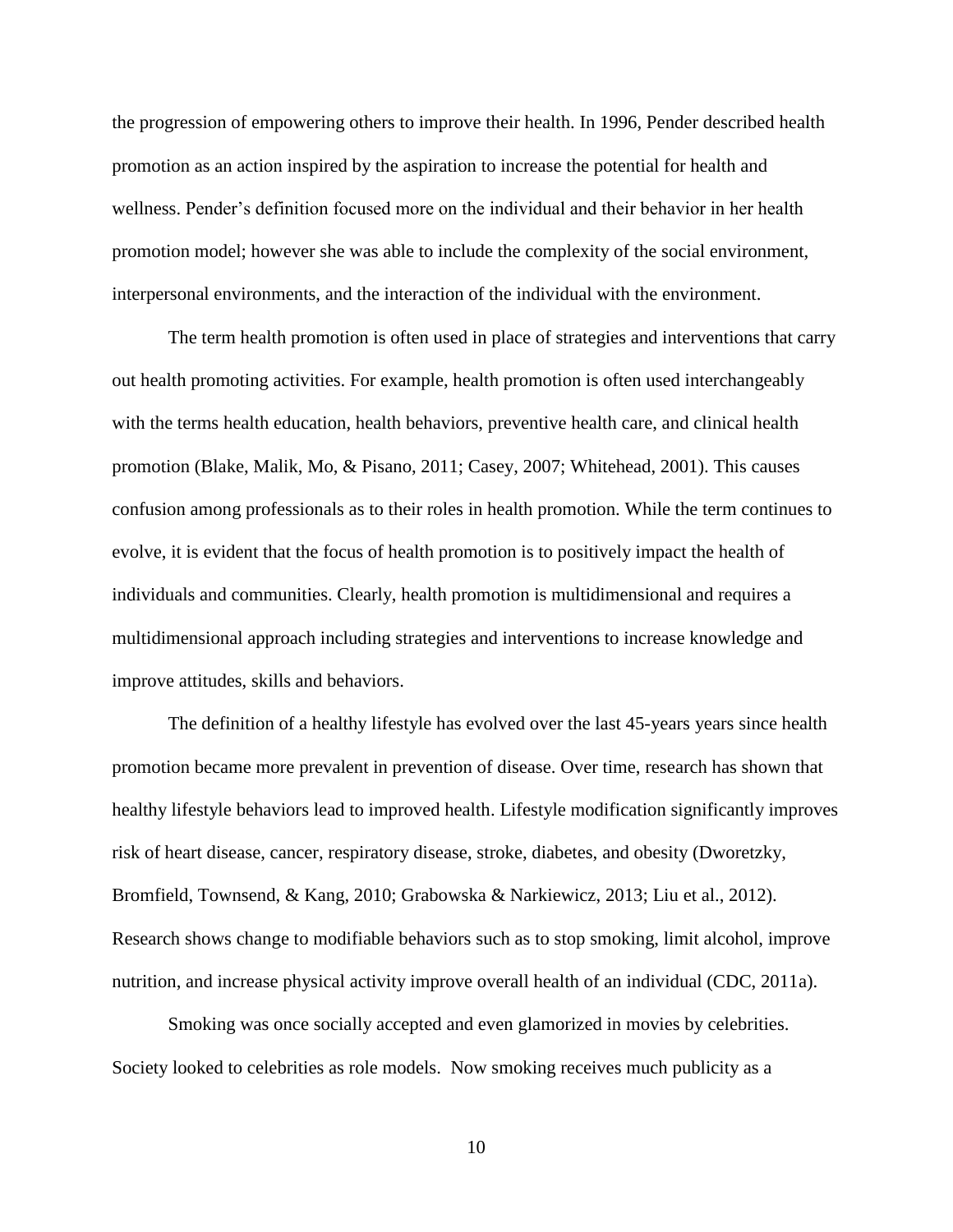behavior that causes harm to self and others. Research shows that smoking leads to cancer, lung disease and vascular disease (CDC, 2015a; 2015b). Smoking currently contributes to more than 480,000 deaths (CDC, 2015b). Now legislation prohibits smoking in most public places, restricts advertising and taxes the sale of tobacco (CDC, 2011b).

The history of alcohol use includes medicinal purposes, social and cultural events, and relaxation. Alcohol use is very common in our society and is the third leading lifestyle-related cause of death (CDC, 2014c). Alcohol use is controversial because it is linked to violence, disease and accidents (CDC, 2014c). However, research has shown that alcohol use in moderation offers some health benefits such as reduced risks of stroke, cardiovascular disease, and obesity (Poli et al., 2013). Some research indicates that abstaining from alcohol increases the risk of hypertension, metabolic syndrome, and obesity (Poli et al., 2013).

The American diet is now one of convenience. After World War II and the increase of national highways provided easier transportation of goods, the nation saw an increase in prepackaged foods and fast food restaurant chains (Cordain et al., 2005). Over the past 45-years years, research indicates an increase in the amount of sugar, fat and total calories consumed by the American people (Smith, Ng, & Popkin, 2013). Even as manufacturers found ways to produce low-fat, low sugar foods with the addition of substitutes, the weight of the American people continued to rise (CDC, 2014b; Smith et al., 2013). Current dietary recommendation are to eat more fruits, vegetables, whole grains, seafood; and choose fat-free and low-fat dairy while decreasing salt and foods high in sodium, saturated fats, trans fats, cholesterol, added sugar, and refined grains (Health.gov, 2014).

At the same time that fat, sugar and calories increased, American jobs became more sedentary (Church et al., 2011; Cordain et al., 2005). The decrease of physical activity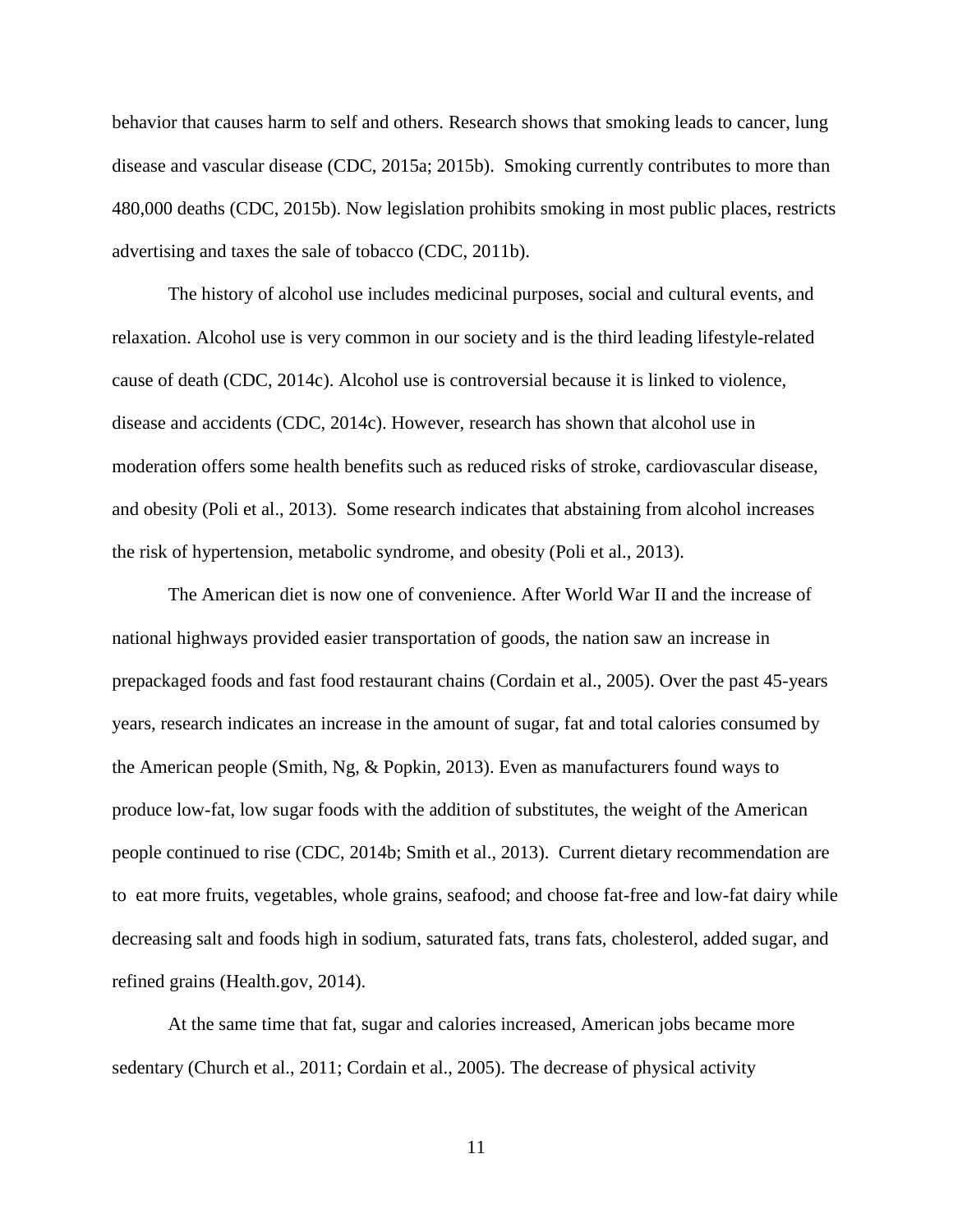contributes to stroke, cardiovascular disease, diabetes, cancer, depression and obesity (CDC, 2014b). Less than half the US population meets the recommended physical activity which results in increased disease and healthcare costs (CDC, 2014d). According to the CDC adults age 18 to 64 need moderate physical activity of at least 150-minutes of moderate exercise such as brisk walking spread over at least five days each week, or on three days a week or more; and muscle strengthening exercise on at least 2 days a week; or a total of 75 minutes of vigorous exercise each week such as jogging or race walking and muscle strengthening exercise on at least 2 days a week to positive impact health (2014d). Even with these recommendations on diet and exercise, obesity rates are increasing. The Trust for America's Health and Robert Wood Johnson Foundation (RWJF), reported a significant increase over the last year in obesity in six states: Alaska, Delaware, Idaho, New Jersey, Tennessee and Wyoming (2014). Obesity rates are an implication of poor diet and inadequate physical activity which lead to poorer health across the nation.

## <span id="page-12-0"></span>**Nurses as Role Models**

Robert K. Merton created the term "role model" from previous work done with reference groups, and he describes healthcare professionals as a standard frame of reference to which others compare themselves (Holton, 2004). According to Bandura's (1977) Social Learning Theory behaviors are learned by observing others; the values and beliefs of the role model are adopted by the learner. The literature provides a number of definitions and interpretations for role modeling, but widely acknowledges that role modeling can promote adoption of observed behaviors or attitudes in either positive or negative circumstances (Cruess, Cruess, & Steinert, 2008; Perry, 2009).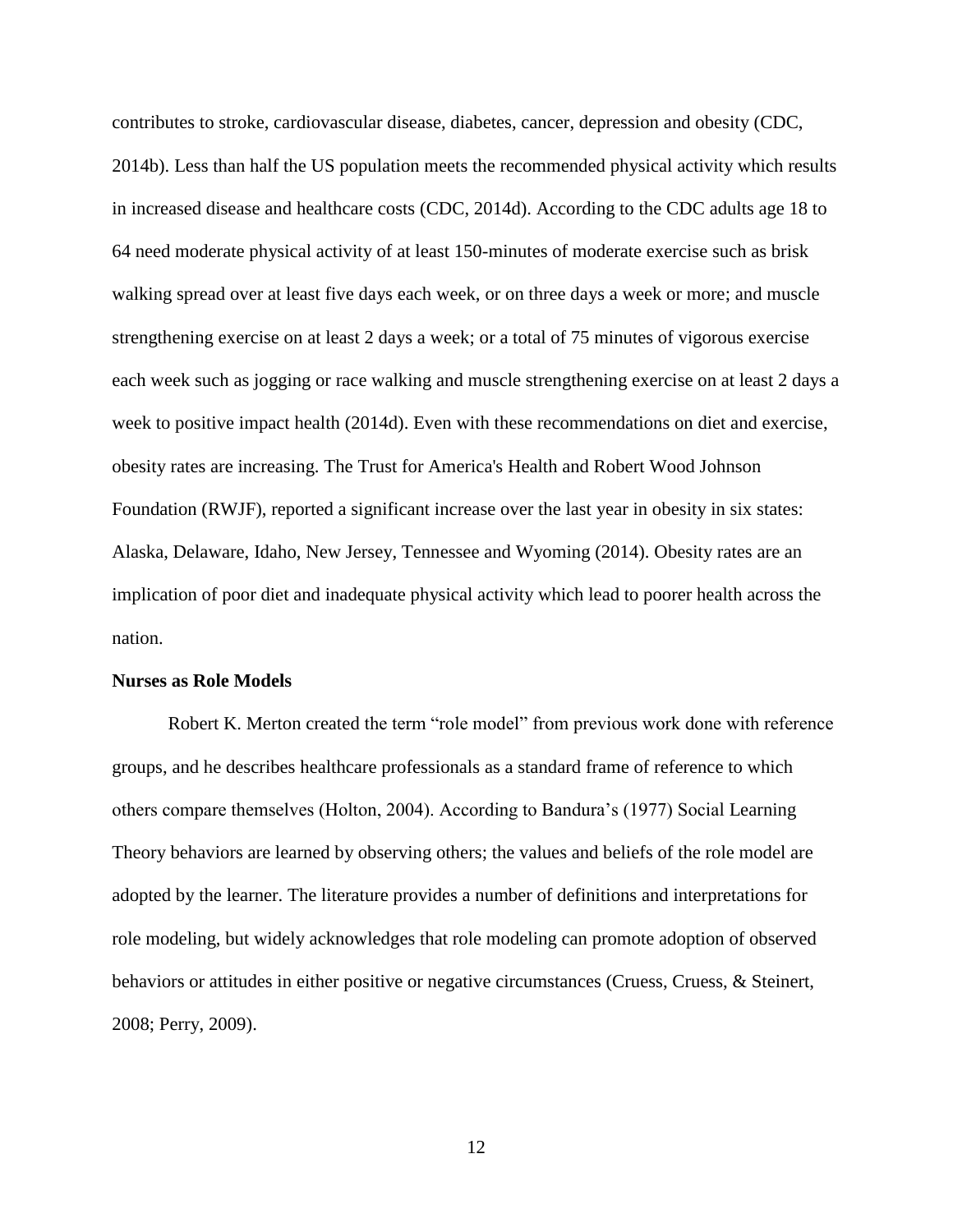Role modeling in health is currently represented in the literature predominantly related to health professionals' demonstration of healthy behaviors for the community (Blake et al., 2011; Yancey, Grant, Kurosky, Kravitz-Wirtz, & Mistry, 2011). The American Nurses Association (ANA) defines a healthy nurse as "one who actively focuses on creating and maintaining a balance and synergy of physical, intellectual, emotional, social, spiritual, personal and professional wellbeing" (2014, para. 1). The ANA discusses the potential impact of healthy nurses who live "life to the fullest capacity, across the wellness/illness continuum, as they become stronger role models, advocates, and educators, personally, for their families, their communities and work environments, and ultimately for their patients" (2014, para. 1). The *Essentials of Baccalaureate Education* produced by the American Association of Colleges of Nursing (AACN, 2008) state that the baccalaureate nurse is expected to engage in self-care in an effort to better care for others. According to the ANA and AACN, the nurse is or should be a role model of health. Therefore, nurses' own health behaviors and attitudes as they role model for clients, students, and the community are especially important.

#### **Problem Statement**

<span id="page-13-0"></span>Although literature contains accounts of nurses that do not practice or promote healthy behaviors, very little is known empirically about nurses' perception of self as role models for health promotion in relation to their health practices. It is not clear if nurses' perception of their personal health correlates to their professional role as a health promoter. This study fills this knowledge gap through the examination of nurses' perception of self as role models of health promotion, and the correlation of that perception with personal health behaviors.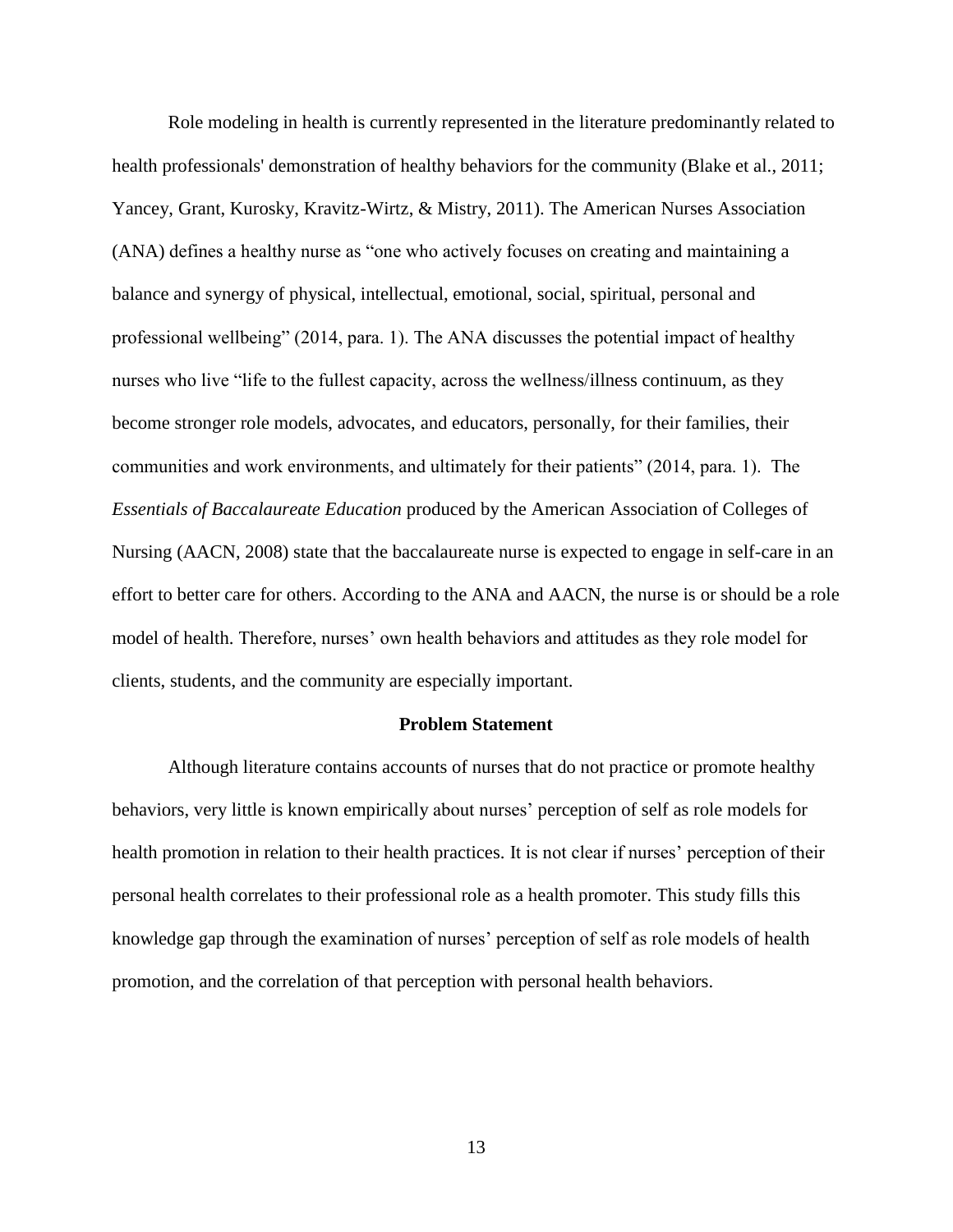# **Purpose of the Study**

<span id="page-14-0"></span>The purpose of this study is to determine the relationship between nurses' health practices and their perceptions of self as role models for health promotion. This study is designed to provide a broadly based evaluation of healthy behaviors currently used by nurses and the relationship of those behaviors to perception of self as a role model of healthy behavior to clients and the community.

## **Specific Aims**

<span id="page-14-1"></span>The specific aims of this study are to examine the extent to which nurses participate in healthy behaviors, to determine if a relationship exists between what nurses' believe in regards to healthy behaviors and what they actually do, to determine if nurses perceive the role modeling of appropriate physical activity, healthy eating, smoking behaviors, and alcohol intake as important to their clients and community, and to raise awareness among nurses of the need to practice and promote healthy behaviors.

# **Research Questions**

- <span id="page-14-2"></span>1. Is there a relationship between perception of self as a role model of healthy behaviors as measured by the Self as a Role Model of Health Promotion (SARMHEP) scores and personal health behaviors reported in the demographics?
- 2. To what extent do practice settings, educational preparation, years of practice experience, race and ethnicity, gender, age, region and type of community contribute to perception of self as a role model of healthy behaviors as measured by SARMHEP scores?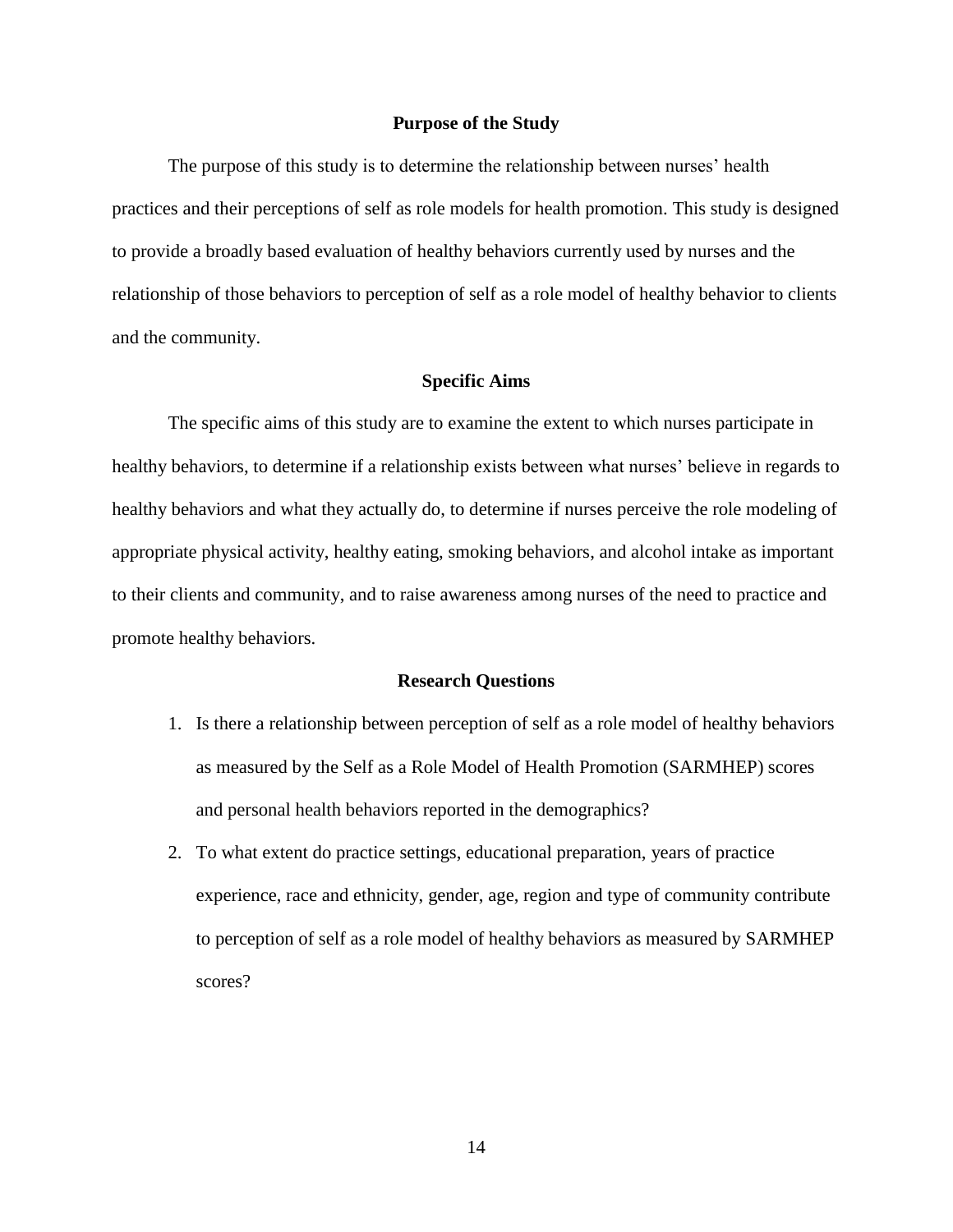- 3. To what extent do practice settings, educational preparation, years of practice experience, race and ethnicity, gender, age, region and type of community contribute to smoking as reported in the demographics?
- 4. To what extent do practice settings, educational preparation, years of practice experience, race and ethnicity, gender, age, region and type of community contribute to alcohol use as reported in the demographics?
- 5. To what extent do practice settings, educational preparation, years of practice experience, race and ethnicity, gender, age, region and type of community contribute to healthy diet as reported in the demographics?
- 6. To what extent do practice settings, educational preparation, years of practice experience, race and ethnicity, gender, age, region and type of community contribute to physical activity as reported in the demographics?
- 7. To what extent do Tennessee nurses report healthy personal behaviors?

#### <span id="page-15-0"></span>**Framework**

The framework for this study is based on the theoretical underpinnings of the Social Cognitive Theory (SCT). The emphasis of the SCT is the cognitive processes that motivate people to use capabilities for personal and social improvement (Davidson Films, 2003). The theory analyzes the thought, motivation and action of human behavior through key constructs of self-efficacy, outcome expectancies, and observational learning (Bandura, 1986, & 2001). The SCT key concepts include self-perception, reciprocal determinism, observational learning, and that individuals are both products and producers of their environment (Bandura, 2001). The SCT proposes that each factor in the individual characteristics and experiences area and the behavior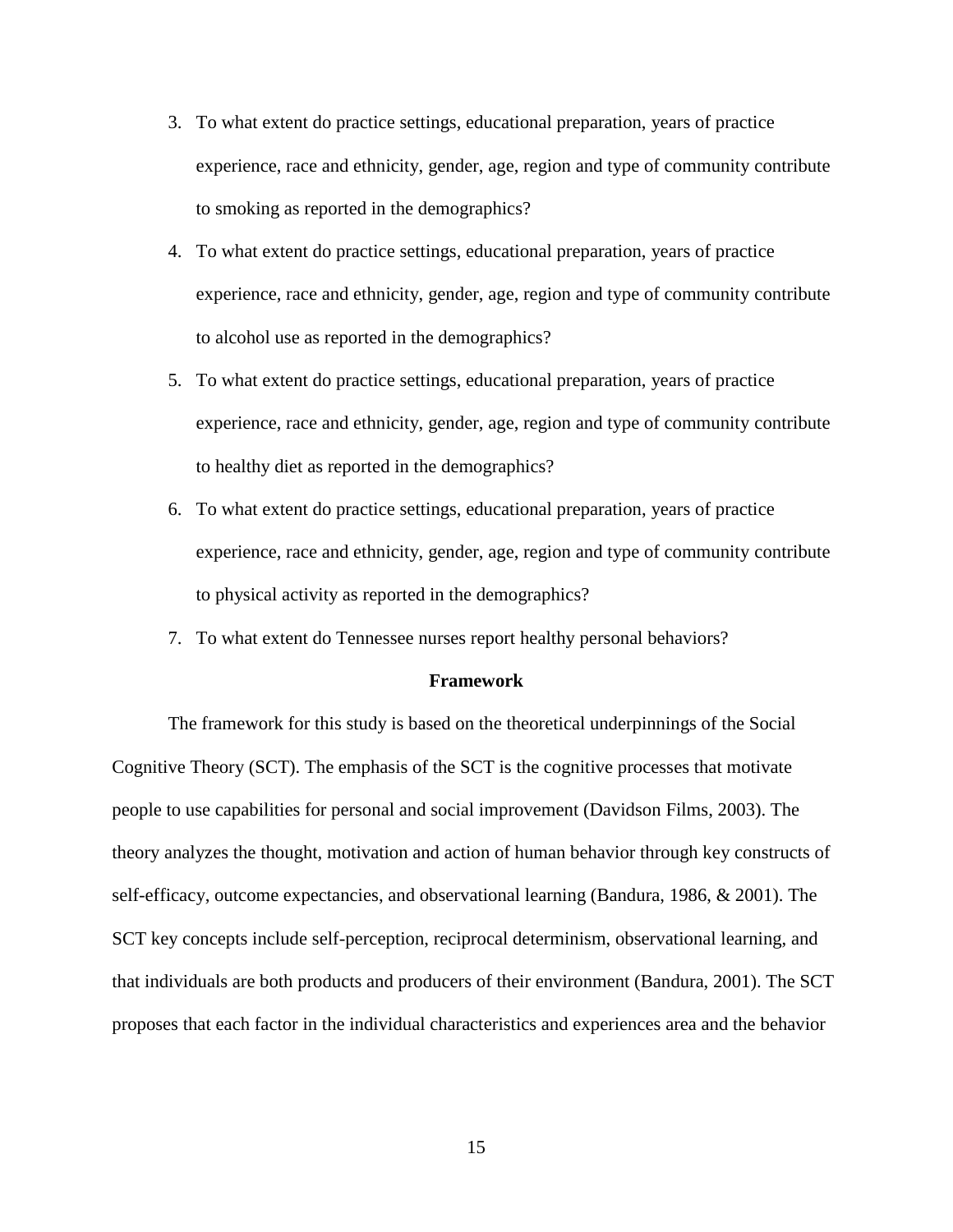specific cognitions and affect area has a direct influence on health promoting behavior. SCT views behavioral change as occurring within the context of larger social structures.

This framework is derived from SCT based on the concepts of personal factors (e.g., selfefficacy and outcome expectancies), environmental factors (e.g., perception of role modeling), behavior (e.g., living a healthy lifestyle) and the reciprocal behavior (see Figure 1). The variables self-perception of role-modeling health behaviors are measured using the Self as a Role Model of Health Promotion (SARMHEP). The SARMHEP also includes subscales that measure selfefficacy and outcome expectancies. Healthy lifestyle practices are addressed in the demographics to address the four areas previously defined that contribute to health: limit alcohol, avoid tobacco, improve nutrition, and engage in physical activity. This framework provides constructs to explain the relationship between the nurses' self-perception as a role model and their health promoting behaviors and healthy lifestyle choices.

# <span id="page-16-0"></span>**Personal Factors**

<span id="page-16-1"></span>**Self-efficacy.** Self-efficacy is a primary concept in the theory that reveals the individual's beliefs about their ability to achieve a task successfully. As an individual's own cognitive process has an effect on their environment, self-efficacy plays an important role in this triadic reciprocal causation model. The actions taken may be positive, negative, or neutral. An alteration of one factor affects another factor (Bandura, 1977).

Conceptual definition: As the foundation of human motivation, self-efficacy consists of the mastery of experiences, social modeling, social persuasion, and the ability to read their own physical and emotional states to modify their behavior to result in the attainment of goals and influences personal choices (Bandura, 2001).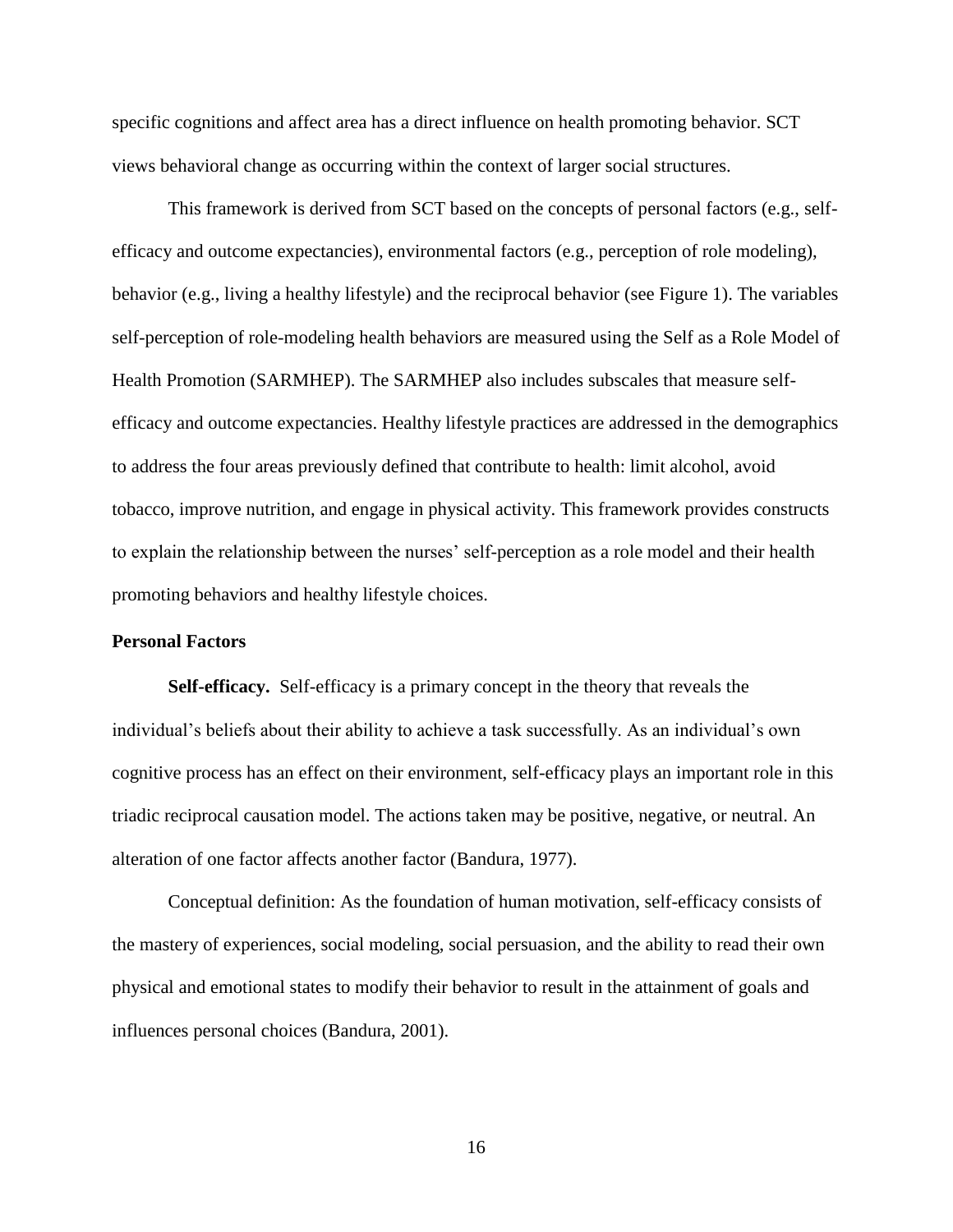Operational definition: Individual's scores on the SARMHEP subscales (use of professional self, use of imperfect self, valuing self, and self as health promoter).

<span id="page-17-0"></span>**Outcome expectancies.** Conceptual: Outcome expectancies are the belief that a behavior will lead to a specific outcome (Bandura, 2001). The environment (e.g, social models) influences outcome expectancies.

Operational: Individual's scores on the SARMHEP subscale identification of self with the idealized.

# <span id="page-17-1"></span>**Behavioral Factors**

<span id="page-17-2"></span>**Healthy lifestyle.** Conceptual: In this study, a healthy lifestyle is defined based on four behaviors: limit alcohol to moderate use, avoid tobacco, improve nutrition, and engage in moderate physical activity (CDC, 2011a).

Operational: A healthy lifestyle is measured in the individual's self-report on the demographic questionnaire in each area.

<span id="page-17-3"></span>*Alcohol use.* Conceptual: The act of drinking a standard drink that contains 0.6 ounces of pure alcohol, for example, 12-ounces beer, 80-ounces malt liquor, 5-ounces of wine, or

Department of Health and Human Services, 2010).

Operational: The individual's self-report in the demographic questionnaire to the amount of drinks each day.

1.5 ounces of 80-proof distilled spirits (U.S. Department of Agriculture and U.S.

*Tobacco use.* Conceptual: The act of smoking tobacco in the form of cigarettes.

<span id="page-17-4"></span>Operational: The individual's self-report in the demographic questionnaire to the amount of cigarettes smoked each day.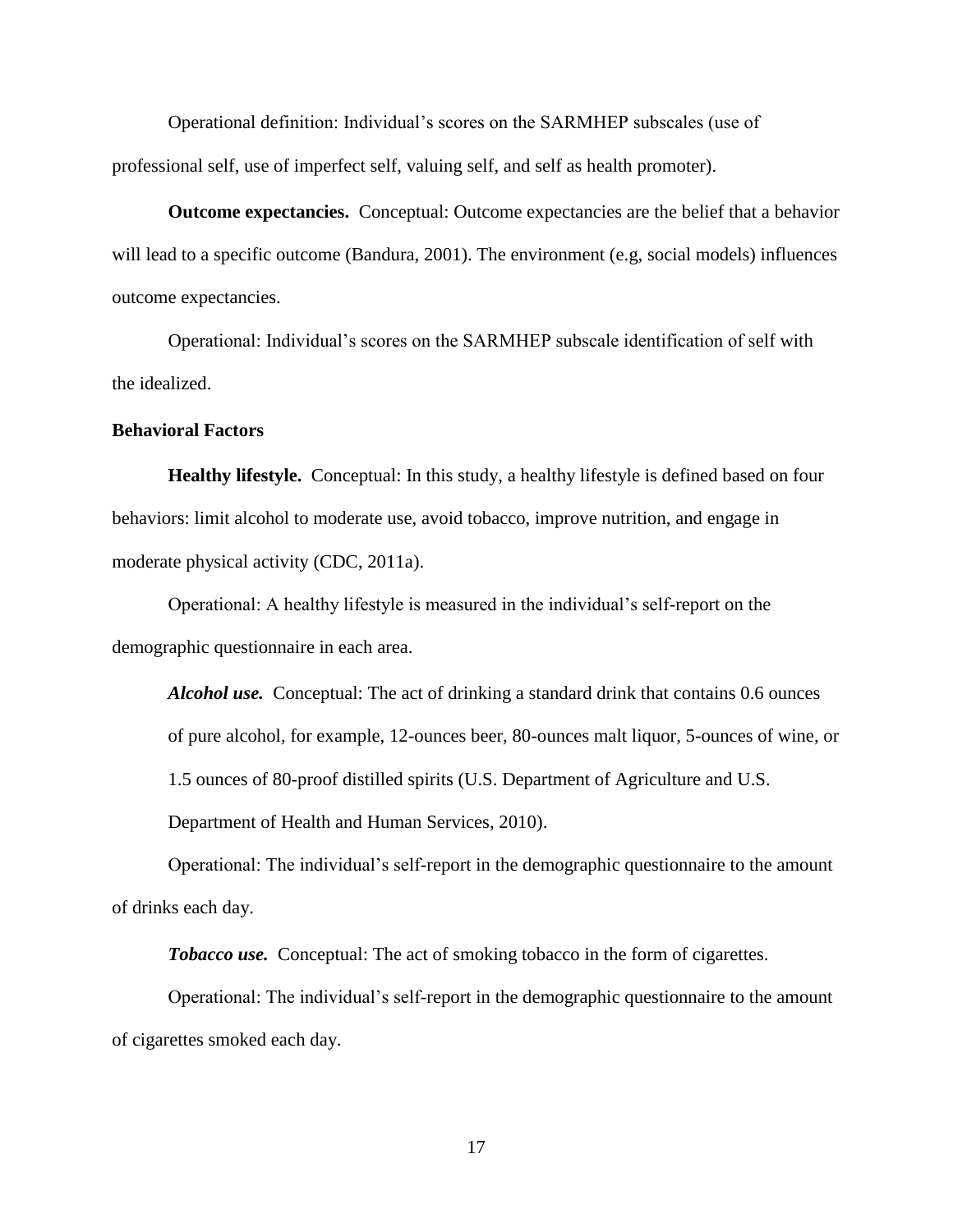<span id="page-18-0"></span>*Nutrition.* Conceptual: A healthy diet is defined as eating more fruits, vegetables, whole grains, seafood, and choosing fat-free and low-fat dairy while decreasing salt and foods high in sodium, saturated fats, trans-saturated fats, cholesterol, added sugar, and refined grains (CDC, 2011a).

Operational: The individual's self-report in the demographic questionnaire as to how faithfully guidelines are followed for a healthy diet on a scale of 1-10.

<span id="page-18-1"></span>*Physical activity.* Conceptual: Moderate exercise such as brisk walking spread over at least five days each week, or on three days a week or more (CDC, 2014d).

Operational: The individual's self-report in the demographic questionnaire as to how many minutes in participation of moderate exercise.

# <span id="page-18-2"></span>**Observational Learning**

A core premise of the SCT is that people learn through observation of others. Bandura (1977) described this learning as vicarious learning or modeling because learning occurs through observation of the behavior in the environment. The learner may also inhibit their participation in a behavior if the learner observes a model suffers consequences. For example, if a client perceives the health promoter to be unhealthy, the client may choose not to follow their advice about health promotion. As the viewer observes a role model, formations of their own views of reality transpire. The role model is influential in shaping these views of reality. Social learning through observation forms beliefs, values, and expectations based on an individual's perception.

## *Role Model*

<span id="page-18-3"></span>Conceptual: A role model is defined as someone that provide examples of behavior to observe and imitate (Bandura, 1977).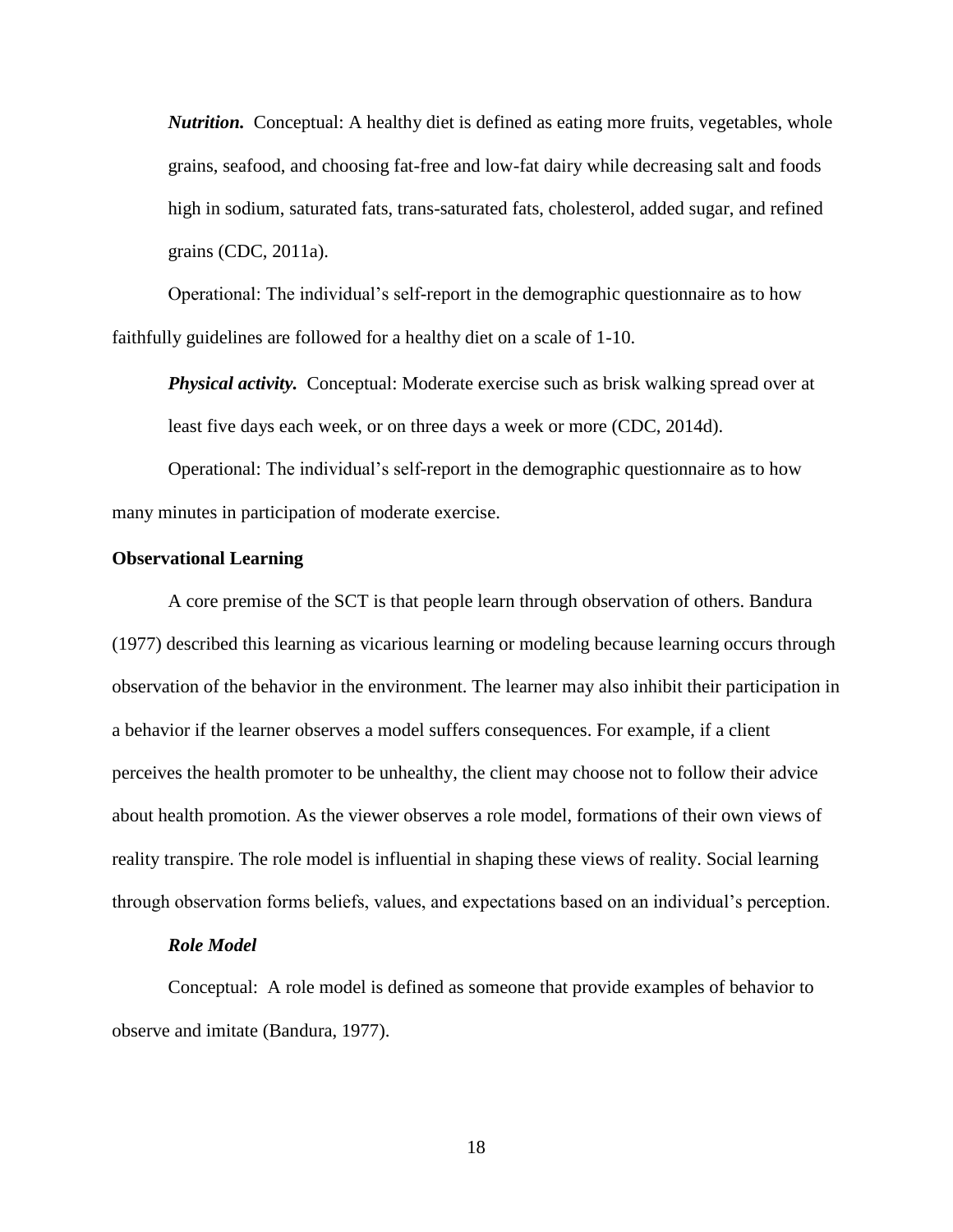Operational: The individual's self-report in the Self as a Role Model of Health Promotion questionnaire.

# <span id="page-19-0"></span>**Current Use of Social Cognitive Theory**

Research suggests that factors included in the SCT account for much of the variance in a variety of health behaviors, including smoking cessation (McKenna et al., 2001; Movsisyan et al., 2012; Willaing & Ladelund, 2004), nutrition (Boaz et al., 2013; Buxton & Davies, 2013; Malik, Blake, & Batt, 2011), physical activity (Casey, 2007; Gance, Sidora, Keesing, Gottesman, & Brady, 2009) and alcohol use (Sharma, 2005). The result of these studies are used to understand and intervene in health behaviors by incorporating knowledge from multiple disciplines. In addition, SCT has been used to understand the practice of nursing (Perry, 2009) and to encourage nurses to role model healthy behaviors (Borchardt, 2000).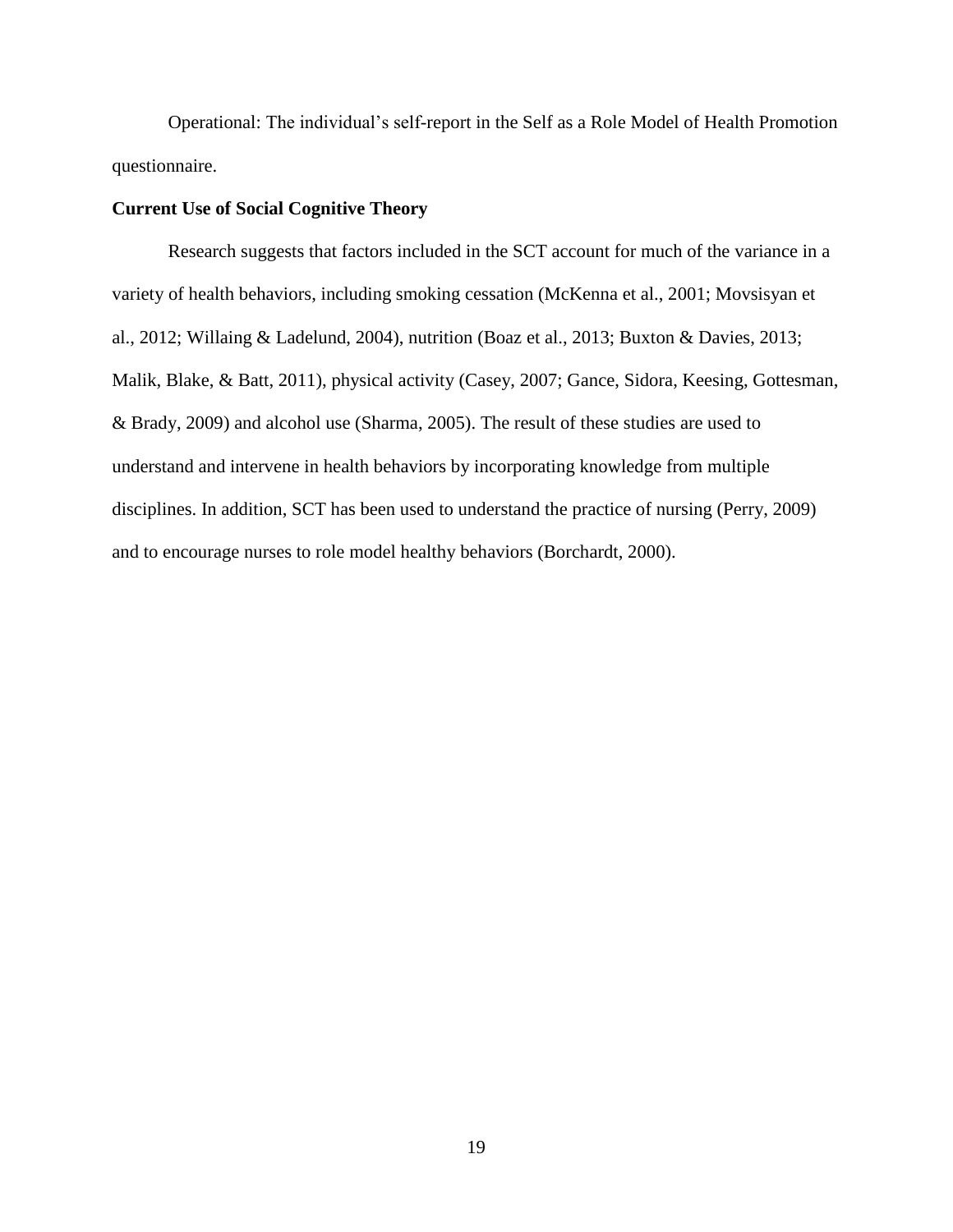Perception of role modeling health behaviors



Personal factors (Self-efficacy, outcome expectations, demographics)

Behavioral factors (Nutrition Physical Activity Alcohol Use Tobacco Use)

# <span id="page-20-0"></span>*Figure 1*: Perception of Role Modeling

# <span id="page-20-1"></span>**Definition of Terms**

# <span id="page-20-2"></span>**Health**

For this study, the WHO definition is used to define health: "a state of complete physical, social, and mental well-being, and not merely the absence of disease or infirmity" (2003, para.

1).

# <span id="page-20-3"></span>**Healthy Diet**

A healthy diet is defined as eating more fruits, vegetables, whole grains, seafood, and choosing fat-free and low-fat dairy while decreasing salt and foods high in sodium, saturated fats, trans-saturated fats, cholesterol, added sugar, and refined grains (CDC, 2011a).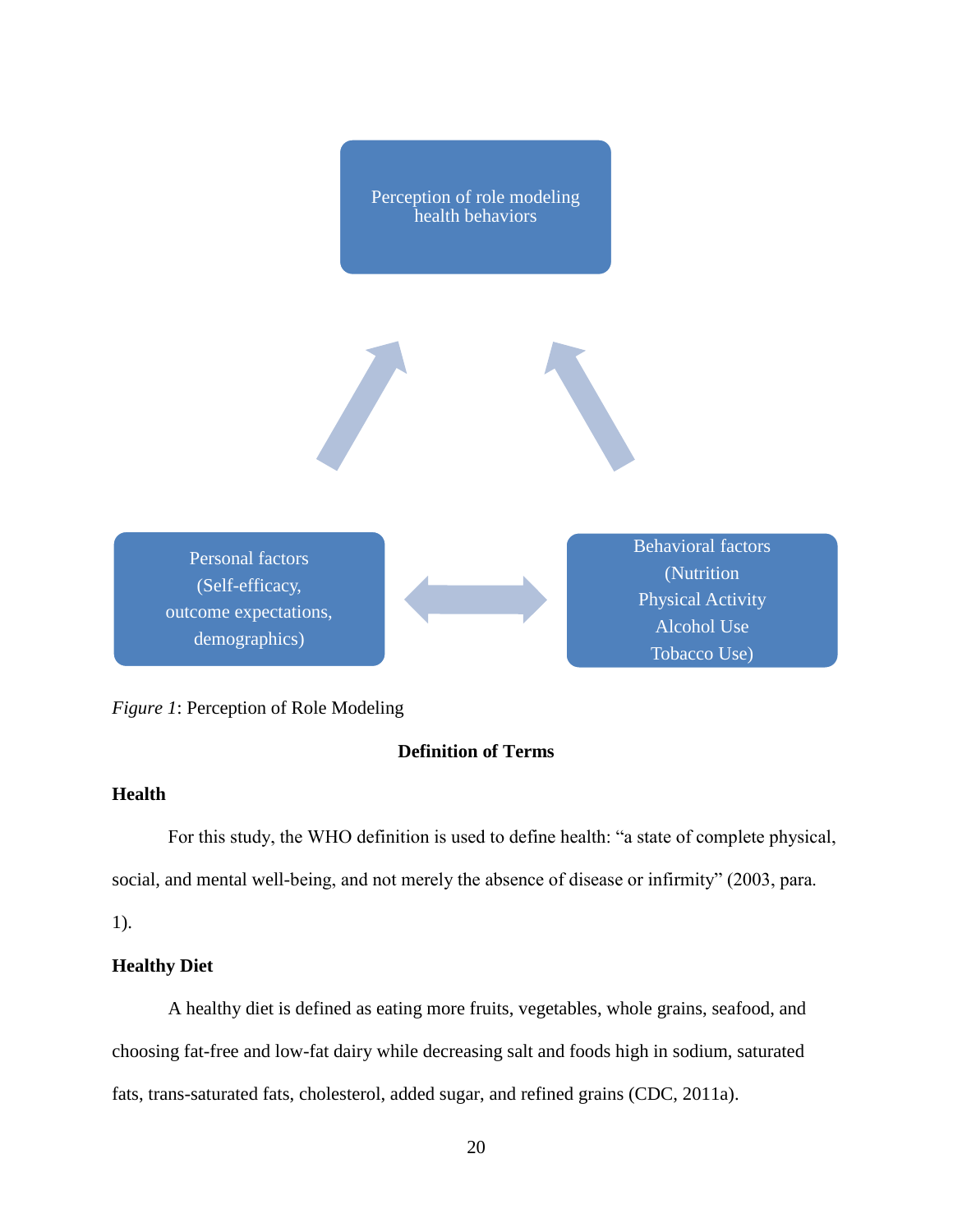# <span id="page-21-0"></span>**Healthy Lifestyle**

In this study, a healthy lifestyle is defined based on four behaviors: limit alcohol to moderate use, avoid tobacco, improve nutrition, and engage in moderate physical activity (CDC, 2011a).

# <span id="page-21-1"></span>**Health Promotion**

The process of empowering others improve their health through education, access and modeling (WHO, 1986; Pender, 1996).

# <span id="page-21-2"></span>**Role Model**

A role model is someone that provide examples of behavior to observe and imitate (Bandura, 1977).

#### <span id="page-21-3"></span>**Body Mass Index**

A body mass index (BMI) is the ratio for weight to height. This is a simple calculation

and creates a standardized measurement by which obesity can be measured (CDC, 2014a).

## <span id="page-21-4"></span>**Obesity**

Obesity can be defined as a BMI of greater than 30 (CDC, 2014a).

# <span id="page-21-5"></span>**Overweight**

The CDC defines overweight as a BMI of greater than 25 (CDC, 2014a).

# <span id="page-21-6"></span>**Moderate Physical Activity**

Moderate physical activity is defined as a target heart rate 50 to 70% above the individual's maximum heart rate (CDC, 2014d). Examples of moderate activity include brisk walking and water aerobics (CDC, 2014d).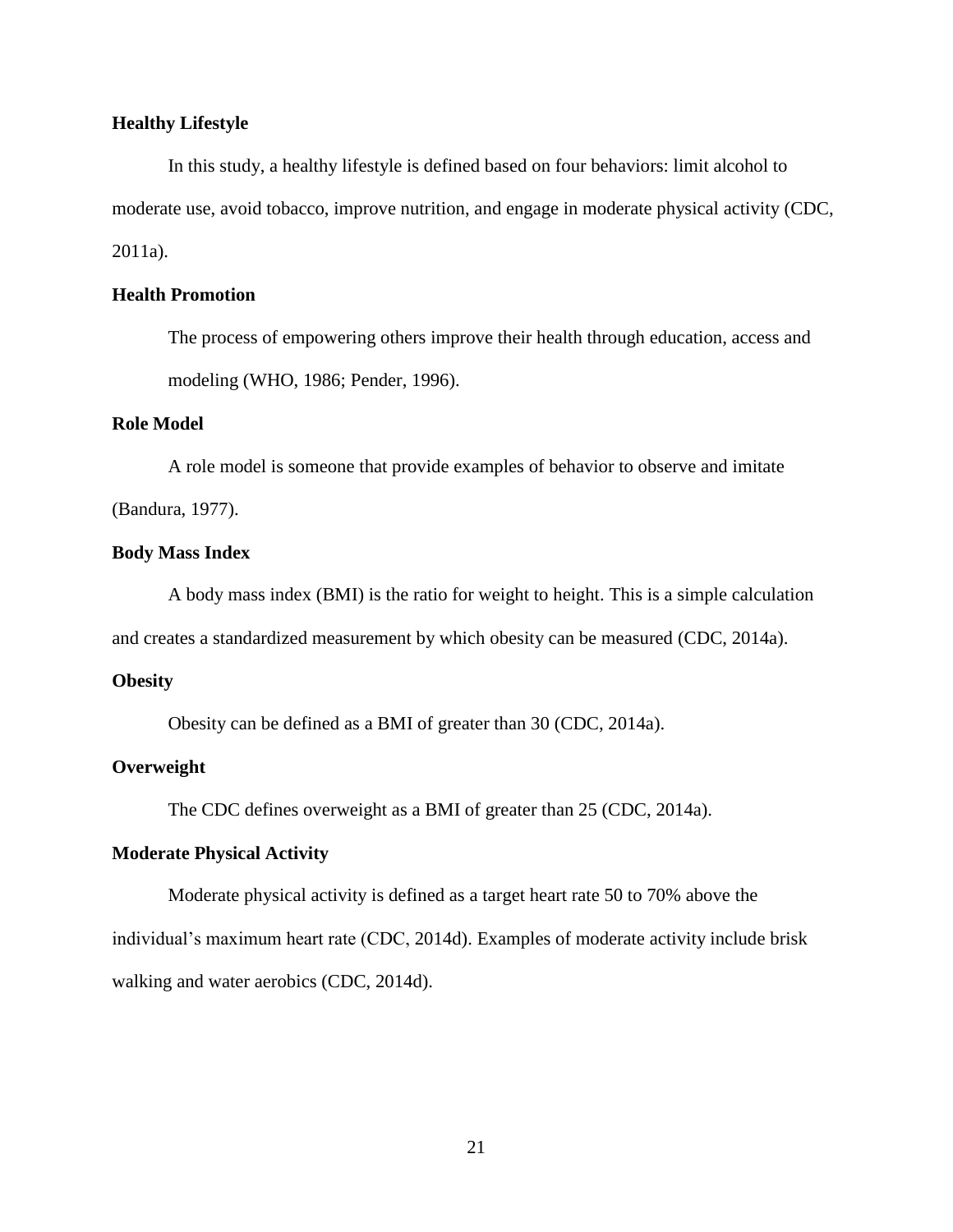# <span id="page-22-0"></span>**Vigorous Physical Activity**

Vigorous physical activity is defined as a target heart rate 70 to 85% above the individual's maximum heart rate (CDC, 2014d). Examples of vigorous physical activity include jogging or race walking and swimming (CDC, 2014d).

# <span id="page-22-1"></span>**Standard Drink**

A standard drink contains 0.6 ounces of pure alcohol, for example, 12-ounces beer, 80ounces malt liquor, 5-ounces of wine, or 1.5 ounces of 80-proof distilled spirits (U.S.

Department of Agriculture and U.S. Department of Health and Human Services, 2010).

# <span id="page-22-2"></span>**Excessive Alcohol Use**

Excessive alcohol use is defined as more than eight drinks a week for women and more than 15 drinks a week for men (CDC, 2011a).

# <span id="page-22-3"></span>**Moderate Alcohol Use**

Moderate alcohol use is defined as one drink a day for women and two drinks a day for men (CDC, 2011a).

# **Significance of Study**

<span id="page-22-4"></span>Nurses' role modeling for health promotes credibility in the public and increases the likelihood of positive change in the patient (Blake & Chambers, 2011; Illingworth, 2006). Nurses are in a position to promote and role model health; however the literature suggests that nurses struggle with promoting health to patients when their own health behaviors are poor. Nurses that practice healthy lifestyle behaviors are found to positively influence teaching healthy behaviors to patients. To fulfill their optimal professional role, nurses must promote health through their own lifestyle choices and evaluate their self-perception as role models of healthy behaviors. Given the sad state of obesity and lifestyle-related illnesses in the US, nurses, as the largest and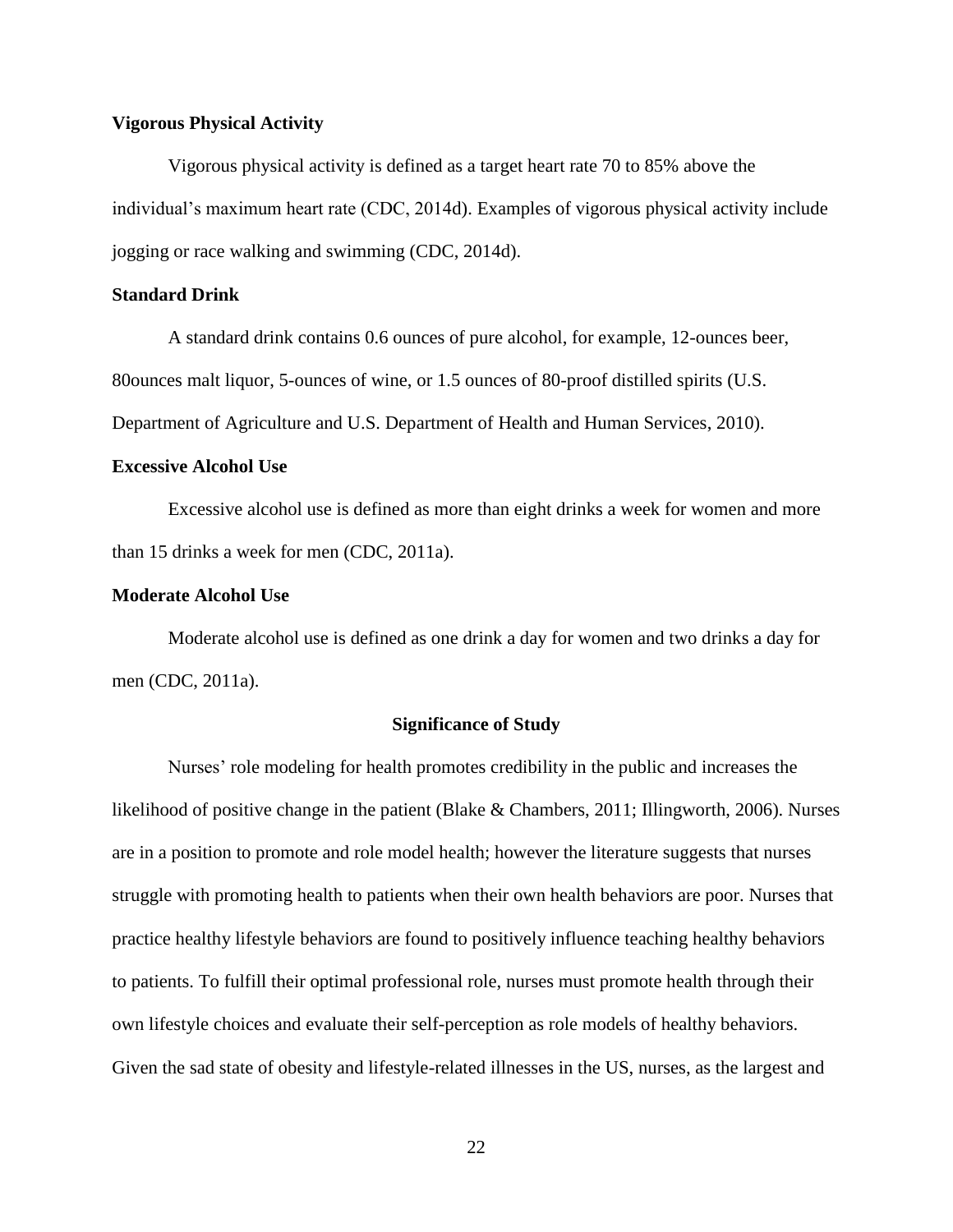most trusted health profession, must take the cause of health promotion seriously and personally. This study seeks to close the gap in knowledge of nurses' perception of self as a role model of health and personal healthy lifestyle behaviors.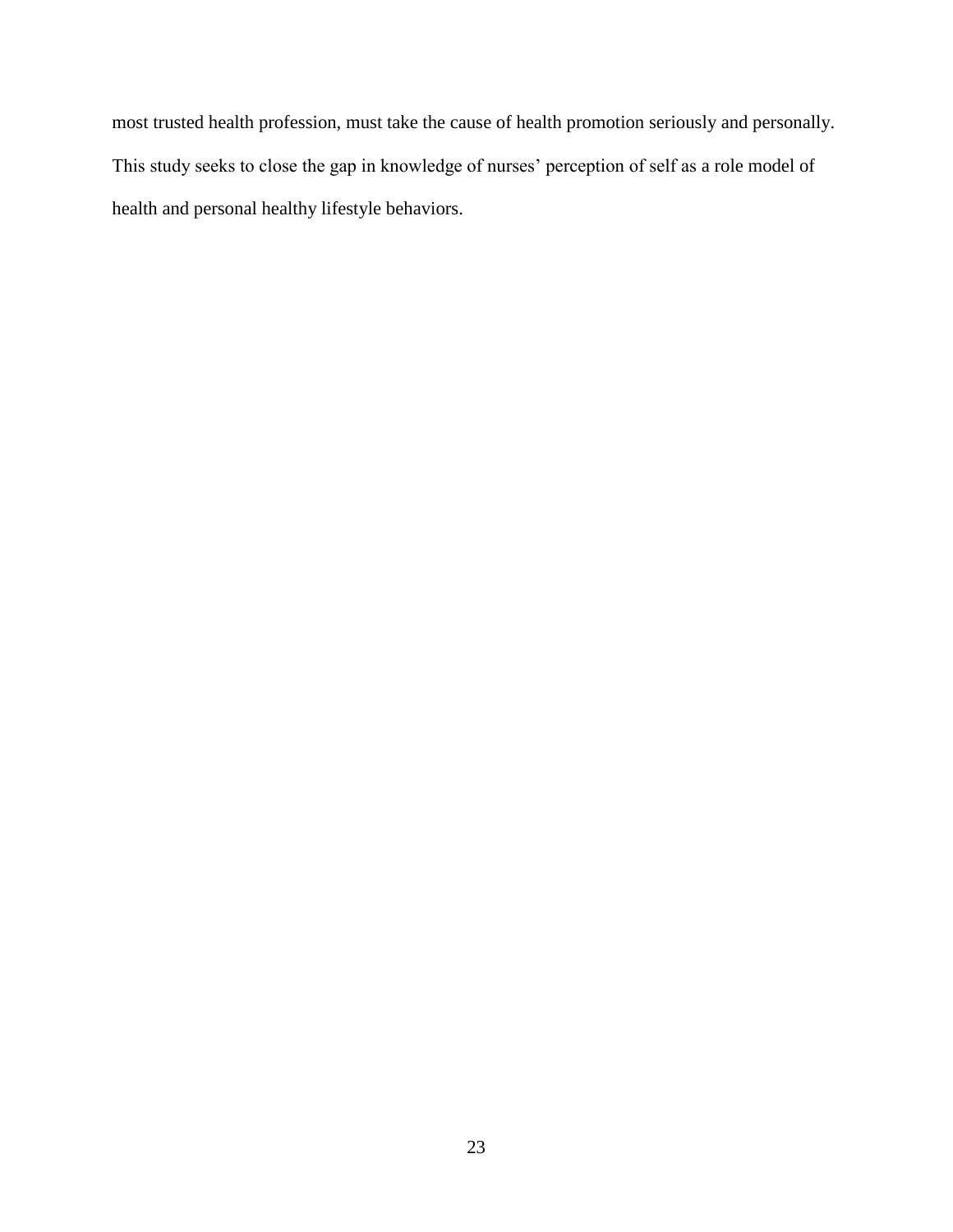# CHAPTER 2

## REVIEW OF THE LITERATURE

# **Approach**

<span id="page-24-1"></span><span id="page-24-0"></span>The integrative research review described in this paper began with a focus on studies using the key terms "health promotion," "role modeling," "nurses," "role modeling and nurse," "healthy behaviors," and "healthy nurses" in the databases of Cumulative Index to Nursing and Allied Health Literature (CINAHL), Health Source Consumer edition, Nursing and Allied Health, Health Source Nursing/Academic edition, ProQuest, EBSCOhost, and PsycINFO with limiters including English only, full text, and peer reviewed. These databases were considered appropriate because they use sources that relate to nursing, allied health, and health promotion. A priori inclusion criteria consisted of literature that used nurses or nursing students as the population to identify the state of health of nurses, their personal beliefs, or their lifestyle practices. The initial search yielded 8,832 articles. To narrow the search further, dates were limited to the years 2000 to 2014 because prior studies focused on health education instead of health promotion. In addition, a combination of the terms identified articles that centered on the role of nurses as role models in health promotion or their health beliefs and practices. Research with nursing students in the same context was included. Studies focusing on nurses as role models of health promotion in contexts unrelated to smoking, nutrition, physical activity, or obesity were excluded. An ancestral review allowed inclusion of additional pertinent information. The narrowed search identified 265 articles for review. A total of 35 articles overlapped in more than one database. An in-depth review of 105 articles based on the inclusion criteria provided a final total of 51 articles. The data was entered into Microsoft Access to organize and analyze pertinent information. Of the final 51 articles, 29 were based on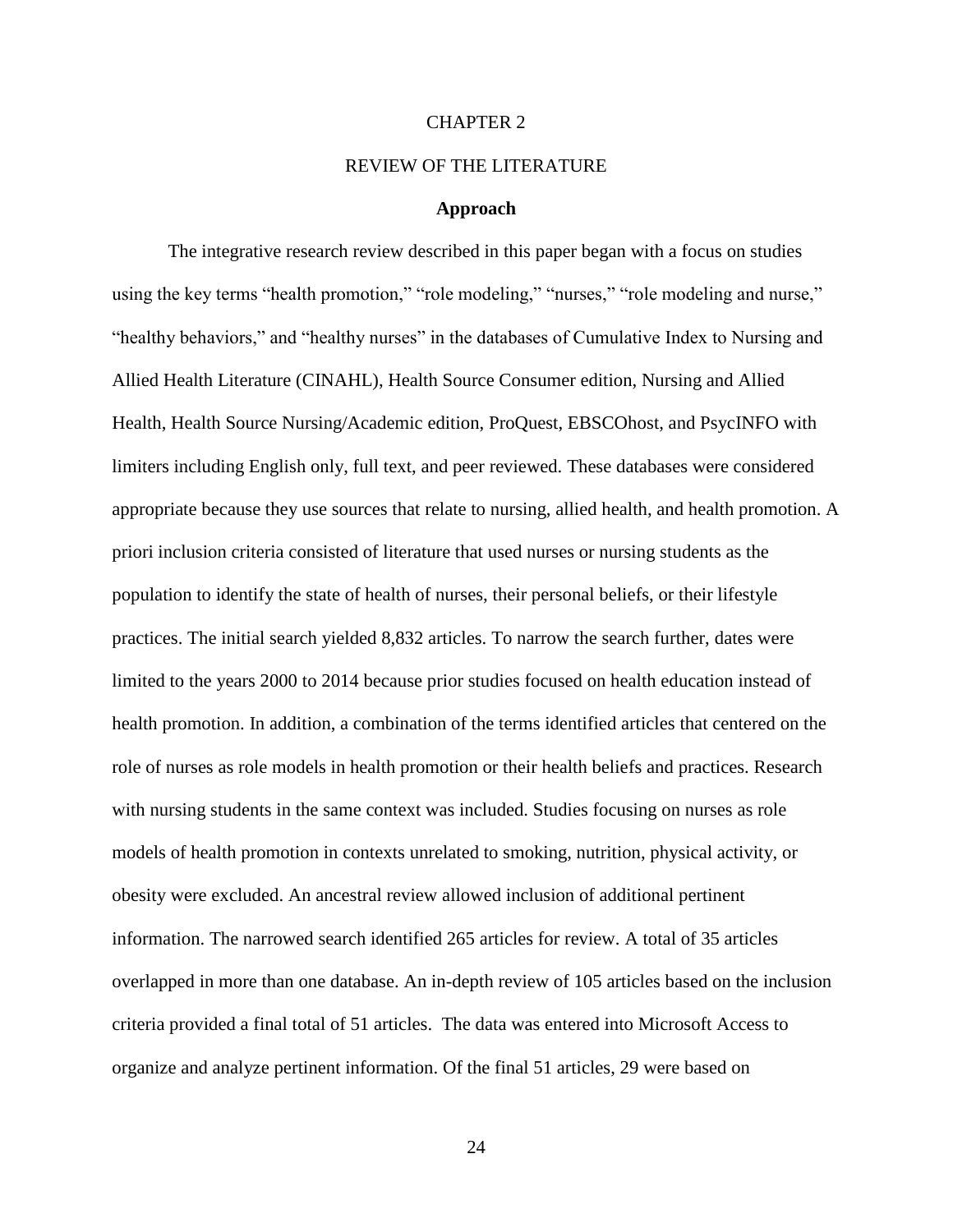quantitative methodology, including one dissertation; five were based on qualitative inquiry; four used a mixed methods design; four were literature reviews and the remaining nine articles were anecdotal.

## **Factors Affecting Health of the US Population**

<span id="page-25-0"></span>Leading cause of deaths in the US are heart disease, cancer, respiratory disease, stroke, and diabetes (CDC, 2015a). These causes are attributed to modifiable lifestyle behaviors. According to the CDC (2011a), four factors that link to a healthy lifestyle are to stop smoking, improve nutrition, engage in physical activity, and use alcohol moderately. The following section will address health related to smoking, nutrition, physical activity and moderate alcohol use.

Health care costs continue to rise with an estimated \$300 billion each year related to smoking (CDC, 2015b). Smoking is related to cancer, heart disease, stroke, lung disease and diabetes (CDC, 2015b). While cigarette smoking is still the leading cause of preventable death in the United States and accounted for more than 480,000 (20%) deaths annually, 18% of the U.S. population continues to smoke (CDC, 2011b), posing a serious threat to personal health and adding cost to health care delivery systems.

Health care costs are also on the rise for obesity-related conditions with an estimate of \$147 billion each year including heart disease (CDC, 2014b). Other obesity related conditions include diabetes, cancer and stroke. Obesity-related preventable diseases account for over 300,000 deaths each year (West Virginia Department of Health and Human Resources [WV DHHR], n.d.). The CDC reports 33.9% of the population is overweight and 35.1 % is obese (2014b). Obesity is often used as a measure of health status, and is a clear indicator of risk for preventable morbidity and mortality.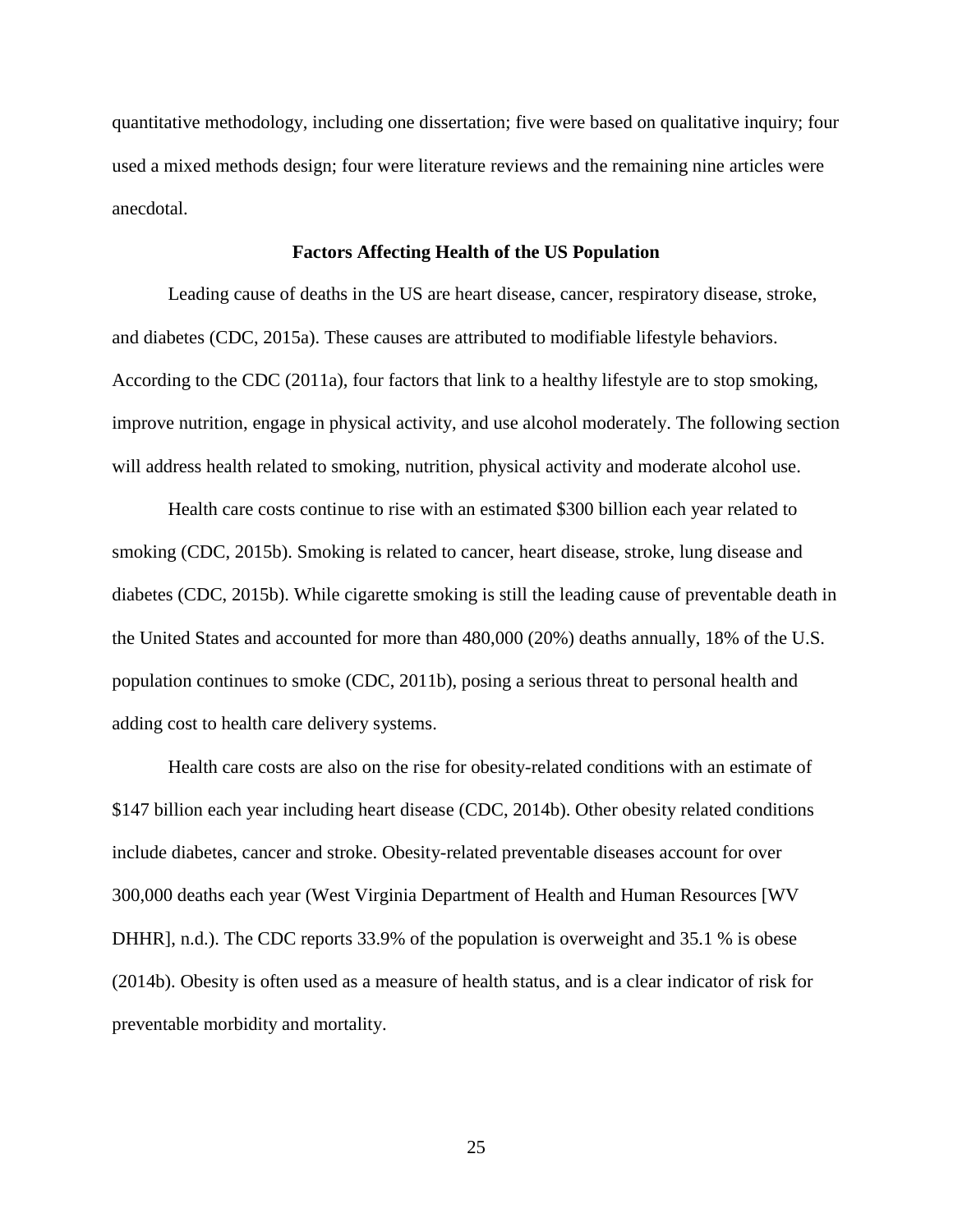Obesity related conditions can be directly related to poor nutrition and lack of physical activity (CDC, 2014a). According to the CDC (2009) only 14% of the nation's adults consume more than two fruits and three vegetables each day. Less than half the US population meet the recommended physical activity which results in increased disease and healthcare costs (CDC, 2014d). In 2014, the Trust for America's Health and RWJF, reported a significant increase in obesity over the past year in six states: Alaska, Delaware, Idaho, New Jersey, Tennessee and Wyoming.

Tennessee is rated fourth in the nation in adult obesity at 33.7 % which is an increase from 25.6 in 2004 (Trust for America's Health and RWJF, 2014). West Virginia and Mississippi have the highest rates of obesity at 35.1% followed by Arkansas at 34.6 % (Trust for America's Health and RWJF, 2014). All states are now above 20 % in adult obesity (Trust for America's Health and RWJF, 2014). Because Tennessee is rated fourth in the nation and obesity is still increasing at a significant rate, it is necessary to know the perceptions of the nurses on role modeling health promotion and their health behaviors in order to maximize the potential for nurses to impact health behaviors in Tennessee.

In an effort to improve the health of Americans, the federal government issues guidelines on nutrition and physical activity. These guidelines for a healthy, well-balanced diet encourage consuming more fruits, vegetables and whole grains, fat-free or low fat dairy products, and lean meats, poultry and fish. In addition, foods lower in salt, saturated fats, cholesterol, and sugars are recommended while processed foods should be avoided (health.gov, 2014). Current physical activity guidelines state that adults age 18 to 64 should receive 150 minutes of moderateintensity aerobic physical activity in no less than 10-minutes intervals in addition to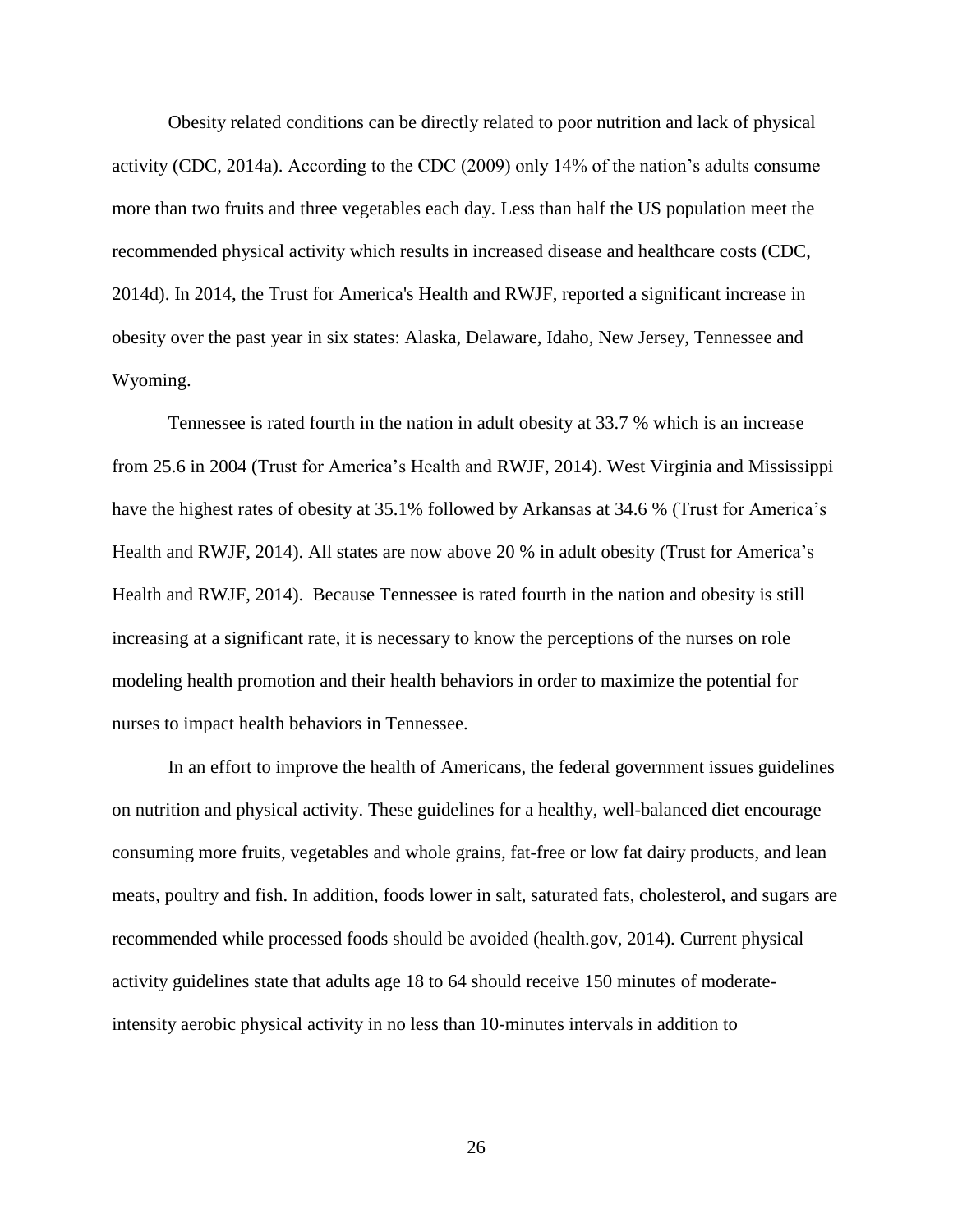strengthening exercises twice per week (President's Council on Fitness, Sports & Nutrition website, n.d.).

Fifty percent of adults drink alcohol on a regular basis and 14% on an infrequent basis (U.S. Department of Agriculture and U.S. Department of Health and Human Services, 2010). The CDC estimates costs of excessive alcohol consumption in 2006 at \$223.5 billion and 88,000 deaths related to alcohol consumption in 2006-2010 (CDC, 2014c). Although excessive alcohol use is linked to violence, disease and accidents, some research indicates that alcohol use in moderation offers some health benefits (CDC, 2014c). Excessive alcohol use (more than eight drinks a week for women and more than 15 drinks a week for men) is linked to liver disease, stroke and cardiovascular disease (CDC, 2011a; Patra et al., 2010; Poli et al., 2013). However, moderate alcohol use (one drink a day for women and two drinks a day for men) contributes to reduced risks of stroke, cardiovascular disease, and obesity (CDC, 2011a; Patra et al., 2010; Poli et al., 2013). Furthermore, some research indicates that abstaining from alcohol increases the risk of hypertension, metabolic syndrome, and obesity (Poli et al., 2013). In a longitudinal study of over 19,000 women, Wang, Lee, Manson, Buring, and Sesso (2010) found a weight gain of 3.1kg in women that abstained from alcohol compared to 1.3kg weight gain in participants with moderate alcohol intake.

Even with education to stop smoking and determinants of a healthy lifestyle to improve guidelines for nutrition, physical activity and alcohol consumption, the health status of the nation continues to deteriorate. As mortality rates and healthcare costs continue to rise, behaviors must change in order to change the health of the nation. The nation needs healthcare professionals to set lived examples of health for their community and to role model the behaviors that they encourage as an impetus for personal change in the patients they touch.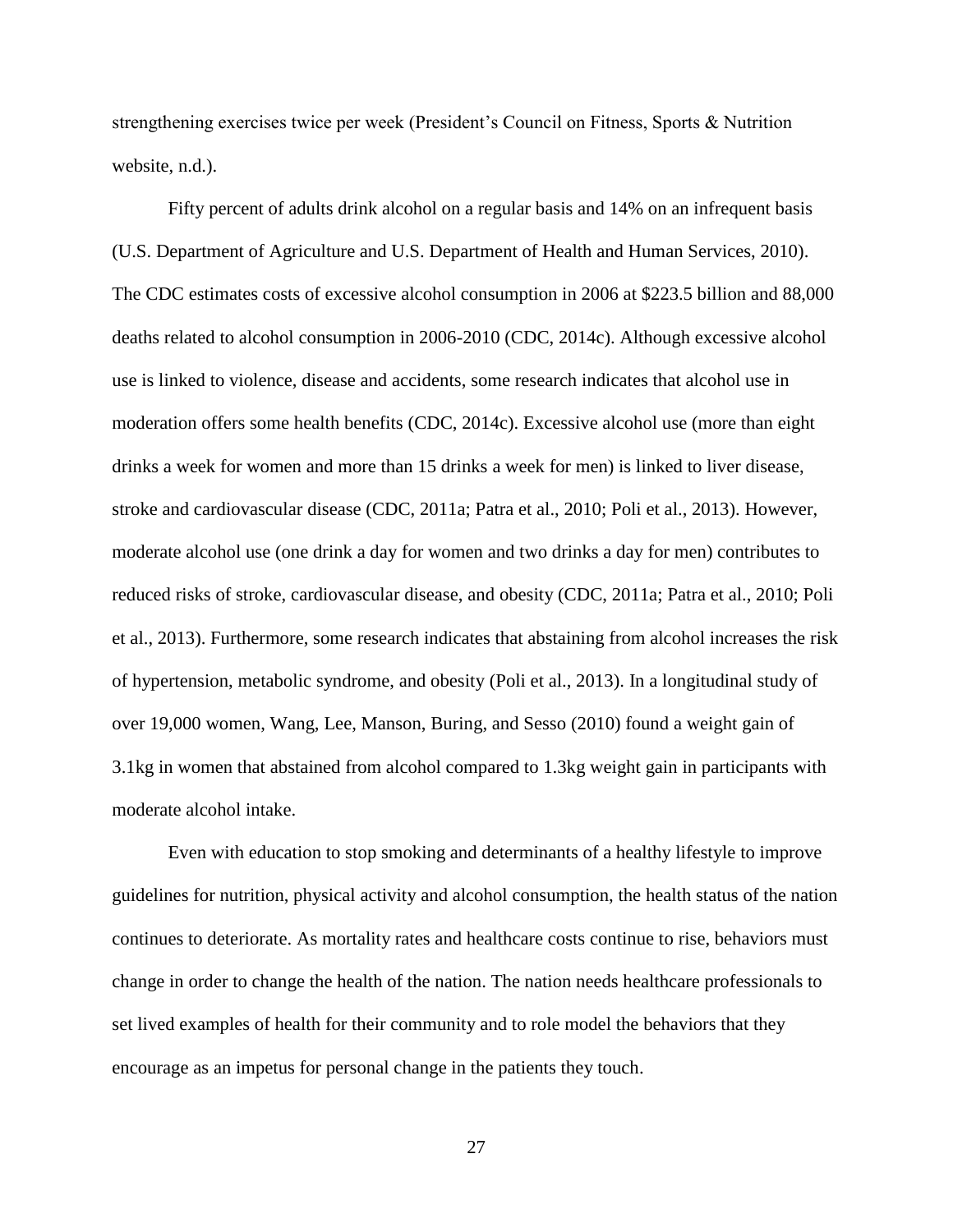#### **Nurses as Role Models of Health**

<span id="page-28-0"></span>Anecdotal literature describes nurses as role models of health and wellness stating that exhibiting healthy lifestyles is a reflection of personal values and reveals beliefs about health (Borchardt, 2000; Cipriano, 2013; Denehy, 2003; Popplewell, 2006). Nursing leaders encourage nurses to improve their own health behaviors in an effort to fight obesity and promote health. Empirical studies also show that nurses are expected to be role models. Blake and Harrison (2013) surveyed 540 student nurses with 75% in agreement that nurses should be role models of health behaviors. In addition, 69% agreed that "nurses should practice what they preach" (Blake & Harrison, 2013, p. 90). In a study of 308 nurses Beletsioti-Stika and Scriven, (2006) found that nurses agree that they should be role models of health for their patients. In a survey of 504 physicians and nurses, Chan and Wong (2000) found that 81% believed that nurses should act as advocates of health and lead in disease prevention.

# <span id="page-28-1"></span>**Perception**

The literature clearly displays an expectation of the nurse as a role model of health; however few studies examined the nurses' view of themselves as role models. In a qualitative study of 11 nurses participating in focus groups, Rush, Kee, and Rice (2005), revealed that these nurses perceived society's view of a role model of health behaviors as connected to the nurse's credibility; however, they did not believe that self-care was a requirement to care for others. In contrast, Hensel (2008) found the characteristic of nurses' self-concept was significantly related to their lifestyle; with a higher self-concept, the nurse professed better ability to engage in caring relationships with patients and promote health. Petch-Levine, Cureton, Canham, and Murray (2003) surveyed 388 school nurses finding a significant correlation between perceived health status and weight ( $r = -0.29$ ,  $p < 0.05$ ). Overweight school nurses perceived themselves to have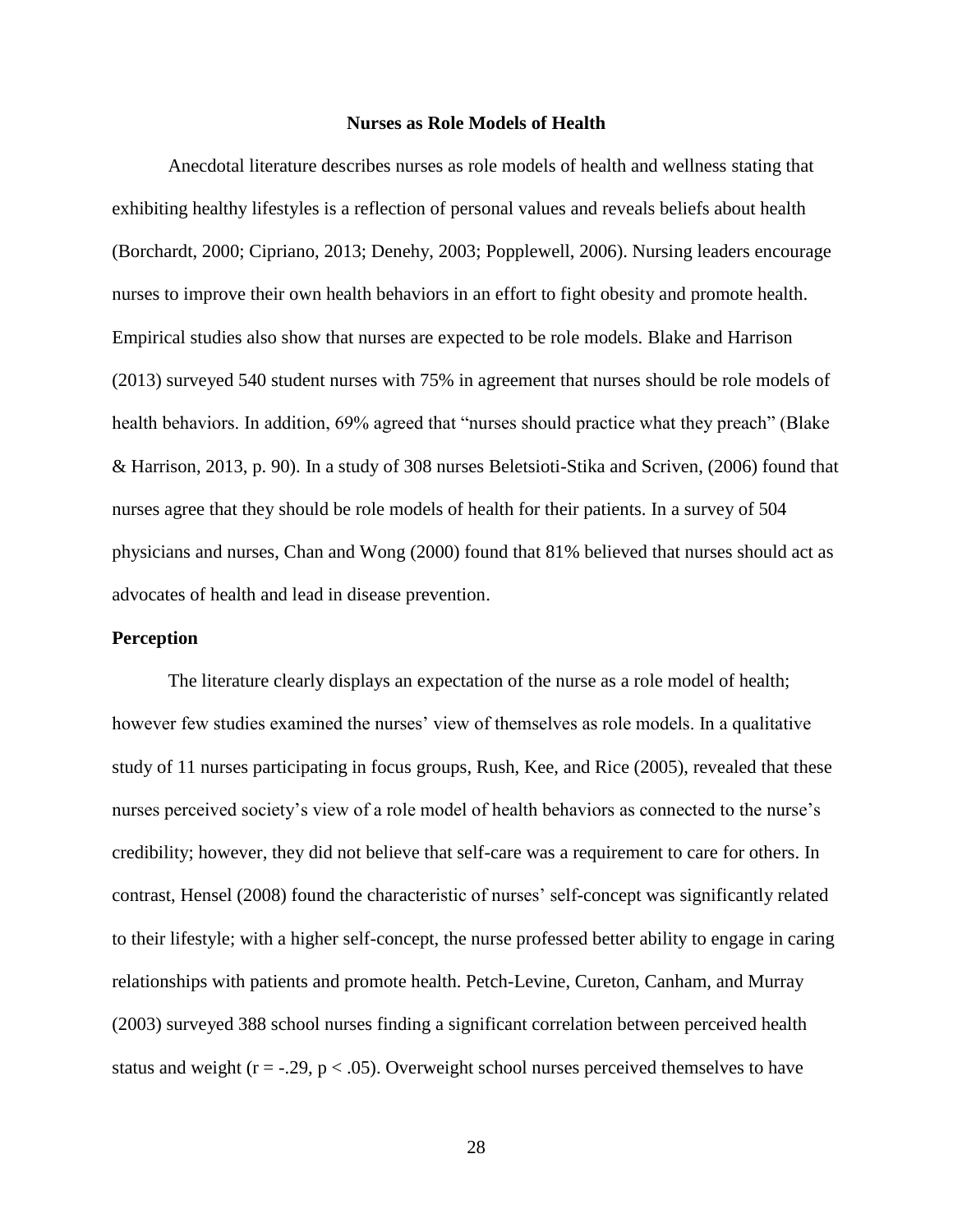poor health status. Beliefs of personal efficacy are significant to personal change and construct the foundation for motivation and action (Bandura, 2004). Nurses' self-perception is an essential component in understanding their values and beliefs around health in order to advocate change in themselves and others.

# **Current State of Health of Nurses**

<span id="page-29-0"></span>Nutrition and physical activity of nurses were consistent with the data on the general population. A study of 540 nursing students reported 24% of the students surveyed as either overweight or obese, 47% were not physically active enough for health benefit, and 73% did not eat a healthy diet indicating poor lifestyle behaviors and poor role modelling for the community (Blake & Harrison, 2013). A study of 6 regions across the United States in 2007 reported 54% of the 760 nurses surveyed as overweight or obese (Miller, Alpert, & Cross, 2008). In another study, Malik, Blake and Batt (2011) surveyed 325 nursing students and 551 registered nurses and found that 48% of the nurses had an average BMI of 24.76 and did not participate in physical activity for 30 minutes most days of the week. In addition, 64% did not consume recommended fruits and vegetables and 42.5 % ate sugar and fat on a daily basis. In another study, Tucker, Harris, Pipe, and Stevens (2010) surveyed 2,927 nurses and reported average BMI of 26.72 (SD  $=5.86$ , median  $= 25.93$ ). Fifty three percent of the sample was overweight and 23% obese (Tucker et al., 2010). Among the examples listed above and seven other studies that reported similar results related to the health status of nurses, BMI mean average ranged from 24 to 27.3; overweight nurses represented from 18.1 to 57% of the nursing population and 9 to 16.6 % were classified as obese (Allison, 2005; Blake et al., 2011; Esposito & Fitzpatrick, 2011; Melynk, Hrabe, & Szalacha, 2013; Petch-Levine et al., 2003; Roux et al., 2013; Zitkus, 2011).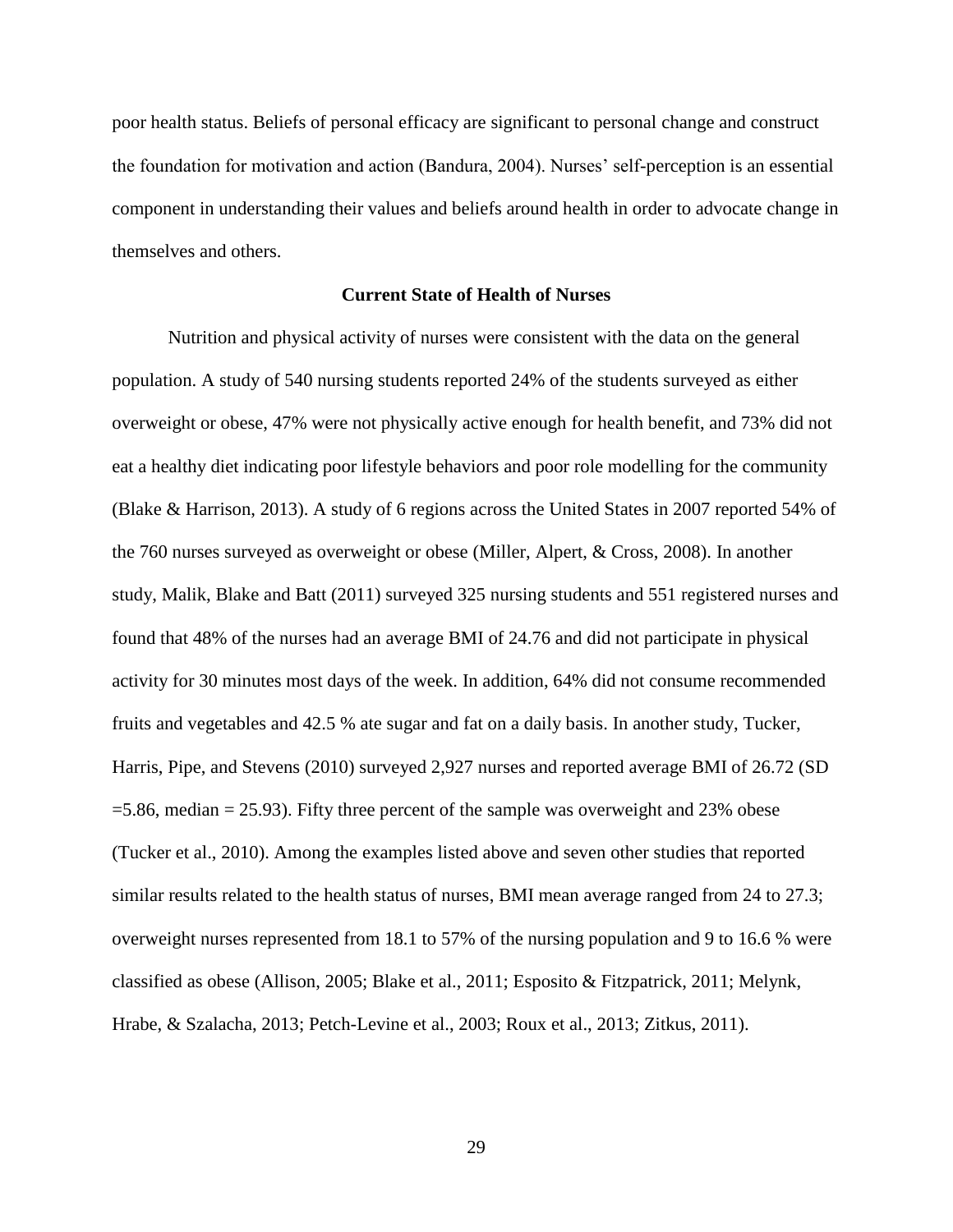Reports in the literature on smoking status of nurses are similar to the national average.

Petch-Levine et al. (2003), report 26% of school nurses as former smokers with only four percent as current smokers. In a study of nursing students ( $n = 325$ ) and registered nurses ( $n = 551$ ) 18.9% currently smoke (Malik et al., 2011). Sarna, Bialous, Nandy, and Yang (2012) report only 12.1% of participants (n = 2,566) as current smokers. According to a report on the Nurses' Health Study (n=50,112), 19 % of deaths related to smoking in 1986-2004 (Baer et al., 2010). The status of nurses that smoke and mortality rates from smoking parallel to the national average.

Reports of alcohol use and results of health outcomes indicate similar results to the national average. A report on the Nurses' Health Study ( $n = 50,112$ ), indicate a decrease in risk factors with moderate alcohol use with 44% of the nurses in the study consuming alcohol at a moderate level and 21 % consuming above the level of moderation (Baer et al., 2010). Blake and Harrison (2013) report approximately 33% of nursing students (n=540) consuming alcohol on a moderate basis while 40% reported exceeding the recommendations. Blake and Harrison (2013) found no significant correlation between alcohol consumption and weight.

According to the literature, nurses are not unlike the general population. Nurses are expected to model healthy behaviors and teach the public how to manage their unhealthy behaviors; however, based on the literature, nurses are struggling with the same unhealthy behaviors and sharing the same outcomes as the public. Unhealthy practices of nurses may directly affect their behavior and effectiveness in regards to health promotion (Hicks et al., 2008).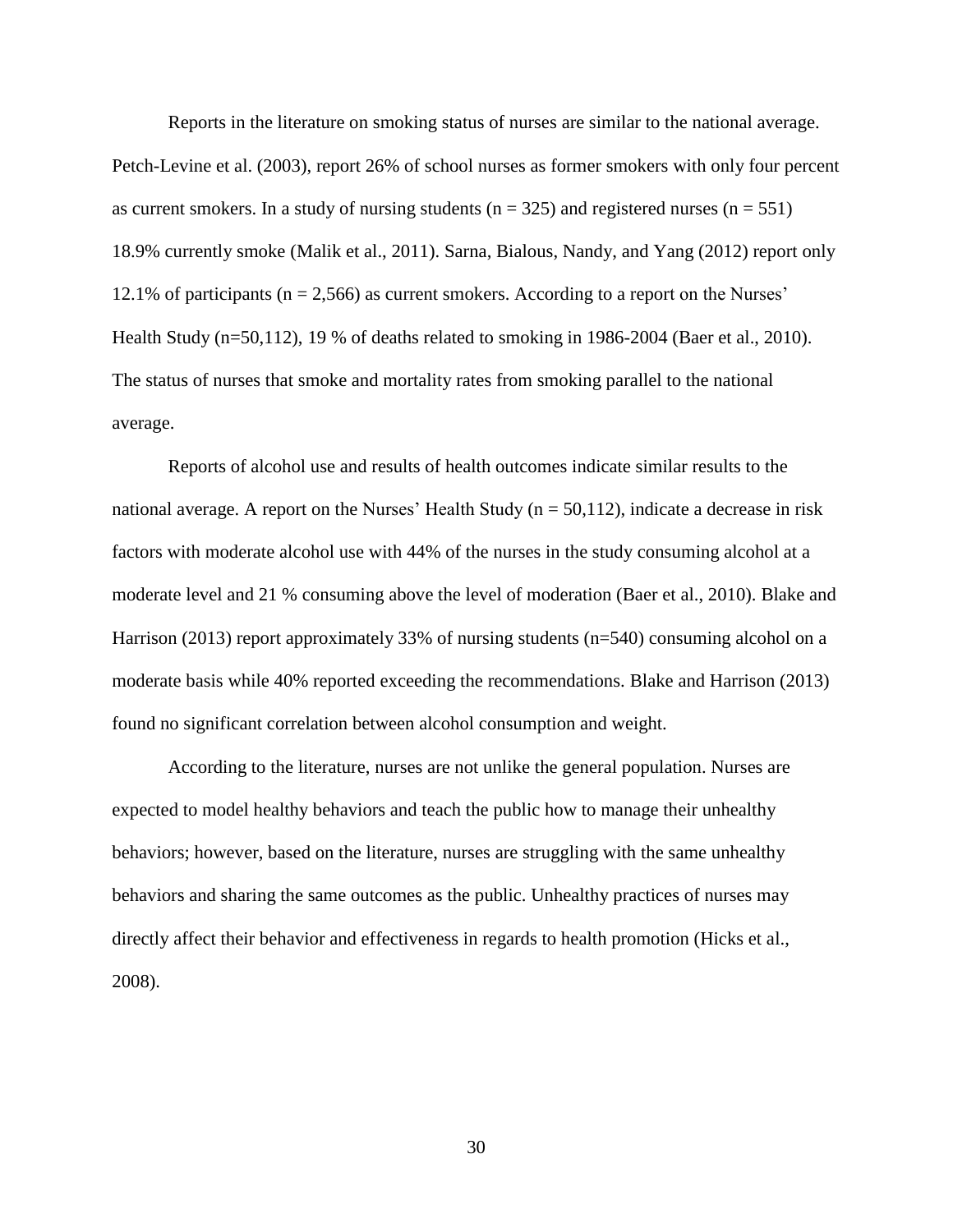## **Nurses and Health Promotion**

<span id="page-31-0"></span>Review of the literature identifies that in order to be effective in promoting healthy behaviors, the nurse must first be a role model. Being a role model gains credibility in the public and increases the likelihood of change in the patient (Blake & Chambers, 2011; Illingworth, 2006). Nurses are in a position to educate and model healthy behaviors; however, the literature indicates that nurses are struggling with promoting health because their own health behaviors are poor. Practicing healthy behaviors is found to affect whether the nurse teaches healthy behaviors to patients. For example, in a national sample of 760 nurses self-reported 54% overweight or obese and 93% of nurses agreed that intervention is needed with obesity; nevertheless, 76% do not discuss the topic of losing weight with overweight and obese patients (Miller, Alpert, & Cross, 2008). In addition, Blake and Harrison (2013) surveyed 540 pre-registered nurses and reported 88% believed that patients would follow their advice only if they appeared to follow the advice they were giving while 55% acknowledged difficulty in promotion of health behaviors when their own behaviors were inadequate. In a study of 1,074 nurses, Slater, McElwee, Flemming, and McKenna,  $(2006)$  reported that smokers underestimated the risks of smoking (p  $\lt$ 0.001), the benefits of smoking cessation ( $p < 0.05$ ) and were less likely to provide smoking education to their patients. This information was supported in six other studies (Beletsioti-Stika & Scriven, 2006; Hensel, 2008; Movsisyan et al., 2012; Roux et al., 2013; Willaing, Jorgensen, & Iversen, 2003; Willaing & Ladelund, 2004).

Nurses are consistently known as the most trusted profession ("Nurses at top in trust," 2012). Because of the number of nurses and the frequent contact with the public, nurses are a critical component in the environment to influence the improvement of health and wellness (Borchardt, 2000; Montoya & Kozeliski, 2014). Nursing faculty members also have a substantial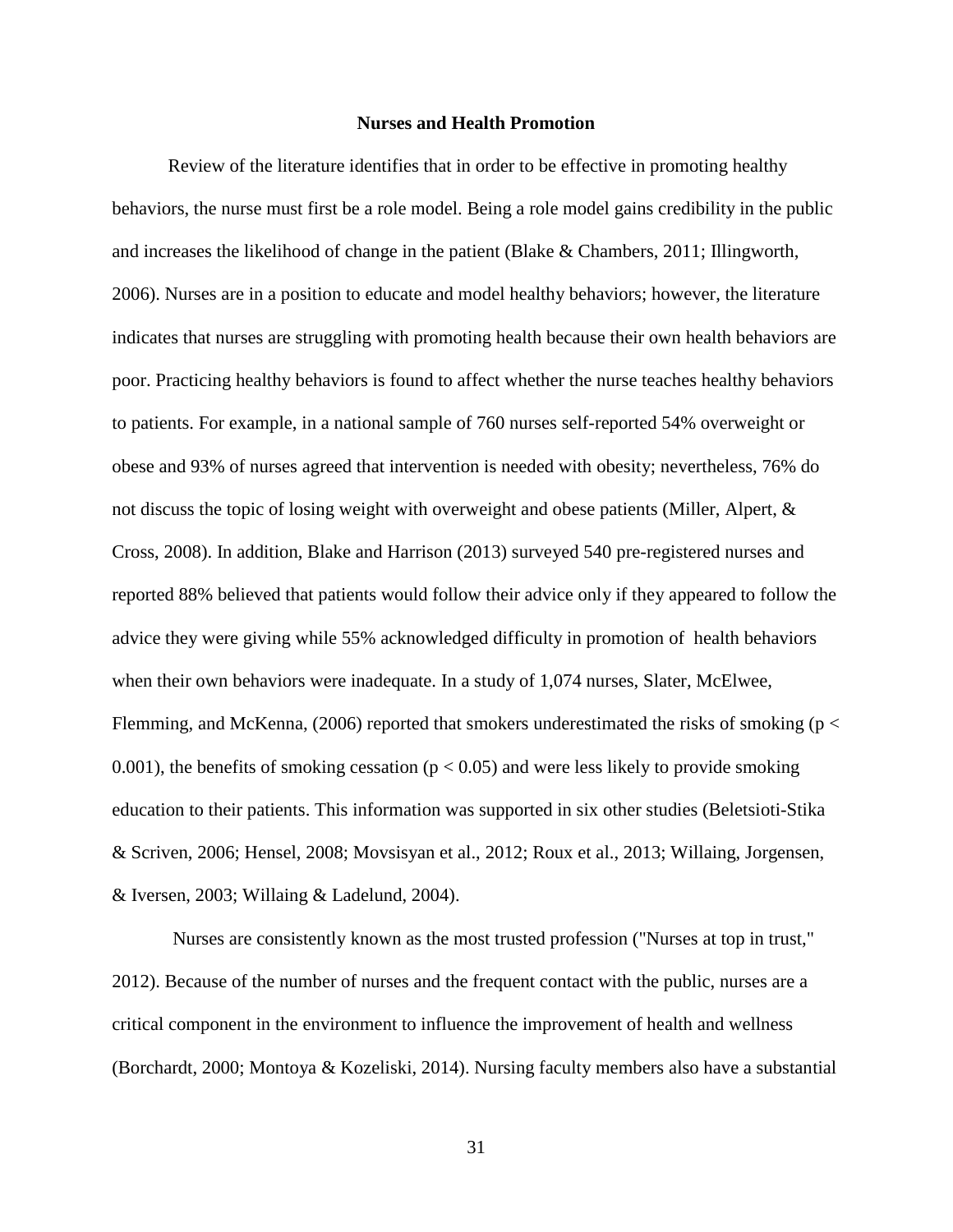influence on nursing students. Just as nursing faculty can role model exemplary care and professionalism, role modeling healthy behaviors will potentially encourage the students to be exemplars for clients in their own nursing career (Blake et al., 2011; Klunkin et al., 2011).

# **Gaps in the Literature**

<span id="page-32-0"></span>Although literature contains accounts that nurses who do not practice healthy behaviors do not promote healthy behaviors, very little is known about the nurses' perception of self as role models for health promotion in relation to their health practices. Knowledge of nurses' selfperception may provide needed information regarding their value of health and barriers to health promoting behaviors that impact personal health practices. Hensel (2008) surveyed 132 nurses and found that if the nurse perceived a healthy lifestyle, they were more likely to participate "in caring relationships with their patients, use nursing knowledge, share information with patients and colleagues, and direct the health care team" (p. 53 ). Knowing the values and perceptions of nurses will close a knowledge gap and impact strategies used to assist nurses to change their own unhealthy behaviors.

The findings of the literature suggest that more research is needed to identify barriers that prevent nurses from leading healthy lifestyles and serving as a role model of health (Blackwell, 2004). As many studies demonstrate that nurses do not lead healthy lifestyles, it is not known how their self-perception as a role model relates to their healthy lifestyle behaviors. Knowing the nurses' perception, values, and factors that prevent healthy behaviors would allow for development of interventions to improve the health of nurses (Beletsioti-Stika & Scriven, 2006; Blackwell, 2004; Hensel, 2008; Slater et al., 2006). This could be accomplished through further validation of the SARMHEP and correlated to nurses' healthy lifestyle behaviors. This results of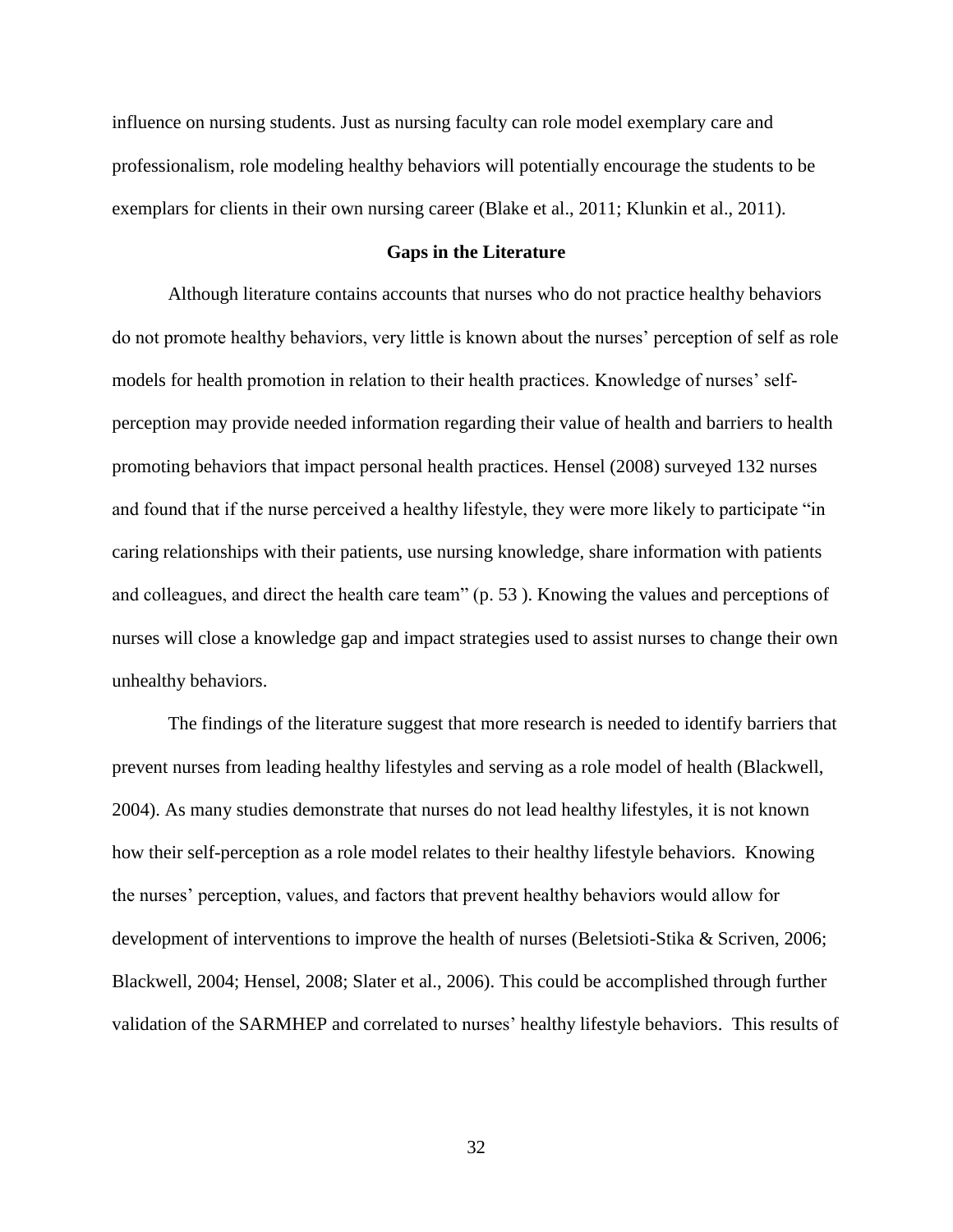this study have the potential to provide key information that can be used to promote health among nurses and improve the potential for nurses to promote healthy behaviors in their patients.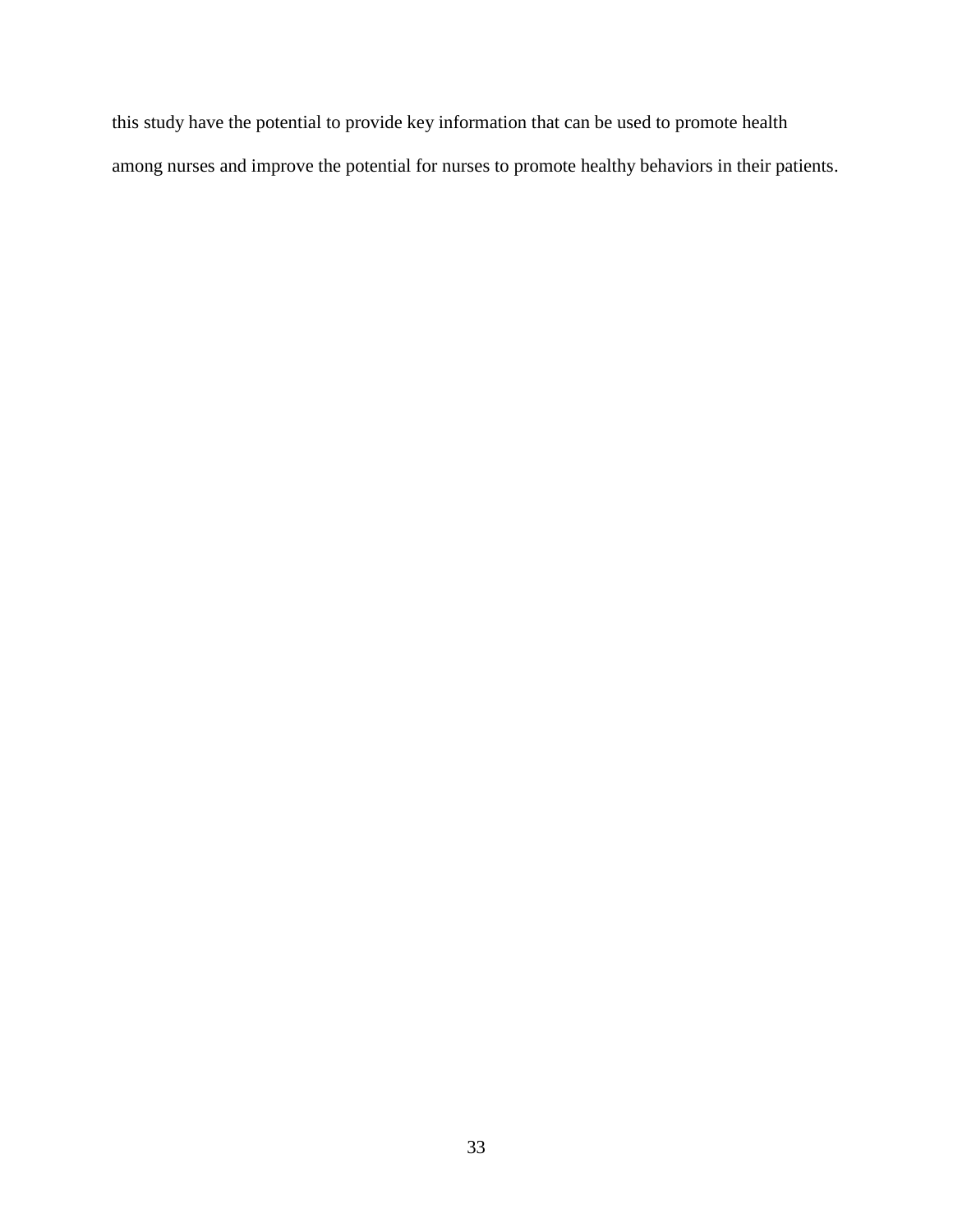# CHAPTER 3

## **METHODS**

## **Research Design**

<span id="page-34-1"></span><span id="page-34-0"></span>This study used a quantitative correlational design to describe relationships between the variables specifically using a correlation matrix and multiple regression. There was no intervention or manipulation of the variables in the study. According to Huck (2012), correlational studies are used to find relationships between variables and investigate the extent of the relationship among the variables. A correlation coefficient within a matrix is a bivariate correlational technique used to compare quantitative raw scores to indicate significance in the relationship (Huck, 2012). Multiple regression explains the relationship between one or more independent variables and can accommodate covariates analysis (Huck, 2012). The data for this study were obtained through self-administered questionnaires completed by randomly selected participants from the population of professional nurses in the state of Tennessee.

#### **Sample and Setting**

<span id="page-34-2"></span>In 2014, there were a total of 88,859 nurses employed in the state of Tennessee (Tennessee Board of Nursing, [TBN], 2014). This population was large enough to provide the data to answer the research questions proposed. The researcher requested a database from the TBN for professional Registered Nurses. Based on the general rule of 50 participants for each variable, the 13 variables in this study required a minimum sample size of 650 to adequately represent the population (Thomas & Nelson, 2001). Inclusion criteria are active Registered Nursing license in the state of Tennessee, and a valid email in the available database. Exclusion criteria are non-registered nurses, invalid email in the available database, inactive nursing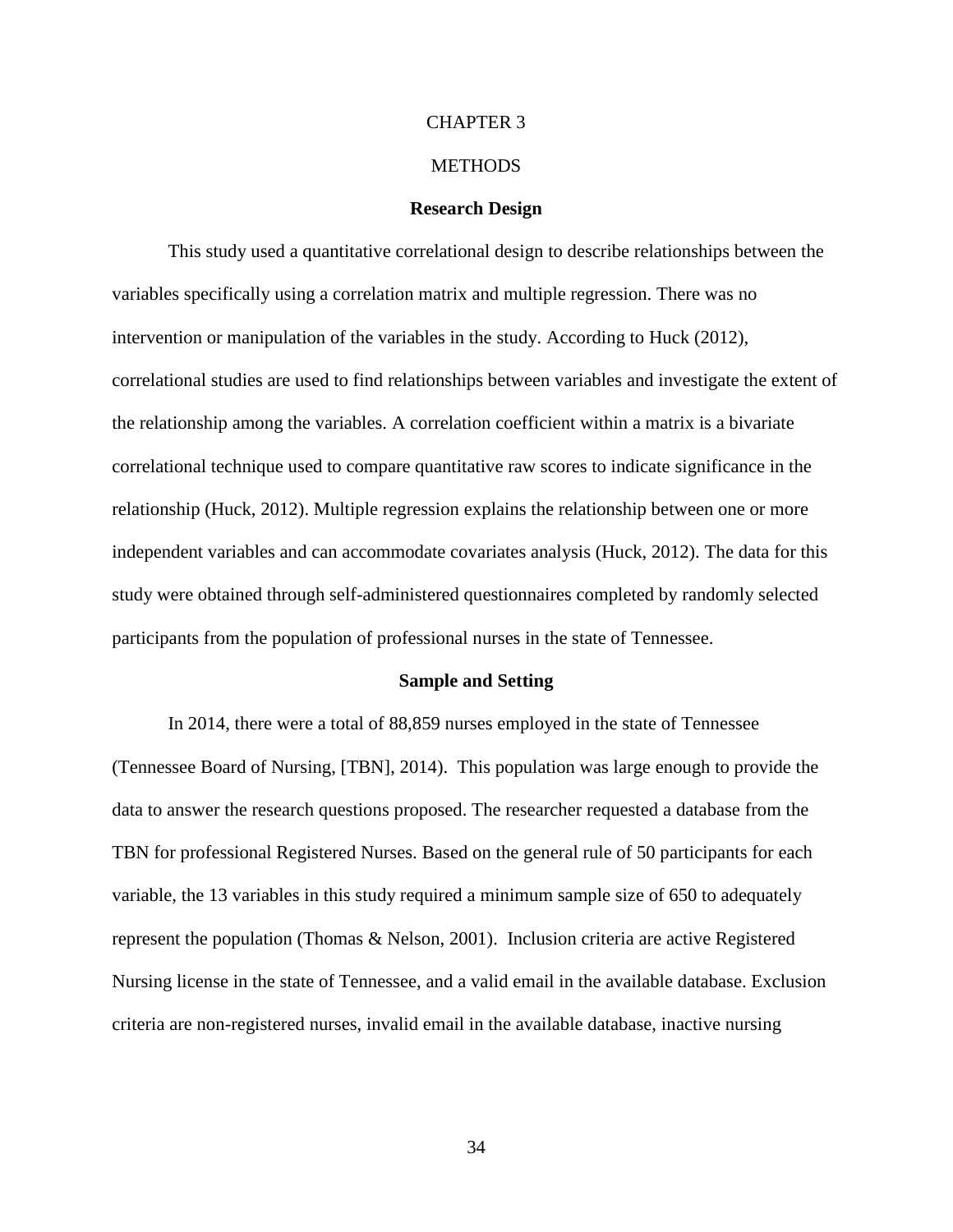license, and substantially incomplete questionnaires (questionnaires must be 80% complete). Data were collected through an anonymous, on-line questionnaire.

# **Instrumentation**

# <span id="page-35-1"></span><span id="page-35-0"></span>**Self as Role Model for Health Promotion**

The purpose of the Self as Role Model for Health Promotion (SARMHEP) tool is to measure nurses' perception of role modeling and promoting health. The instrument originated with 98-items. This is the first instrument to measure nurses' self-perceptions as role models and promoting health. Through both deductive and inductive processes, conceptual dimensions emerged and were analyzed. Through exploratory factor analysis, five factors accounted for 44% of the variance to guide the development of the 57-item instrument (Rush, Kee, & Rice, 2010). The SARMHEP is a 57-item survey instrument with scores ranging from 57 to 342. The Likerttype scale was based on  $1=$  strongly disagree,  $2=$  moderately disagree,  $3=$  slightly disagree,  $4=$ slightly agree, 5= moderately agree, and 6= strongly agree. A low score 57-151 indicates that the participants view themselves as having to be perfect and on a pedestal, with their behaviors and practices more extrinsically motivated; attention is on behavioral compliance more than with the relationship of the client; less accepting of health behavior imperfections (Rush et al., 2010). A medium score 152-246 indicates that the participant self-perceives as a blend of ideal and humanistic role model; strive for ideal but acknowledge imperfections; balance behavioral compliance within context of caring partnerships with the client; personal health practices have elements of both extrinsic and intrinsic motivation. A high score 247-342 indicates that the participant self-perceives as humanistic role model; use themselves as caring partners in relationships with clients; acknowledges imperfections that can be used to help clients; and their health practices are intrinsically motivated for their own personal well-being (Rush, et al., 2010).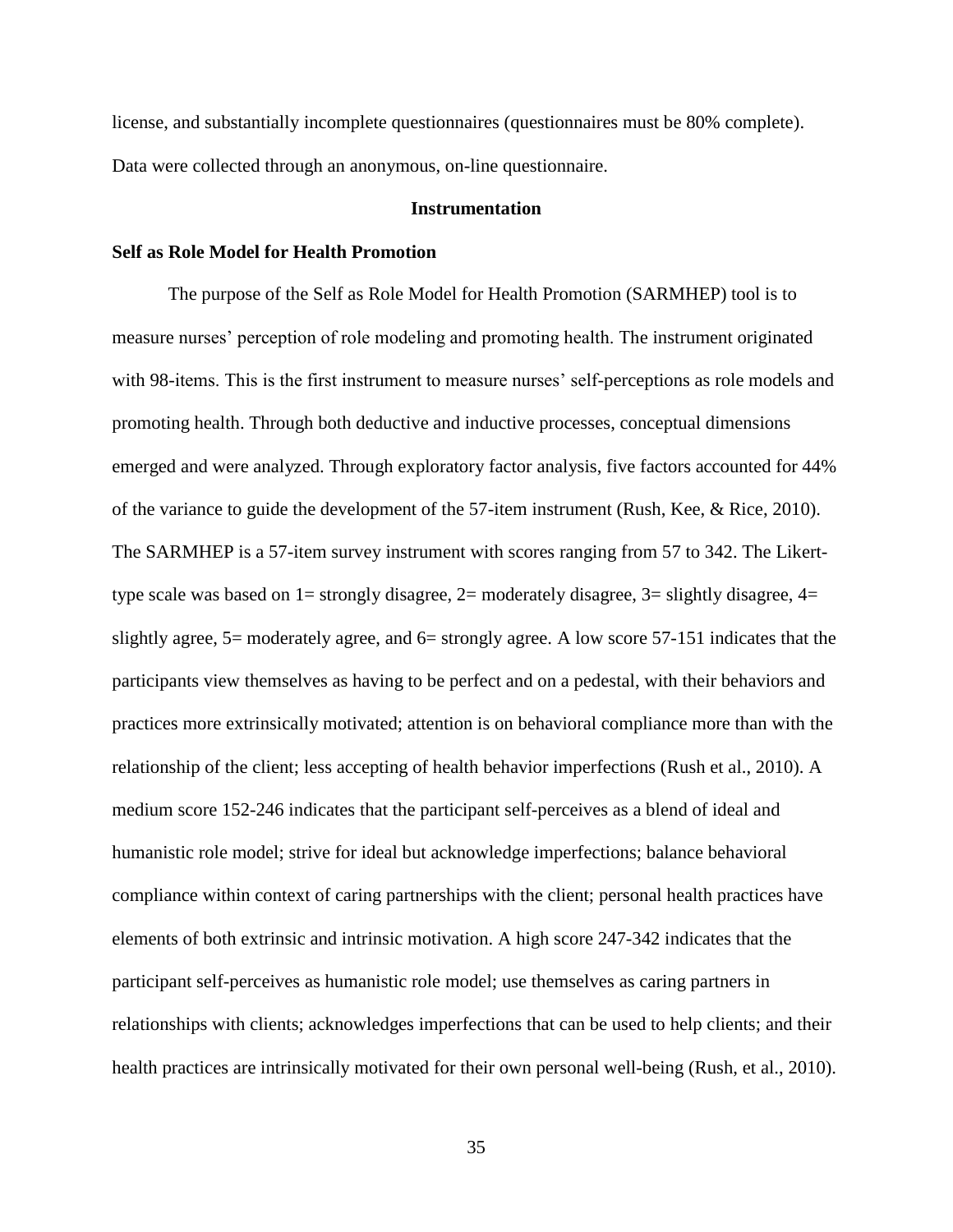This instrument is classified as specific because it directly applies to nurses and their perception of themselves and their practice. Kane and Radosevich (2011) describe condition specific measures as two types: clinical and experiential. This instrument falls under the experiential because it is "fine tuned to the specifics" of this population (Kane & Radosevich, 2011, p. 133). A panel of nurses developed, analyzed, and evaluated the instrument through factor analysis in the theoretical phase, the operationalization phase, and the psychometric testing phase (Rush et al., 2010). The instrument was examined for validity and reliability testing with nurses. It could be argued that this instrument would relate to all healthcare professionals; however, no validity and reliability testing with participants other than nurses has been conducted at this time.

The authors assessed the reliability and validity of the instrument in three phases. In phase one, the development of the SARMHEP, the content was supported in the deductive process and review of the literature. Theoretical and empirical concepts of health promotions were identified to assist in formulation of content. Inductively, qualitative measures such as focus groups and personal interviews provided data to support emerging conceptual dimensions and sub-dimensions (Rush et al., 2010).

In phase two, the first step in testing the SARMHEP questionnaire was to investigate the content validity and internal consistency of the tool as determined by an expert review panel. The content validity index (CVI) for each item was quantified based on the panel review. Ten items scored less than .50 CVI. Five items were deleted, five items required clarification and additional questions were added (Rush et al., 2010). The CVI for the total scale of 95-items was calculated at .90 (Rush et al., 2010).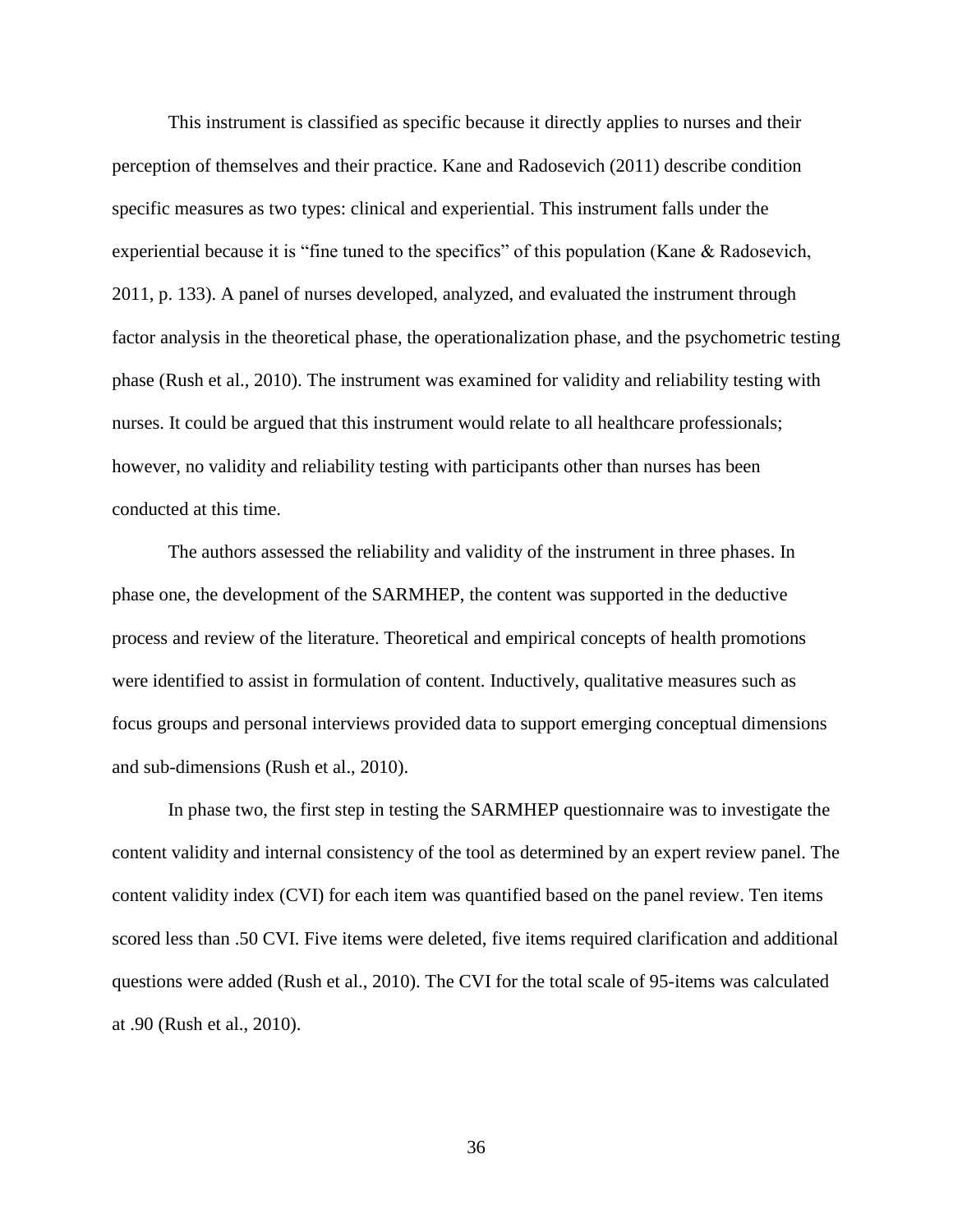In phase three, factor analysis was used to determine construct validity. The instrument was tested on a sample size of 115 participants with a variety of nursing backgrounds. A coefficient alpha of .87 was calculated (Rush et al., 2010). With individual item examination for its contribution to the total score, 75-items were identified as having positive alpha correlations. Items with low correlations were removed to increase the reliability of the instrument. The standardized coefficient alpha for the remaining 75-items was .91 (Rush et al., 2010). Reliability was determined through psychometric evaluation. With further factor analysis, five factors were identified as salient and resulted in reducing the instrument to 57-items. This simple five-factor structure included items that had loadings equal to or greater than .40 (Rush et al., 2010). The five factors accounted for 44% of the variance in the data (Rush et al., 2010). The coefficient alpha for the final 57-item scale was .90 (Rush et al., 2010).

Limitations to the reliability and validity of the instrument include limited amount of data collected using the instrument. The only data available are the data used in developing and critiquing the instrument through the initial process. There is no published use of the instrument since development in 2010.

The instrument is multidimensional. Through factor extraction and factor rotation, five factors were identified. The covariance of 44% supports the multidimensional pattern. The five domains include: "use of professional self as caring partner in health promotion; identification of self with idealized image of role model; use of imperfect self in health promotion; valuing self in health promotion; and identification of self as health promoter (Rush et al., 2010). The SARMHEP is found in Appendix (B). Permission to use the questionnaire was obtained from Dr. Rush.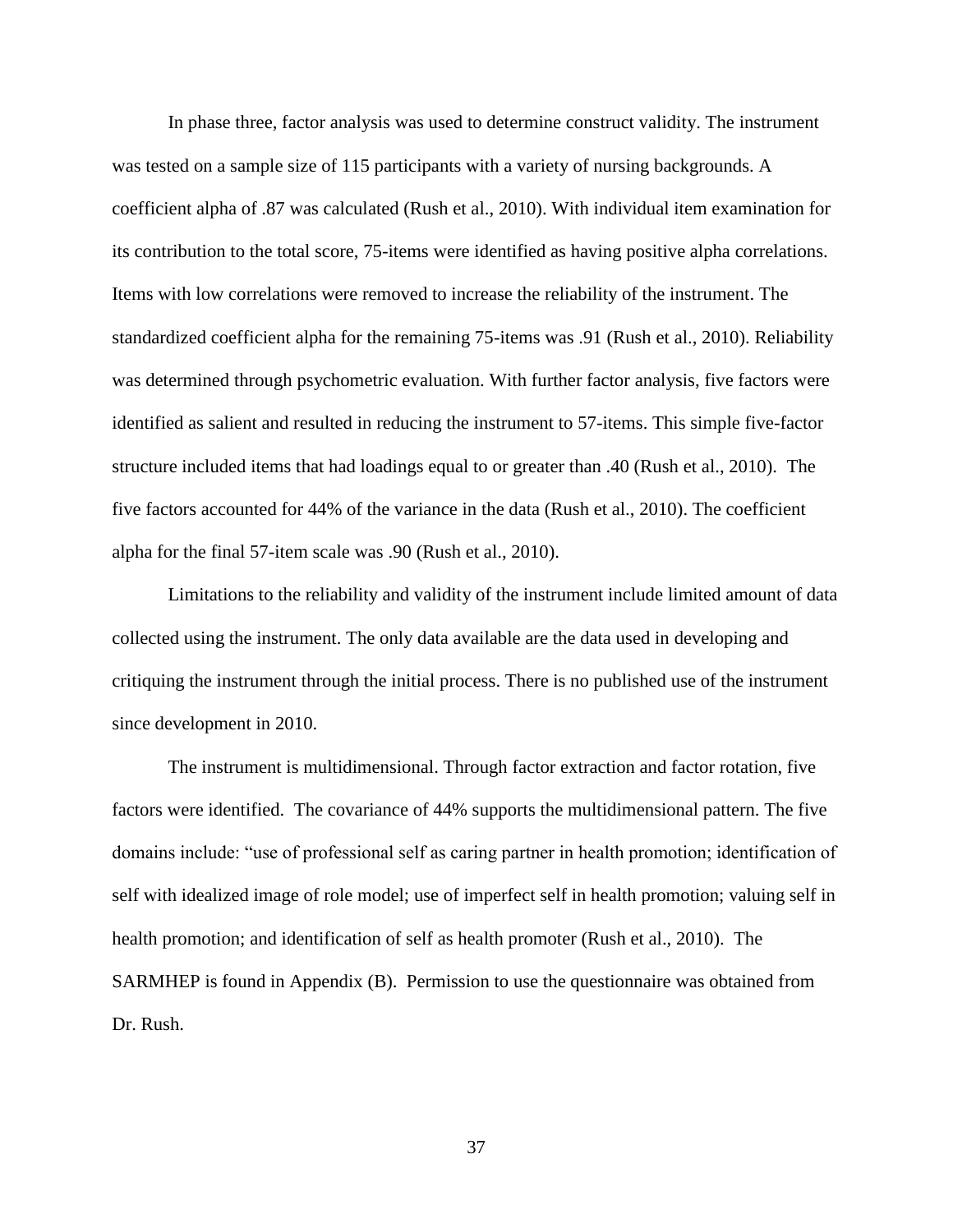### **Demographic Variables**

Demographic information was collected through questions intended to categorize individuals by a number of factors. The participants were asked to provide general information, such as age, gender, ethnic group, education, height and weight. Participants were asked about area of residence including east, middle or west Tennessee and if they live in a rural, urban or suburban area. They were also asked to provide information specific to their nursing career, including years of experience, specific degree, place of employment, approximate income. Furthermore, the demographics assessed respondent behaviors based on the definition of a healthy lifestyle. Respondents were asked about smoking status, alcohol use, nutrition and physical activity, based on the guidelines described previously. The demographic questionnaire is found in Appendix (A).

#### **Data Collection and Procedures**

After dissertation committee and Institutional Review Board (IRB) approval, the TBN was contacted for permission to use the state nursing database for the study. This database provided enough contacts to recruit participants and present a representative sample of the nursing population in the state of Tennessee.

To randomly select possible participants for the study, a random number generator function was used in Microsoft Excel to assign a number to each person in the database. The listing was then ranked in numerical order. On average, 10% of recipients respond to an online survey of more than 20 questions (Deutskens, Ruyter, Wetzels, & Oosterveld, 2004). Therefore, to meet the needs of the minimum sample needed, allow for inaccurate emails, and incomplete surveys, the first 10,000 numbers were emailed a letter that introduced the study and a link to follow if they chose to participate in the study. The email is found in Appendix C. The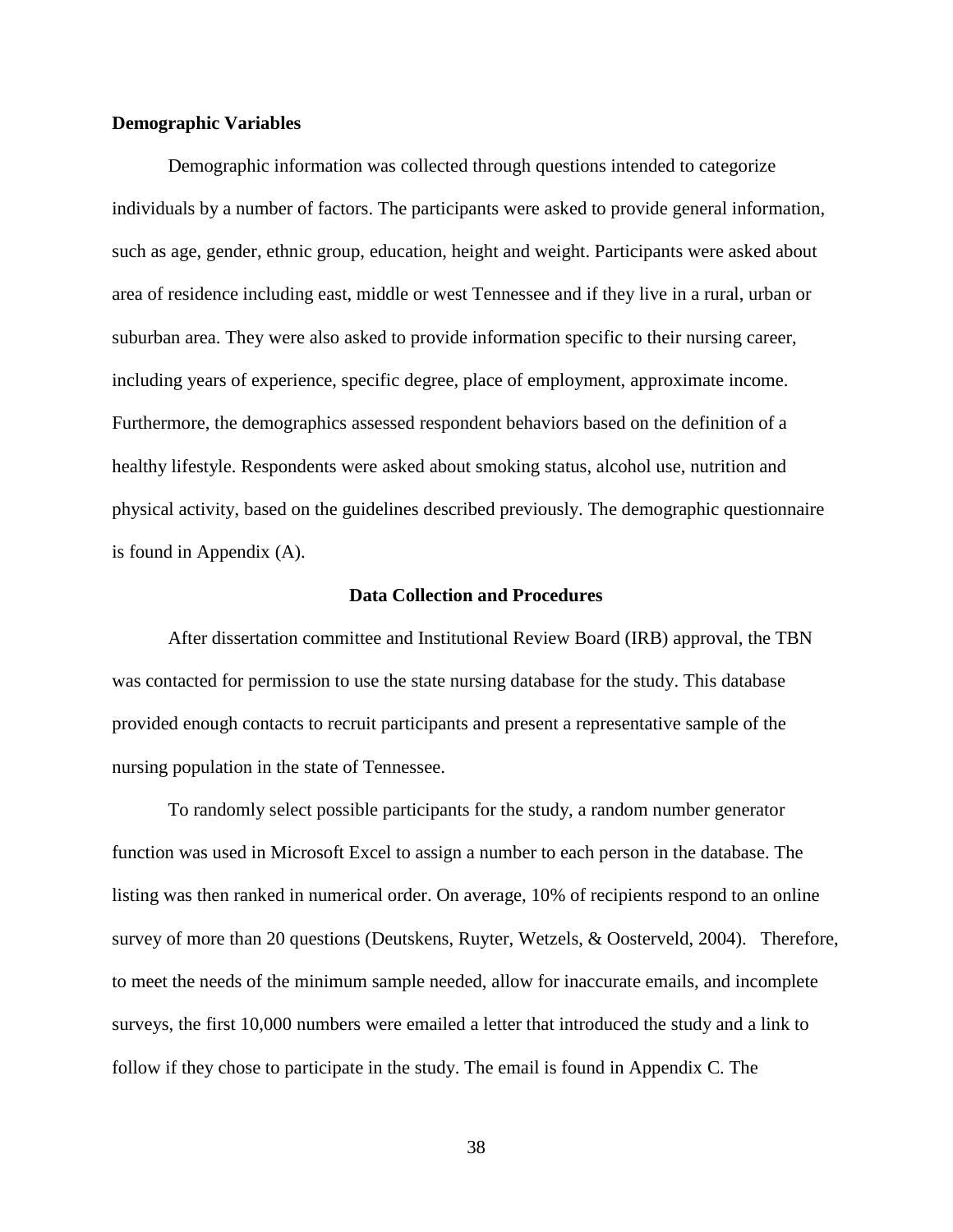SARMHEP and demographics surveys were entered into an online database, Checkbox®, to which the participant will connect after reading the email and deciding to participate. Two weeks after the initial email, a follow up email was sent to remind the individuals of the opportunity to participate in the research study. Due to a low response rate, four weeks after the initial email, a second randomly selected group from the database was emailed to participate in the study, following the same sampling procedure. A reminder email was sent to the second group two weeks after the initial email. A sufficient number of responses were received after the 8-weeks and the data were downloaded to Statistical Package for the Social Sciences (SPSS) Version 22.0 and the findings analyzed.

Upon completion and submission of the questionnaires, the participants had an opportunity to follow a separate link to enter their names into an incentive drawing. The questionnaire was not linked to the incentive drawing information, thus maintaining anonymity. A separate survey was available for the respondents to enter their information. Fifty dollar gift cards were given to two winning participants. Each participant entered in the incentive drawing was assigned a number and a random number generator chose two numbers as winners. Once the drawing was completed and gift cards were distributed to the winners, this information was deleted.

#### **Protection of Human Subjects**

After approval from IRB, randomly selected participants received an email to participate in the study. The email assured the participant of confidentiality and reporting of only group data. The name or email was not linked to the participant's responses. No names, emails, or identifying information was listed in Checkbox®. Data were downloaded from Checkbox® in to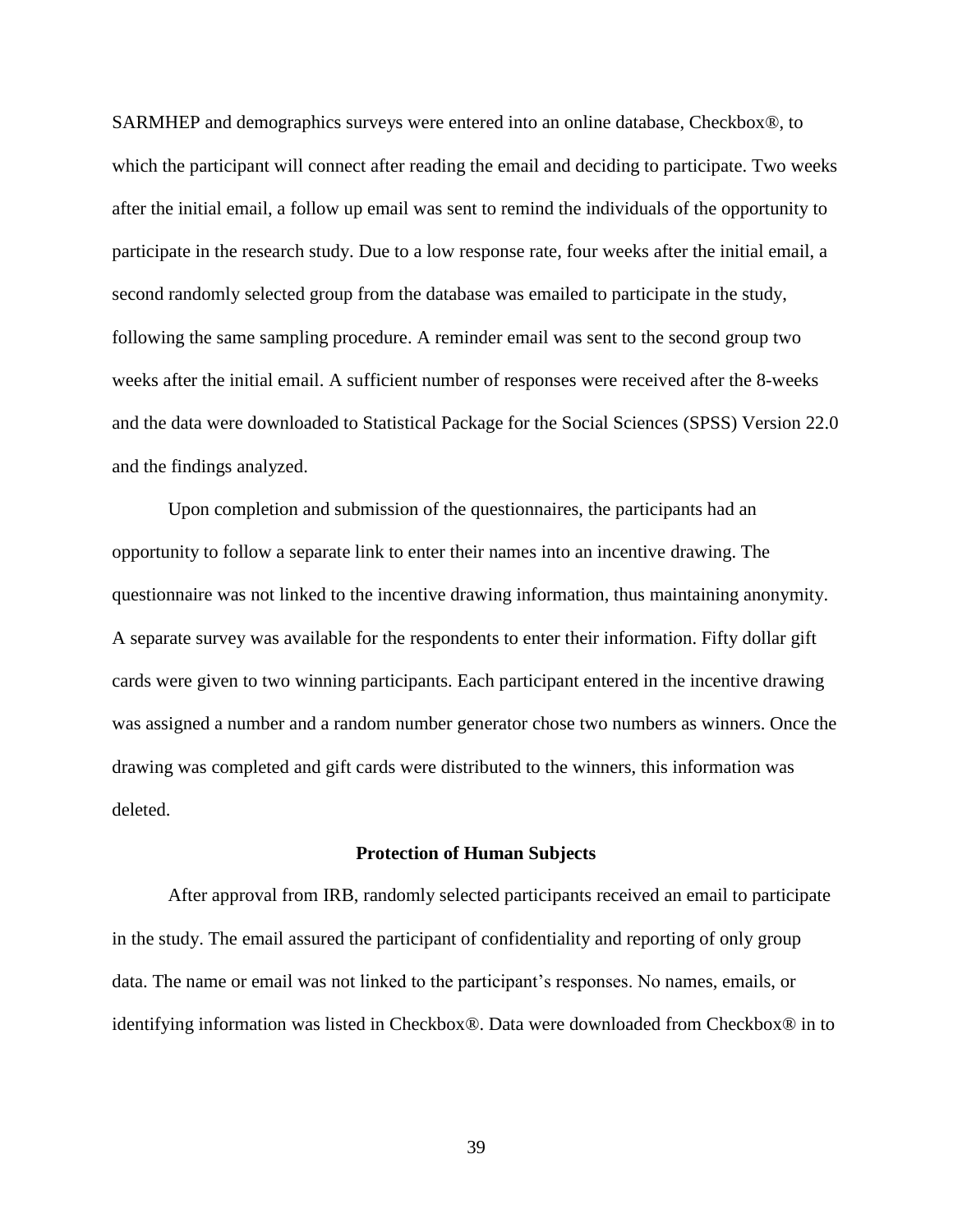SPSS® and analyzed for accuracy. The information was stored on a flash drive in a locked drawer in the researcher's office. There were no anticipated participant risks with this study.

#### **Data Analysis**

The SPSS 22.0 for Windows was used to perform all data analyses. Data were analyzed using descriptive statistics, a correlation matrix and multiple regression. Frequencies, percentages, means, and standard deviations summarized demographic characteristics of participants. Multiple regression determined significant predictors to the criterion, the extent of each predictor's contribution to the criterion, and the direction of the contribution to the criterion (Huck, 2012).

Research question 1) Is there a relationship between perception of self as a role model of healthy behaviors as measured by the Self as a Role Model of Health Promotion (SARMHEP) scores and personal health behaviors reported in the demographics? This question was analyzed with a correlation matrix. A correlation matrix summarized the measured bivariate relationships among the variables (Huck, 2012). Each behavior, smoking, alcohol use, healthy diet, and physical activity, were correlated to the SARMHEP score in the matrix using the separate bivariate *r*s.

Research question 2) To what extent do practice settings, educational preparation, years of practice experience, race and ethnicity, gender, age, region and type of community contribute to perception of self as a role model of healthy behaviors as measured by SARMHEP scores? This question was analyzed using multiple regression. Multiple regression determined significant predictors to the criterion (SARMHEP scores), the extent of each predictor's contribution to the criterion, and the direction of the contribution to the criterion (Huck, 2012).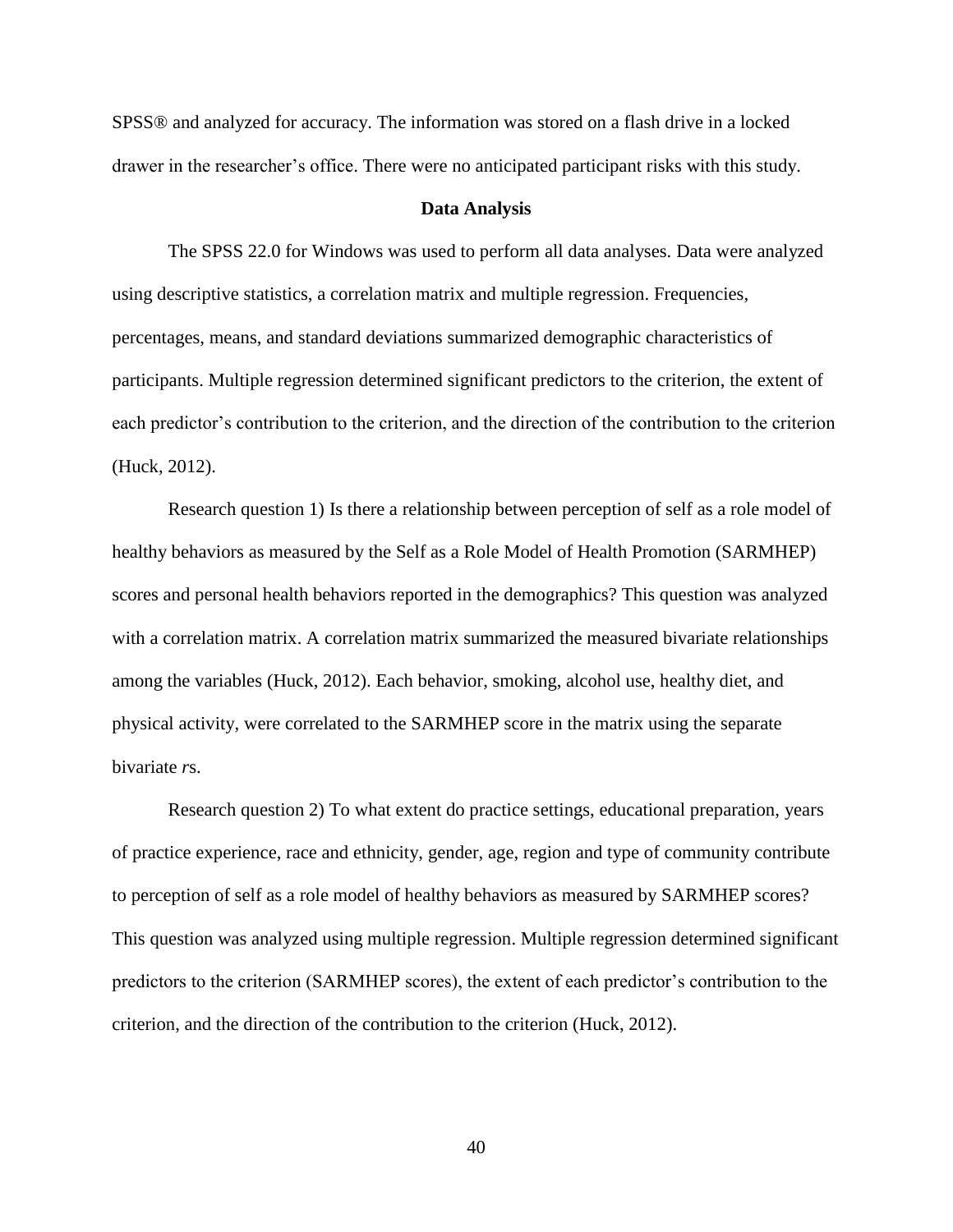Research question 3) To what extent do practice settings, educational preparation, years of practice experience, race and ethnicity, gender, age, region and type of community contribute to smoking as reported in the demographics? Research question 4) To what extent do practice settings, educational preparation, years of practice experience, race and ethnicity, gender, age, region and type of community contribute to alcohol use as reported in the demographics? Research question 5) To what extent do practice settings, educational preparation, years of practice experience, race and ethnicity, gender, age, region and type of community contribute to healthy diet as reported in the demographics? Research question 6) To what extent do practice settings, educational preparation, years of practice experience, race and ethnicity, gender, age, region and type of community contribute to physical activity as reported in the demographics? Research questions three, four, five, and six was analyzed using multiple regression. The criterion in each question is the measured behavior (smoking, alcohol use, healthy diet, and physical activity). Multiple regression measured significant predictors to the criterion, the degree of each predictor's influence to the criterion, and the direction of the relationship to the criterion (Huck, 2012).

Research question 7) To what extent do Tennessee nurses report personal health behaviors? This question was analyzed using descriptive statistics. Descriptive statistics summarize univariate data (Huck, 2012). Frequencies and percentages describe each behavior reported by the participants.

#### **Summary**

Nurses are seen by others as health experts. Nurses' personal health decisions are portrayed to others through observation and education. Nurses must perceive themselves as leaders in promoting health to the nation before they can motivate others to create change. This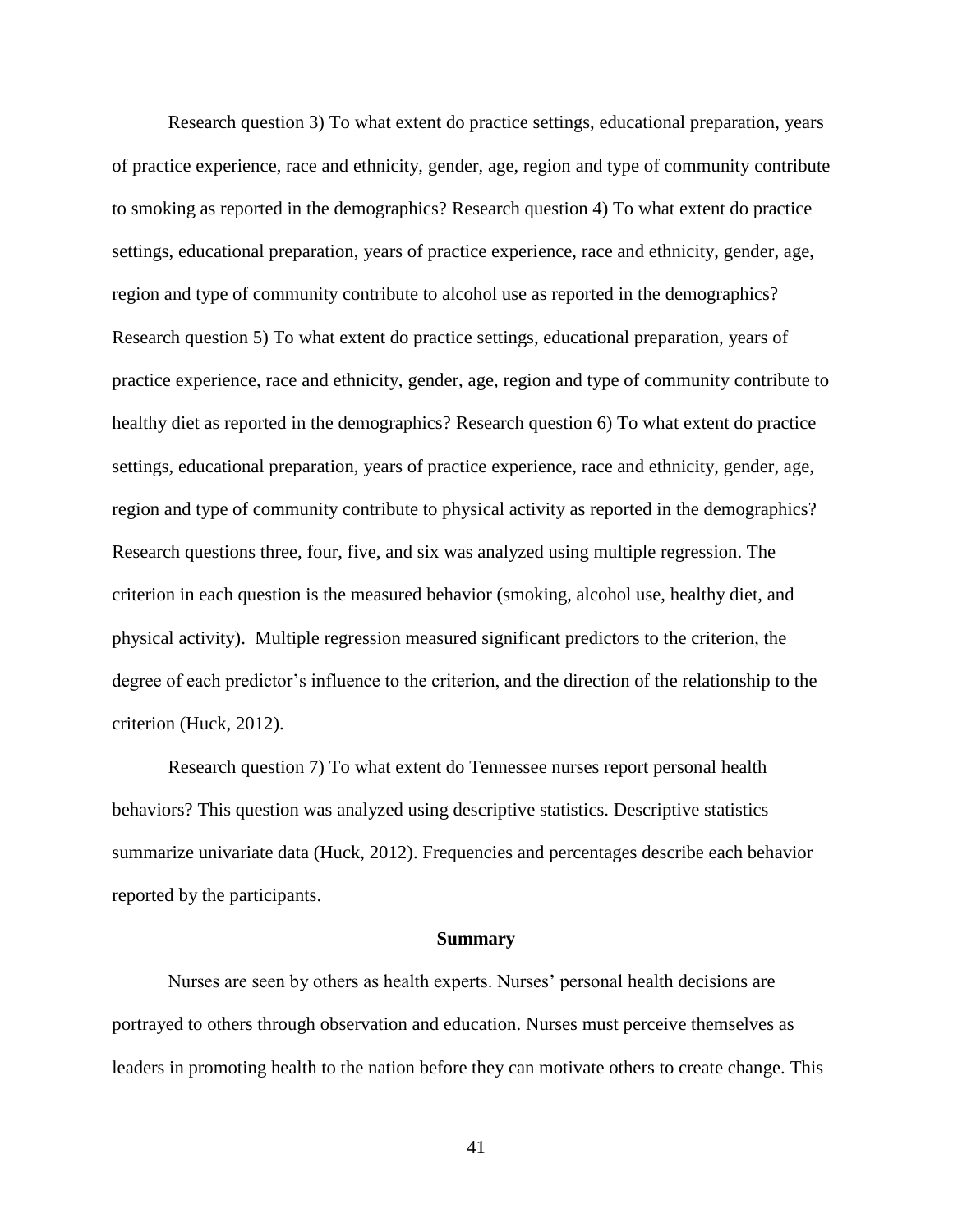study has the potential to provide key information about health promotion among nurses. Ultimately, the knowledge gained will have the potential to improve nurses' ability to serve as role models and motivate others toward healthy behaviors that will reduce morbidity and mortality, and strategically reduce health care costs.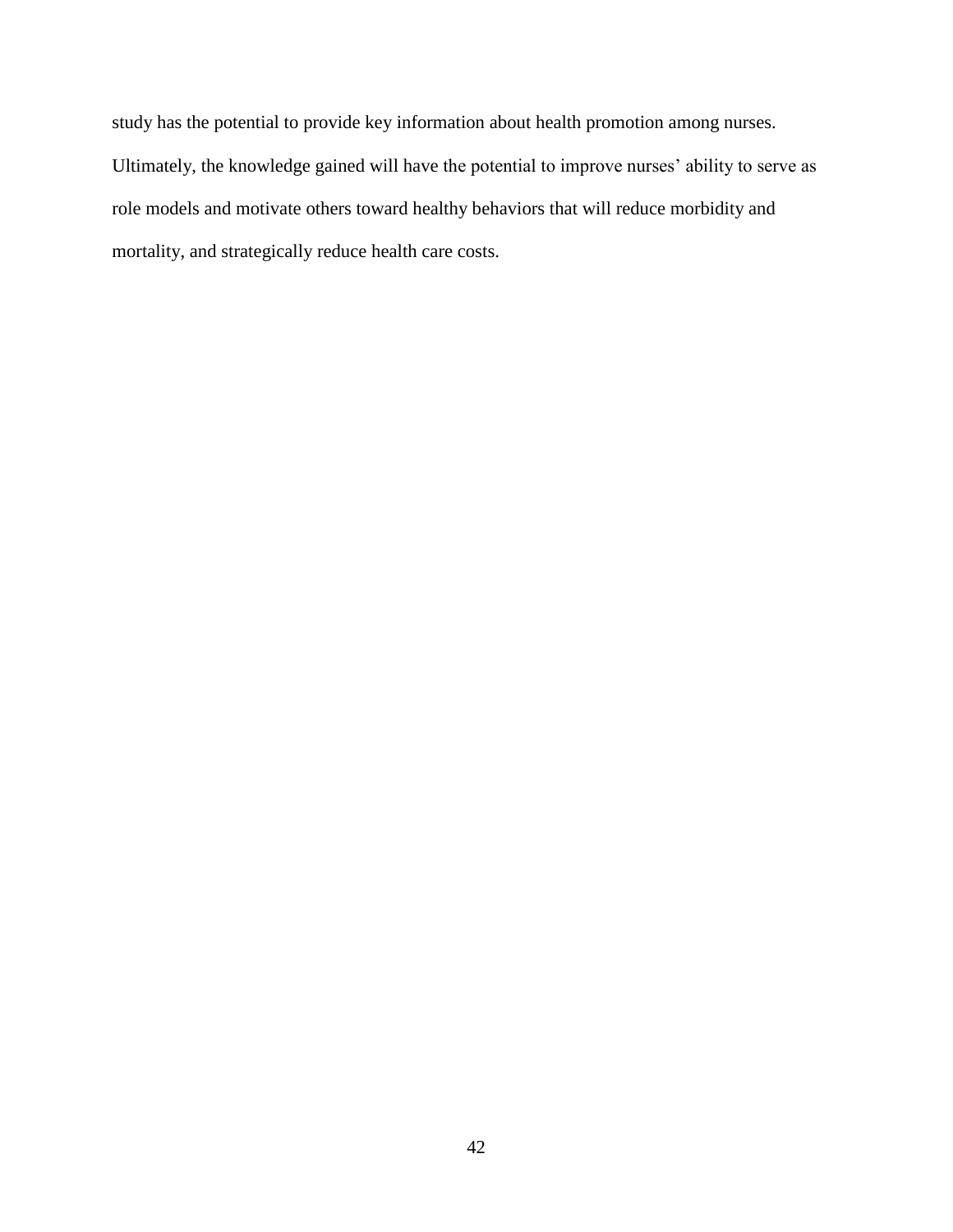### CHAPTER 4

#### RESULTS

This study explore the nurses' perception of self as a role model of health and personal healthy lifestyle behaviors and focuses on four specific behaviors that lead to a healthy lifestyle: limit alcohol, avoid tobacco, improve nutrition, and engage in physical activity. The purpose of this study was to determine the relationship between nurses' health practices and their perceptions of self as role models for health promotion. The population for this study was Tennessee registered nurses. The nurses were randomized from the TBN database by applying a random number generator and then ranked into numerical order. A total of 20,000 nurses were sent an email to recruit participants. The participants were asked to complete a demographic survey (Appendix A) and the SARMHEP self-perception survey (Appendix B). Data were collected through an anonymous, on-line questionnaire using Checkbox®. The data were then uploaded to SPSS 22.0 for analysis.

#### **Description of Participants**

A total of 1,428 participants responded to the email by following the link to the survey. Questionnaires that were less than 80% complete were excluded from the sample. The final sample consisted of 804 registered nurses in the state of Tennessee. There were 716 (89%) females and 86 (10.7%) males. The percent of male nurses in the sample was comparable to male nurses in the national nursing population at 9% (Health Resources and Services Administration [HRSA], 2013). Two participants did not indicate their gender. The mean age of the participants was 48 years old. The majority (91%) of the respondents were Caucasian ranging from one to 60 years of nursing experience. The majority (43.9%) of respondents work in an inpatient/acute care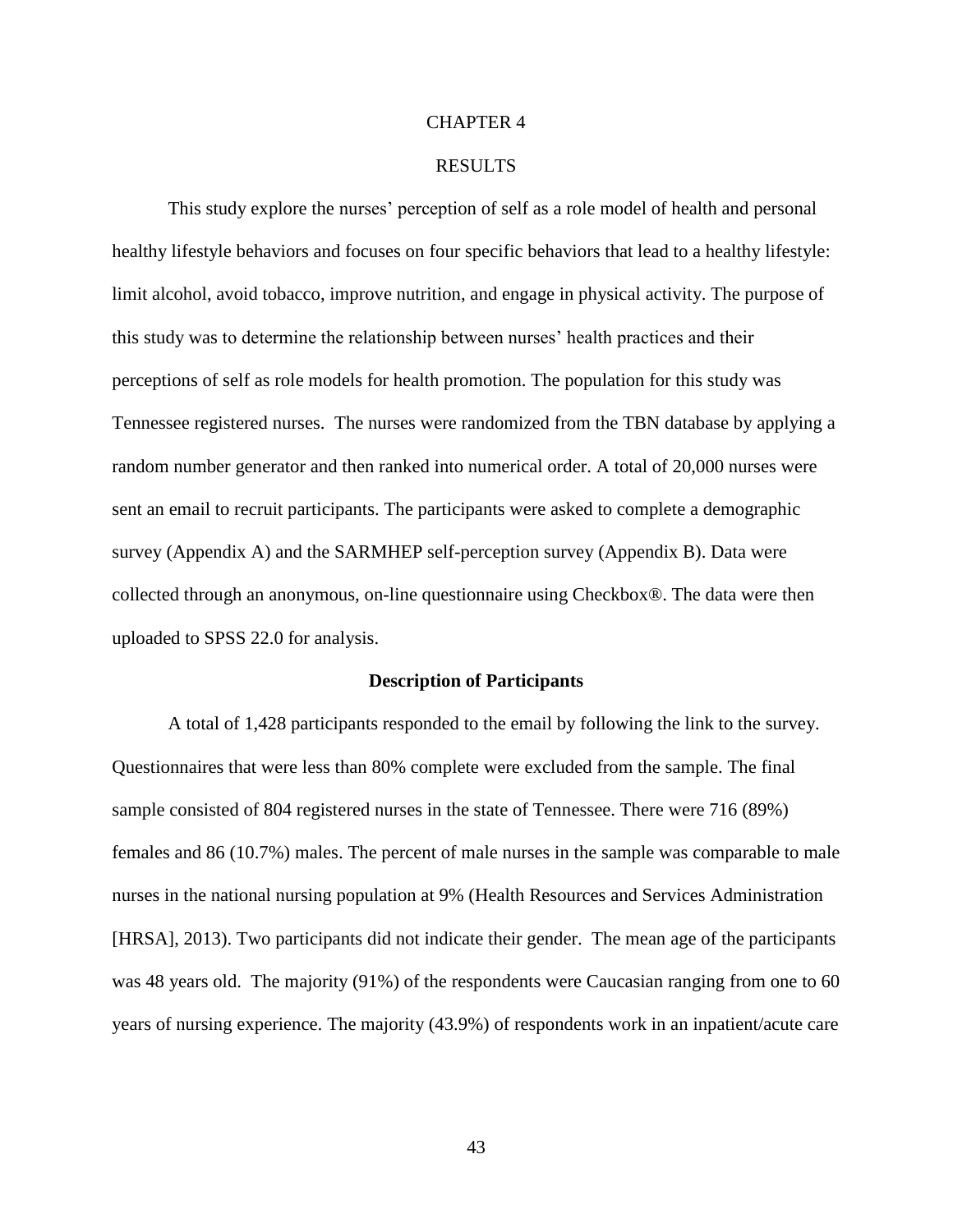facility and hold a BSN degree (51.4%). A more detailed description of the participant demographics is presented in Table 1.

# Table 1 *Participant Demographics*

| <b>Variable</b>                  |                             | $M + SD$ or n $(\% )$ (range) |
|----------------------------------|-----------------------------|-------------------------------|
| Age                              |                             | $47.9 \pm 12.356$             |
|                                  |                             | $(23-82) N = 801$             |
| <b>Years of Nursing Practice</b> |                             | $21.81 + 13.442$              |
|                                  |                             | $(1-60) N = 794$              |
|                                  |                             | Percentage (f)                |
| Gender                           | Male                        | 10.7(86)                      |
|                                  | Female                      | 89.1 (716)                    |
| Race/ethnicity                   | Caucasian                   | 91.3 (734)                    |
|                                  | Hispanic                    | .1(1)                         |
|                                  | Asian                       | 1.1(9)                        |
|                                  | African American            | 6.7(55)                       |
|                                  | American Indian             | .1(1)                         |
|                                  | Pacific Islander            | .1(1)                         |
| Degree                           | Diploma in Nursing          | 9.0(72)                       |
|                                  | <b>Associate in Nursing</b> | 28.4 (228)                    |
|                                  | <b>BSN</b>                  | 51.4 (413)                    |
|                                  | <b>MSN</b>                  | 29.0 (233)                    |
|                                  | PhD in Nursing              | 3.0(24)                       |
|                                  | <b>DNP</b>                  | 2.6(21)                       |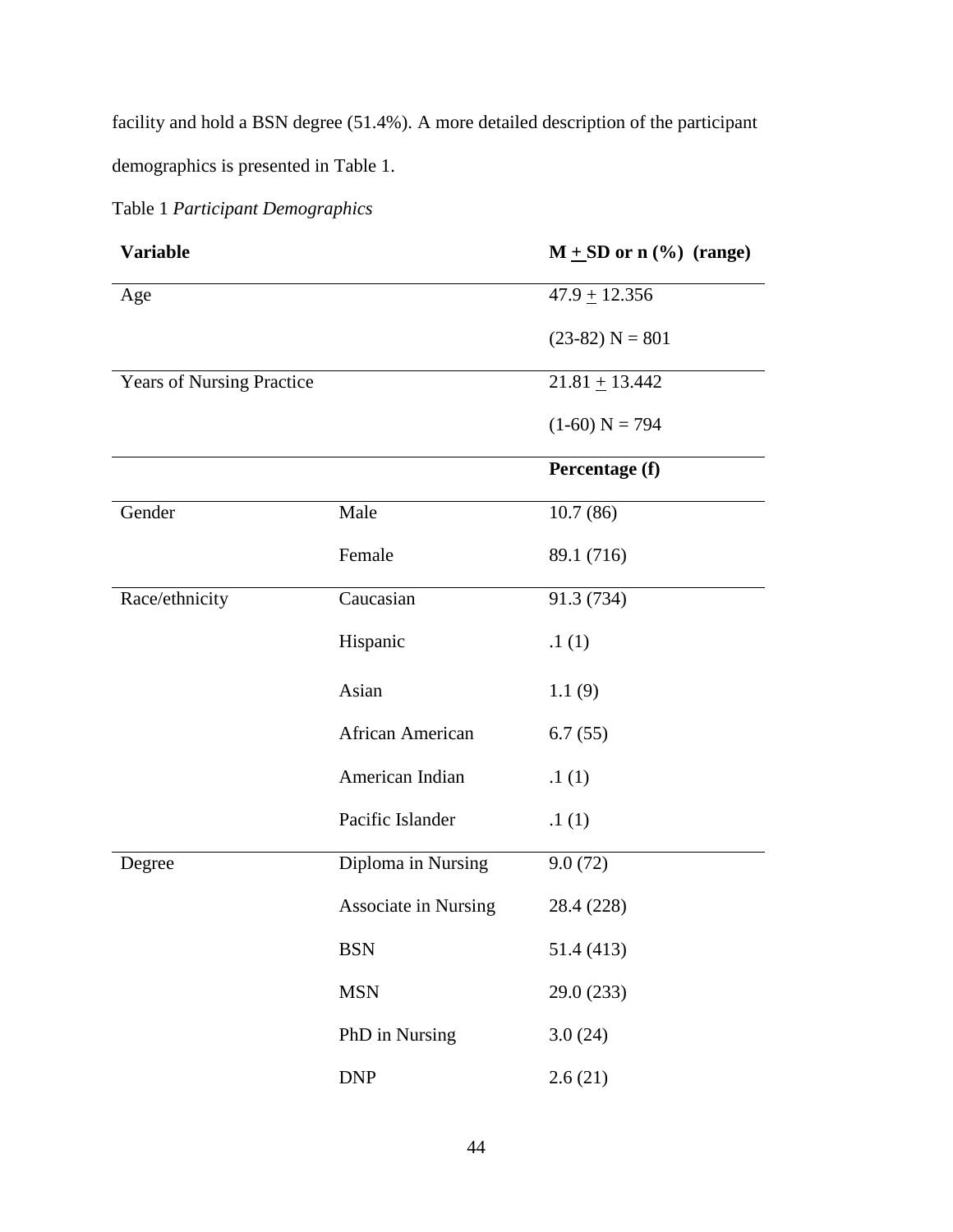# Table 1 (continued)

| <b>Variable</b>     |                       | Percentage (f) |
|---------------------|-----------------------|----------------|
| Area of Employment  | Inpatient/Acute Care  | 43.9 (353)     |
|                     | Ambulatory            | 13.8(111)      |
|                     | College/Academia      | 10.6(85)       |
|                     | Community             | 9.7(78)        |
|                     | Private Practice      | 8.5(68)        |
|                     | Industry              | 4.5(36)        |
|                     | Long Term Care        | 4.2(34)        |
|                     | Home Health/Hospice   | 4.1(33)        |
|                     | <b>School Nursing</b> | 3.5(28)        |
|                     | Retired               | 1.9(15)        |
|                     | Unemployed            | 1.5(12)        |
| Region of Tennessee | East                  | 38.2 (307)     |
|                     | Middle                | 41.2 (331)     |
|                     | West                  | 20.3(163)      |
| Type of Community   | Rural                 | 34.6 (278)     |
|                     | Urban                 | 21.8 (175)     |
|                     | Suburban              | 43.8 (352)     |

# **SARMHEP Scores**

The SARMHEP scores ranges from 57 to 342. The Likert-type scale was based on  $1 =$ strongly disagree,  $2 =$  moderately disagree,  $3 =$  slightly disagree,  $4 =$  slightly agree,  $5 =$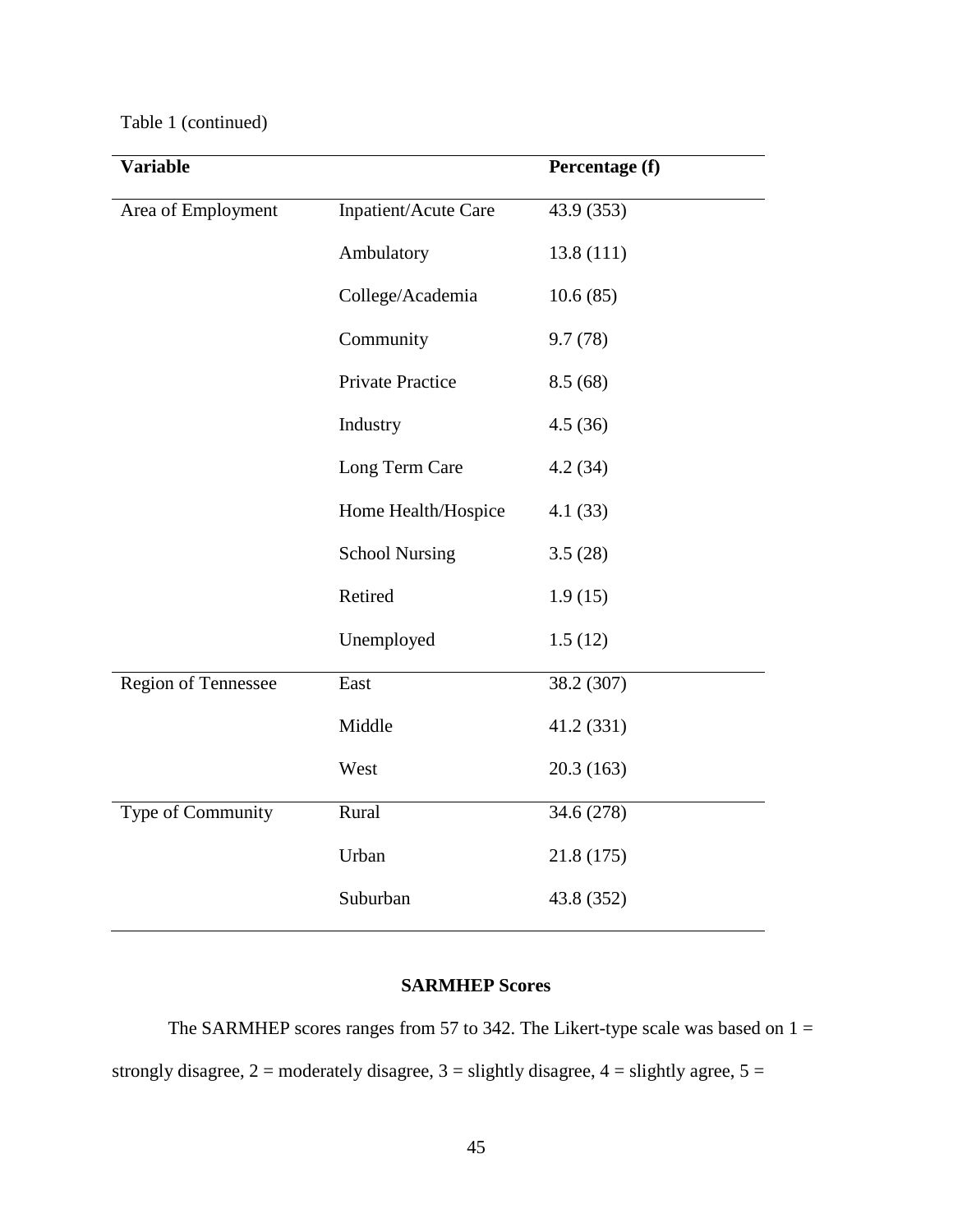moderately agree, and  $6 =$  strongly agree. The scores are categorized into low (57-151), medium (152-246) and high (247-342). Only one participant scored in the low category (.1%), 449 in the medium category (55.7%) and 354 in the high category (44.2%).

### **Data Analysis**

Research question 1) Is there a relationship between perception of self as a role model of healthy behaviors as measured by the Self as a Role Model of Health Promotion (SARMHEP) scores and personal health behaviors reported in the demographics?

The Cronbach's alpha reliability coefficient on the overall 57-item questionnaire was .82. This question was analyzed with a Pearson *r* correlation matrix. Each behavior (smoking, alcohol use, healthy diet, and physical activity) were correlated to the SARMHEP score in the matrix using the separate bivariate *r*s. Correlations between SARMHEP total scores and smoking yielded results of  $r = .02$ ,  $p > .05$ ; SARMHEP total scores and alcohol,  $r = .01$ ,  $p > .05$ . There was no significant correlation between smoking or alcohol use and the SARMHEP scores. Correlations between SARMHEP total scores and healthy diet, *r* = .15, p < .01; SARMHEP total scores and physical activity,  $r = .11$ ,  $p < .01$ . There was a significant weak correlation between following a healthy diet or physical activity and the SARMHEP scores. Sixty-three percent of the participants described themselves as a good or very good role model of health.

A Pearson *r* correlation matrix was used to analyze the subscales of the SARMHEP. Selfefficacy was analyzed with the following subscales: "use of professional self", "use of imperfect self", "valuing self" and "self as a health promoter". A Cronbach's alpha reliability coefficient for "use of professional self" and "valuing self" were .933 and .723. Correlations between "use of the professional self" and health behaviors yielded significant results in a healthy diet and exercise ( $r = .096$ ,  $p < .01$ ;  $r = .098$ ,  $p < .05$ ). Correlations between the subscale of "valuing self"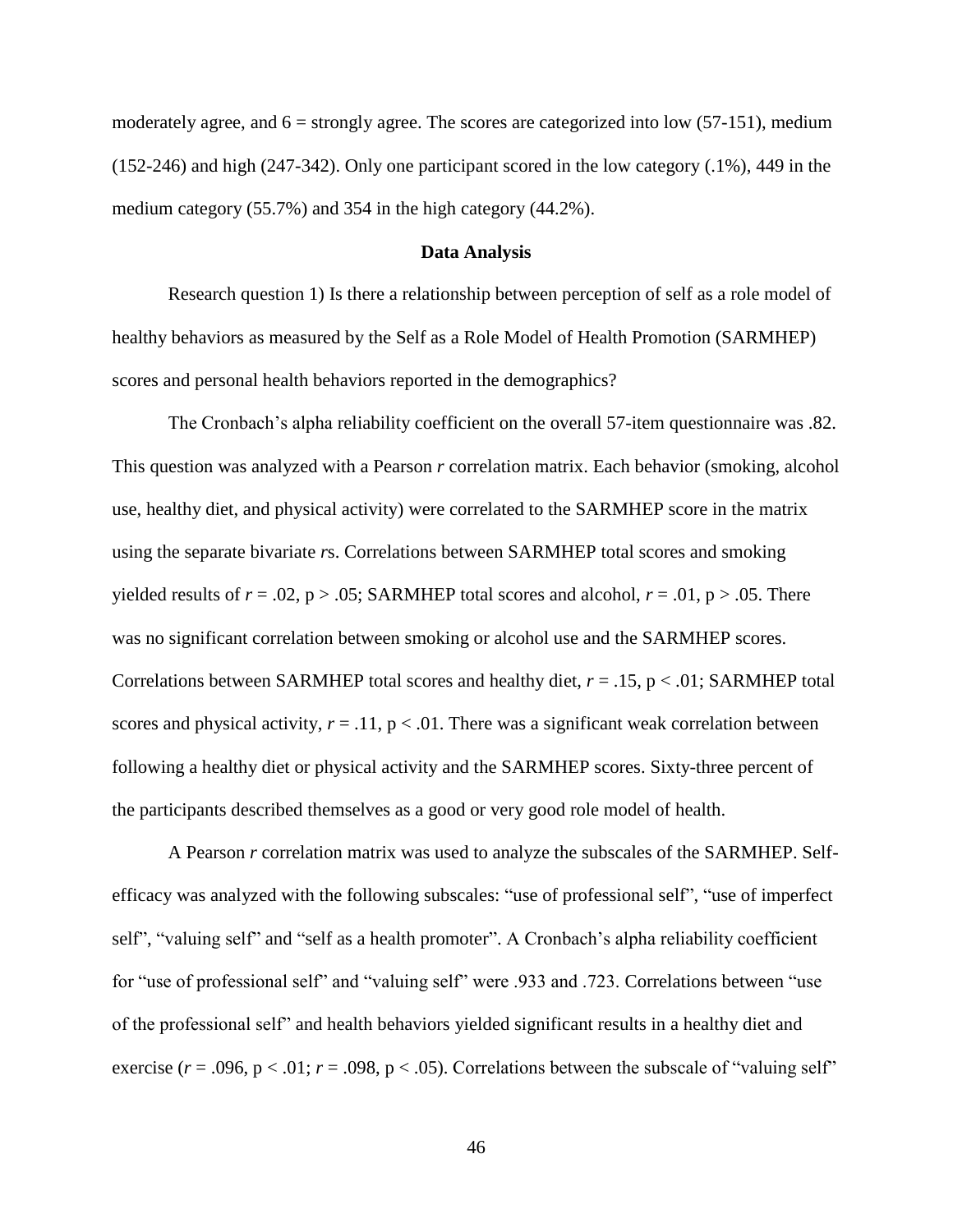and health behaviors yielded significant positive results in a healthy diet and exercise and a negative correlation with smoking ( $r = .532$ ,  $p < .01$ ,  $r = .333$ ,  $p < .01$ ,  $r = .090$ ,  $p < .05$ ). Outcome expectancy was analyzed with the subscale of "identification of self with the idealized". There was no significant correlations in the subscale of "identification of self with the idealized" and health behaviors.

Research question 2) To what extent do practice settings, educational preparation, years of practice experience, race and ethnicity, gender, age, region and type of community contribute to perception of self as a role model of healthy behaviors as measured by SARMHEP scores?

This question was analyzed using multiple regression backward method to determine significant predictors with .05 tolerance. The ANOVA for the overall regression is trustworthy  $(F = 9.933, p. < .01)$  in the best model. The Beta coefficients were: SARMHEP = -5.603 (acute care) – 5.100 (ambulatory care) + .06 (age) + 233.997. A forward method of regression was conducted on the significant predictors indicated by the backward procedure to look for  $\mathbb{R}^2$ change. Acute care employment negatively accounted for about 2% of the variance in the SARMHEP scores ( $\beta$  = -.137). Adding the age variable significantly increased the variance to 3% ( $\beta$  = .107; p < .01). Ambulatory care employment also significantly and negatively accounted for more variance in the SARMHEP score ( $\beta$  = -.081, almost 4%, p < .05). These contributions appear significant however, more than 95 % of variance in SARMHEP scores is still unaccounted.

Research question 3) To what extent do practice settings, educational preparation, years of practice experience, race and ethnicity, gender, age, region and type of community contribute to smoking as reported in the demographics? This question was analyzed using multiple regression backward method to determine significant predictors with .05 tolerance. The ANOVA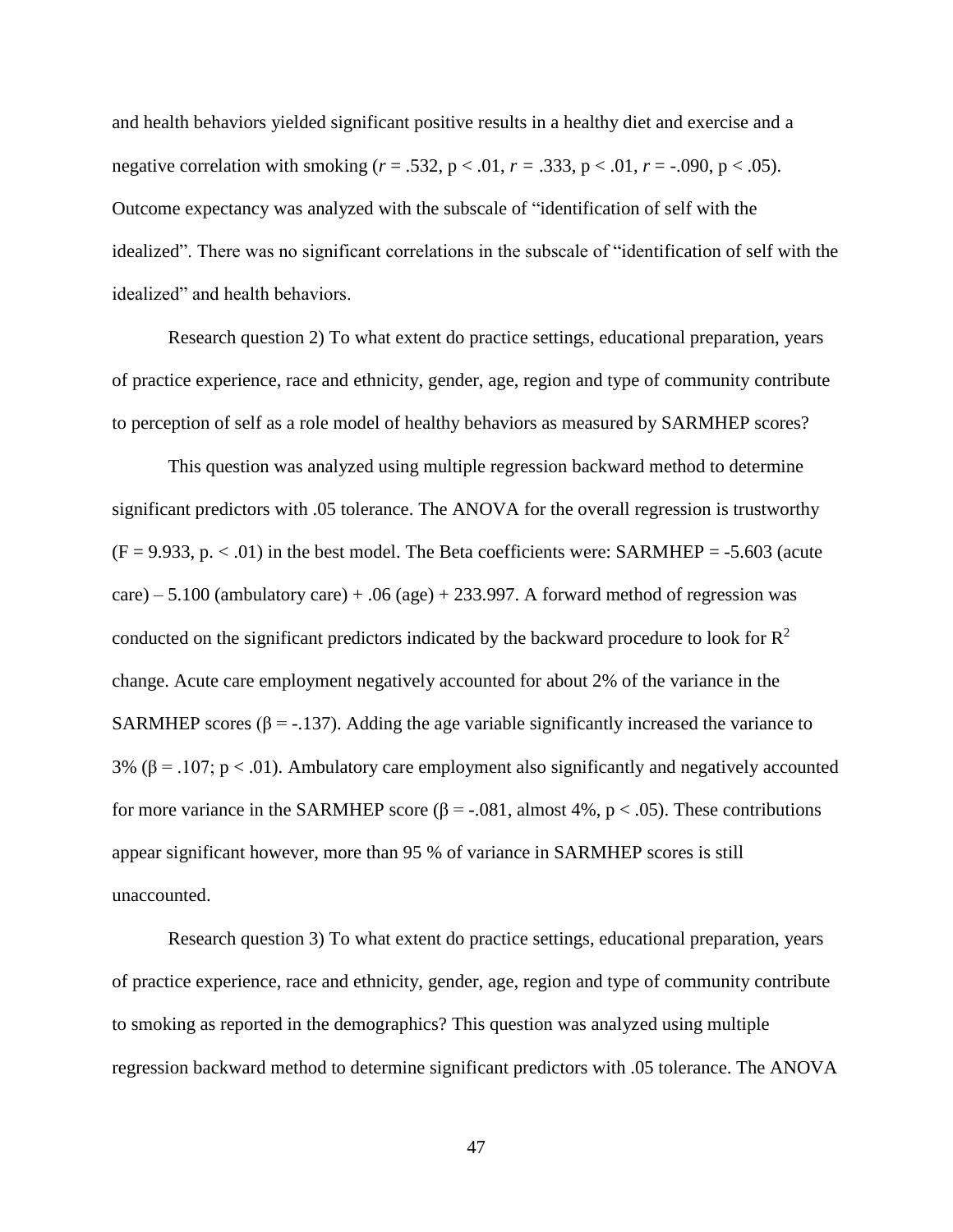for the overall regression is trustworthy  $(F = 11.754, p \cdot \langle 0.01 \rangle)$ . In the best model only two predictors significantly contributed to smoking: long-term care as area of employment and home health/ hospice as area of employment ( $\beta = 0.97$ ,  $p < .01$ ;  $\beta = .143$ ,  $p < .01$ ). The two predictors account for only 3% of the variance, therefore 97% of the variance is unaccounted.

Research question 4) To what extent do practice settings, educational preparation, years of practice experience, race and ethnicity, gender, age, region and type of community contribute to alcohol use as reported in the demographics? This question was analyzed using multiple regression backward method to determine significant predictors with .05 tolerance. The ANOVA for the overall regression is trustworthy ( $F = 7.32$ , p. < .01). The best model revealed two predictor variable that contributed significantly to alcohol use: ethnicity and academia as the area of employment ( $\beta = .087$ ,  $p < .05$ ;  $\beta = .105$ ,  $p < .01$ ). The two predictors account for only 2% of the variance, therefore 98% of the variance is unaccounted.

Research question 5) To what extent do practice settings, educational preparation, years of practice experience, race and ethnicity, gender, age, region and type of community contribute to healthy diet as reported in the demographics? This question was analyzed using multiple regression backward method to determine significant predictors with .05 tolerance. The ANOVA for the overall regression is trustworthy  $(F = 12.931, p. < 0.01)$ . The best model revealed five predictor variables that contributed significantly to following a healthy diet. An associate degree in nursing and long-term care as the area of employment significantly and negatively contributed to following a healthy diet ( $\beta = -0.093$ ,  $p < 0.01$ ;  $\beta = 0.85$ ,  $p < 0.05$ ). Nurses that had a master's degree, a higher number of years as being a nurse and working as a school nurse significantly contributed to following a healthy diet ( $\beta = .097$ ,  $p < .01$ ;  $\beta = .187$ ,  $p < .01$ ;  $\beta = .079$ ,  $p < .05$ ).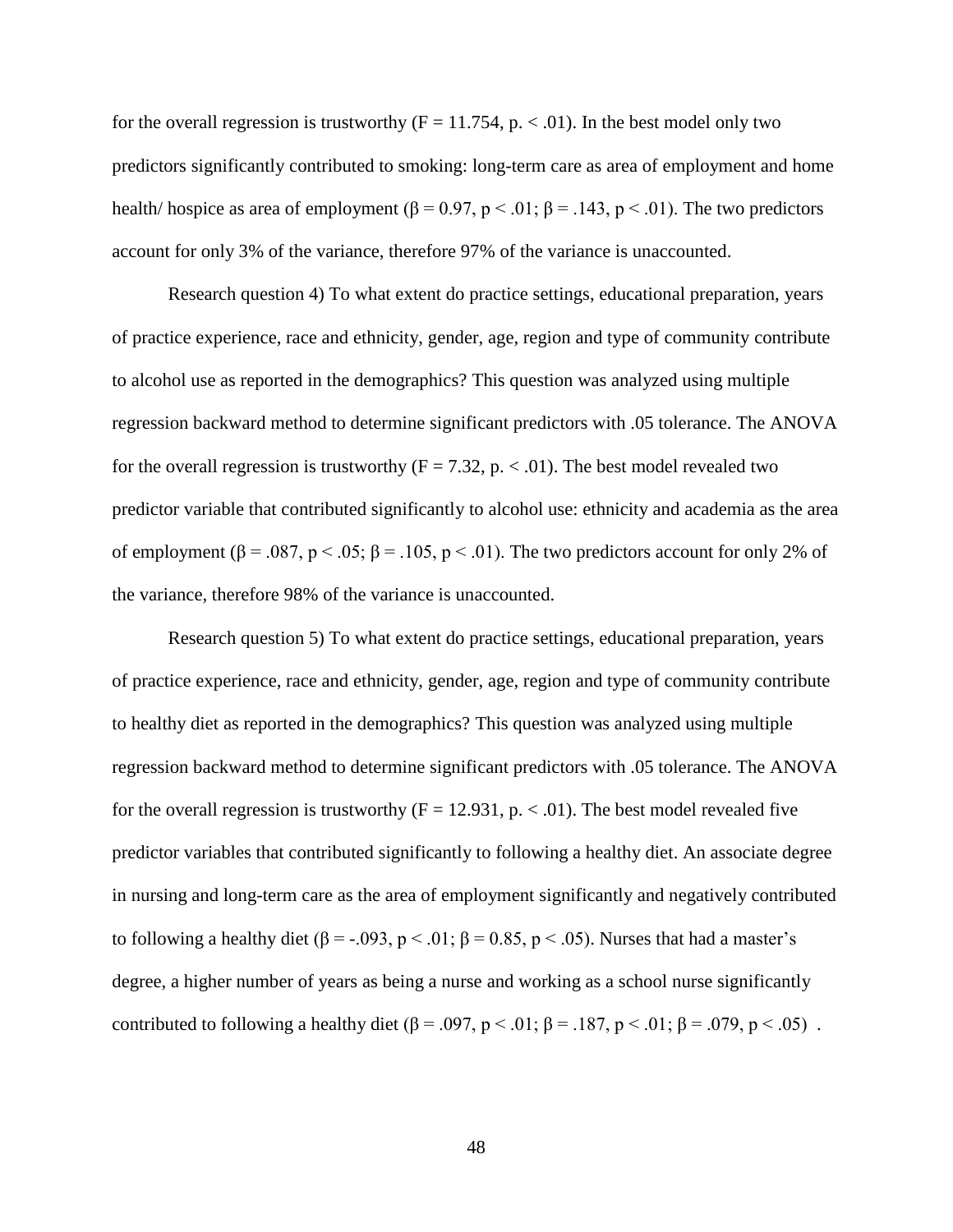The five predictors account for only 8% of the variance, therefore 92% of the variance is unaccounted.

Research question 6) To what extent do practice settings, educational preparation, years of practice experience, race and ethnicity, gender, age, region and type of community contribute to physical activity as reported in the demographics? This question was analyzed using multiple regression backward method to determine significant predictors with .05 tolerance. The ANOVA for the overall regression is trustworthy ( $F = 6.094$ , p. < .01). The best model revealed three variables that significantly contributed to physical activity: nurses that have a master's degree and the number of years of nursing positively contribute to physical activity ( $\beta$  = .128, p < .01;  $\beta$ = .083, p < .05), working in the area of academia negatively contributes to physical activity ( $\beta$  =  $-0.073$ , p  $< 0.05$ ). The three predictors account for only 2% of the variance, therefore 98% of the variance is unaccounted.

Research question 7) To what extent do Tennessee nurses report personal health behaviors? This question was analyzed using descriptive statistics. Frequencies and percentages describe each behavior reported by the participants. Four percent of the respondents report currently smoking and 24.9% report alcohol use. The majority report eating a healthy diet between 50 to 70% of the time (46.6 %). Almost 70% of respondents report exercising less than the recommended 150 minutes a week. Sixty four percent were overweight or obese based on self-reported height and weight. A more detailed description of the participants' reported health behaviors is presented in Table 2.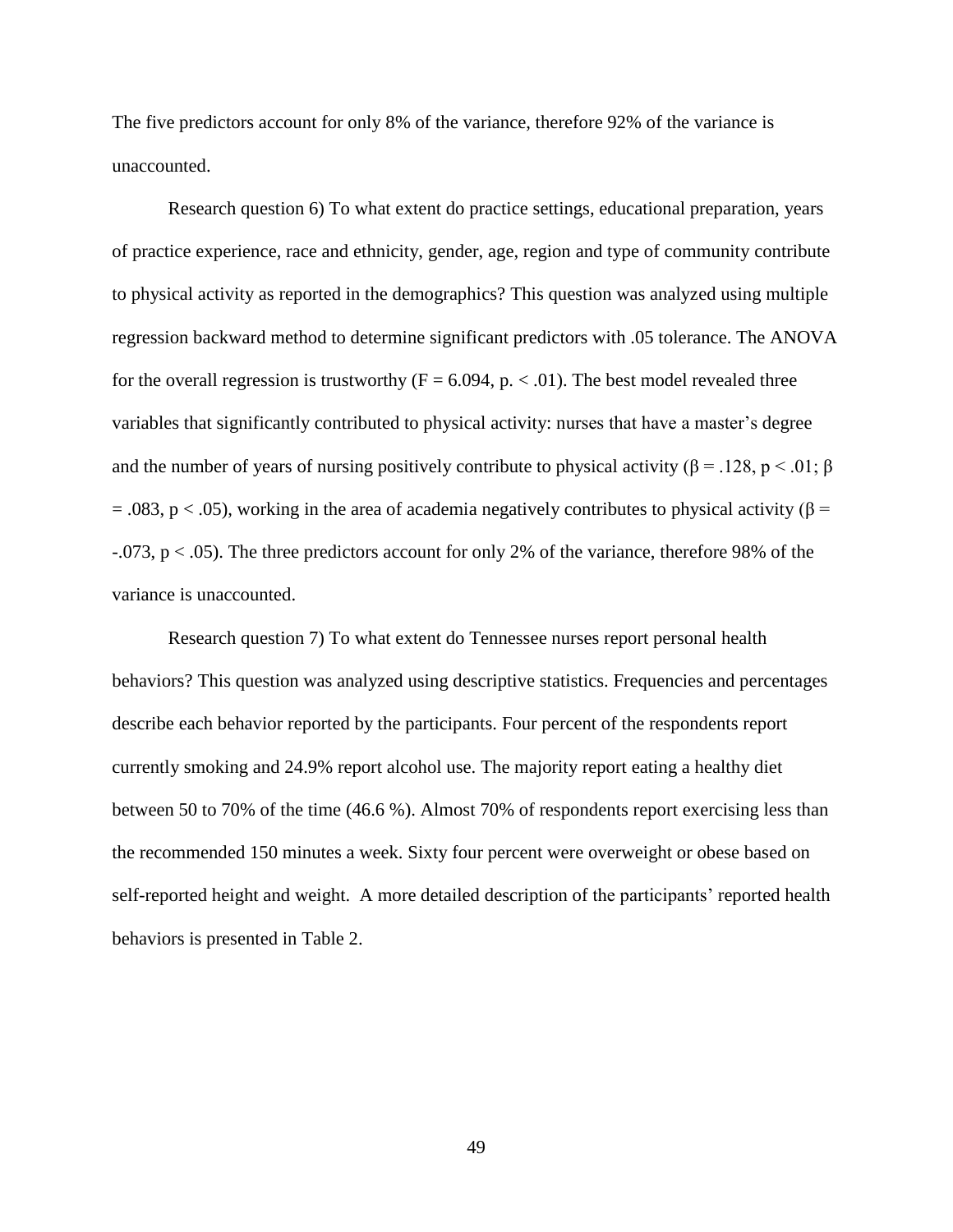| Health              |                       |                   |                |
|---------------------|-----------------------|-------------------|----------------|
| Behavior            |                       |                   | Percentage (f) |
| Smoking             |                       |                   |                |
|                     | Non-smoking           |                   | 95.0% (764)    |
|                     | Smoking               | $4.1\%$ (33)      |                |
|                     | Not recorded          |                   | $0.9\%(7)$     |
|                     | Totals                |                   | 100.0% (804)   |
| Alcohol Use         |                       |                   |                |
|                     | Yes                   |                   | 24.9%(200)     |
|                     | No                    |                   | 72.1%(580)     |
|                     | Not recorded          |                   | $3.0\%(24)$    |
|                     | Totals                |                   | 100.0%(804)    |
| <b>Healthy Diet</b> |                       |                   |                |
|                     | Under 50%             |                   | $16.5\%(132)$  |
|                     | 50% to 79%            | 46.6%(375)        |                |
|                     | 80% to 100%           |                   | 36.2%(291)     |
|                     | Not recorded          |                   | $0.7\%(6)$     |
|                     | Totals                |                   | 100.0% (804)   |
| Exercise            |                       |                   |                |
|                     | $<$ 150 minutes       |                   | 70.3%(560)     |
|                     | 150 minutes or more   |                   | 29%(237)       |
|                     | Not recorded          |                   | $0.7\%(6)$     |
|                     | Totals                |                   | 100.0% (804)   |
| <b>BMI</b>          |                       |                   |                |
|                     | Underweight           | <b>Below 18.5</b> | $1.1\%(9)$     |
|                     | Normal/Healthy Weight | 18.5 to 24.9      | 32.3%(260)     |
|                     | Overweight            | 25.0 to 29.9      | 34.0%(273)     |
|                     |                       | 30.0 and          |                |
|                     | Obese                 | Above             | $30.0\%(241)$  |
|                     | Not recorded          |                   | $2.6\%(21)$    |
|                     | Totals                |                   | 100.0%(804)    |

Table 2 *Healthy Behaviors and BMI*

### **Summary**

This study provided information that described how Tennessee nurses perceived themselves as role models of health and describe their health behaviors. This is important because nurses are the largest and most trusted health profession and they greatly influence the populations they serve. In this study, 4% report smoking, 24.9% drink alcohol, 34% are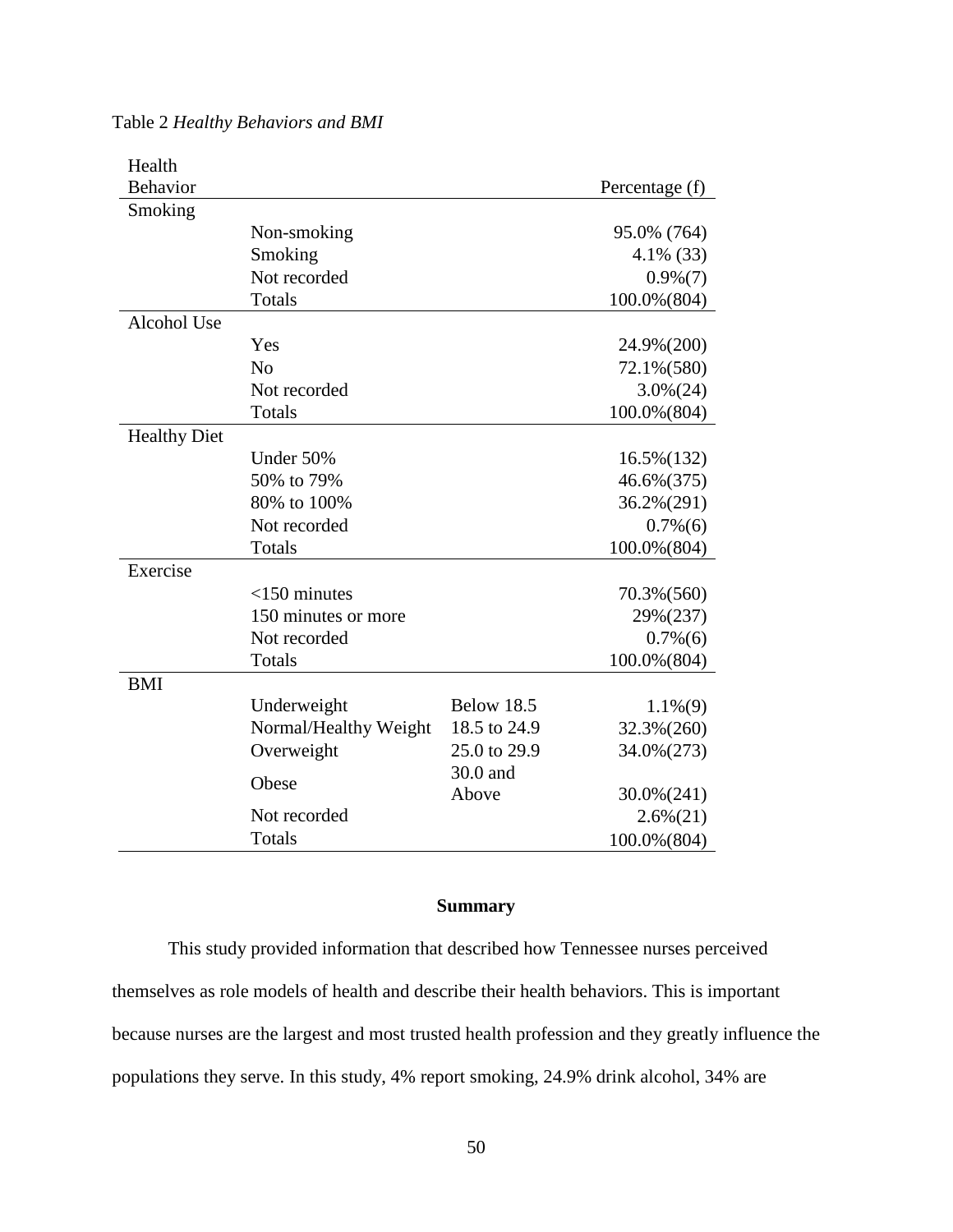overweight and 30% obese. Approximately 70% do not meet the weekly physical activity recommendations of 150 minutes and 16.5% follow guidelines for a healthy diet less than 50% of the time. There was no significant correlation between smoking or alcohol use and the SARMHEP scores. There was a significant correlation between following a healthy diet or physical activity and the SARMHEP scores. Based on the regression analysis, working in an acute care or ambulatory setting negatively affected the SARMHEP, as opposed to age and gender having a positive effect on the SARMHEP score. However, a significant relationship was noted between smoking and working in a long-term care facility or home health. Also, there was a significant relationship between alcohol use and working in the academic setting. While having an associate degree in nursing and working in a long-term facility significantly and negatively correlated to following a healthy diet, having a master's degree, working as a school nurse, and having more years as a nurse positively contributed to a healthier diet. There was a significant positive relationship between having a master's degree, more years of nursing experience and physical activity. However, there was a negative relationship between physical activity and working in academia.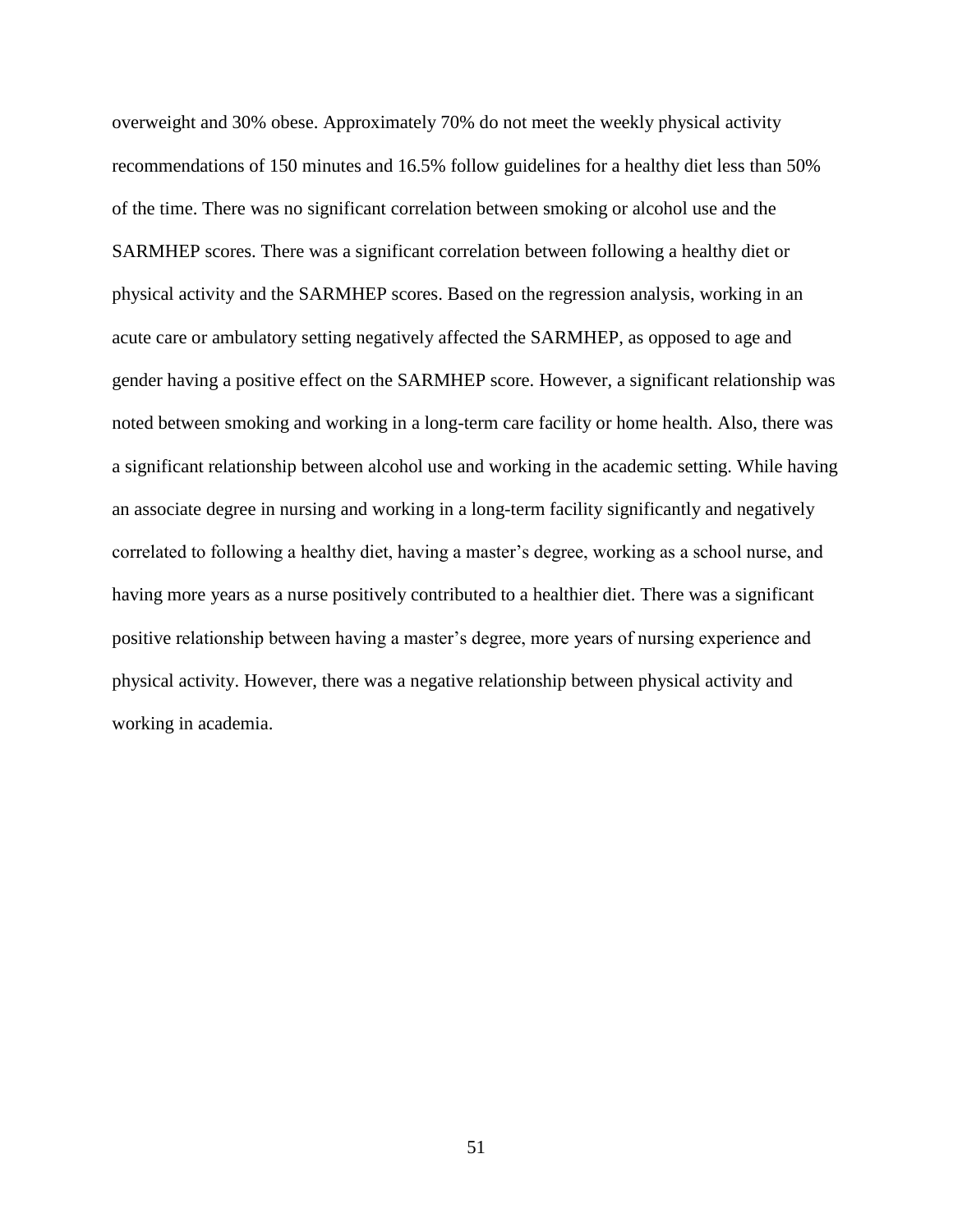### CHAPTER 5

#### DISCUSSION, IMPLICATIONS AND RECOMMENDATIONS

This study aimed to close the gap in knowledge of nurses' self-perception of being a role model of health and the personal health behaviors of a sample of nurses in Tennessee who were primarily female, Caucasian, mean age of 48 and a majority with a baccalaureate degree. The purpose of this study was to determine the relationship between the nurses' perceptions of self as role models for health promotion and their personal health practices. The study focused on four specific health behaviors (limit alcohol, avoid tobacco, improve nutrition, and engage in physical activity). This chapter presents the discussion of the findings, implications for practice, recommendations for future research and limitations of the study.

#### **Discussion**

A major finding indicates that there was a weak correlation between the participants overall perception of self as a role model and following a healthy diet and physical activity. The majority of the participants scored in the medium category on the SARMHEP scale indicating a self-perception of balance between the ideal and humanistic role model. The medium scale describes the participant as both intrinsically and extrinsically motivated by factors that affect their personal health behaviors. While they strive for the ideal behaviors, they acknowledge imperfections and achieve a balance. In the medium scale, the nurse also realizes a balance of the behavioral compliance within the caring relationship with the client (Rush et al., 2010). A large number of the participants also scored in the high category of the scale indicating that their selfperception of the role model is humanistic. The high score describes the participant as intrinsically motivated by factors that affect their own personal health behaviors. They may use their own imperfections as examples to motivate clients (Rush et al., 2010). Only one participant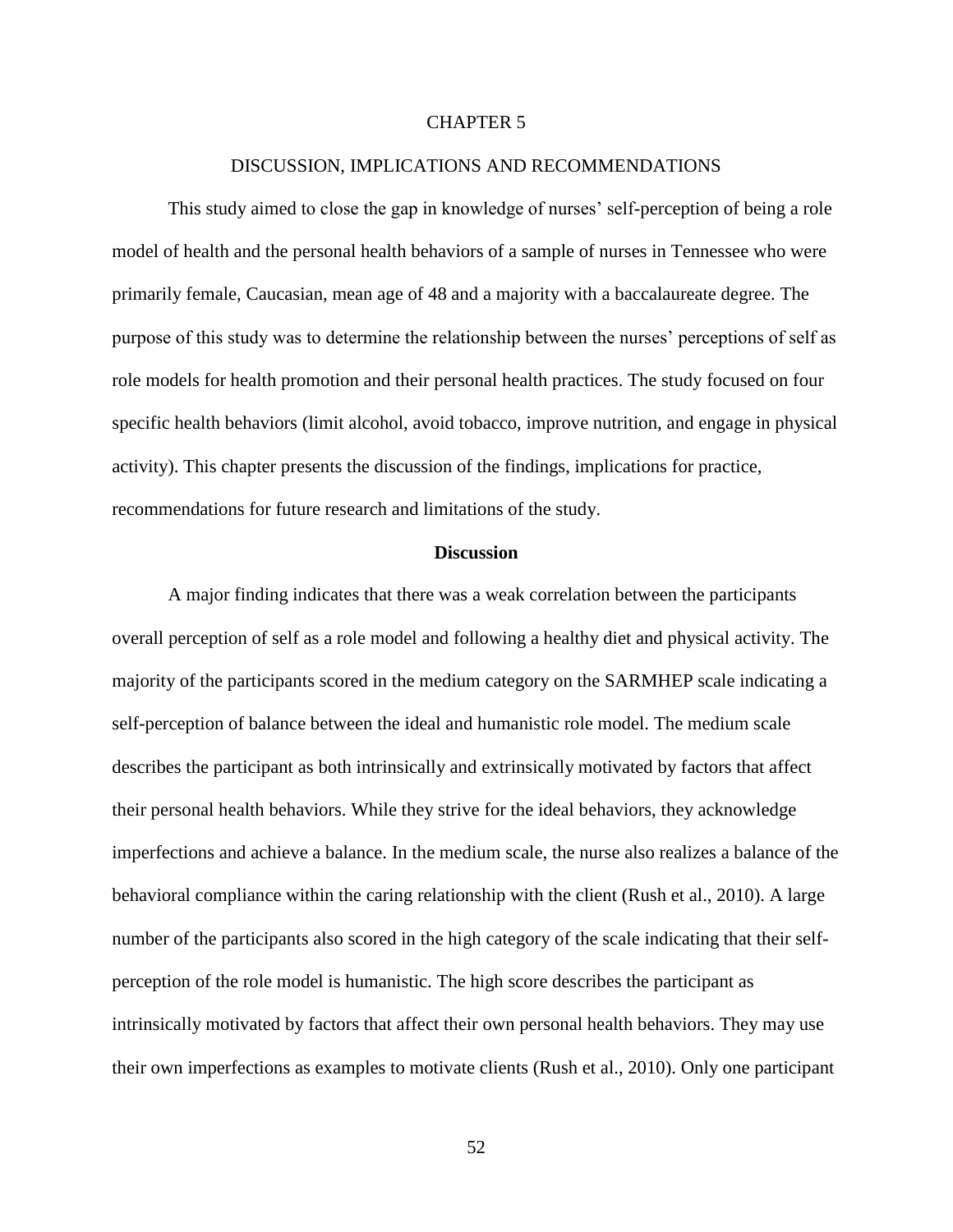scored in the low category indicating their self-perception as an ideal role model. The low score describes the participant as having to be perfect, extrinsically motivated and less accepting of imperfect health behaviors in themselves and others (Rush et al., 2010).

The analysis of the subscales of the SARMHEP yielded significant positive correlations between "use of the professional self" and "valuing self" with diet and exercise. There was a negative correlation between "valuing self' with smoking. These findings indicate that a person's self-efficacy result in decisions of personal health behaviors. With a higher score in these subscales, the participant eats better, exercises more and is less likely to smoke. According to Bandura (2004) self-efficacy shapes the expectancy outcomes. A major finding indicated although the sample of participants reported overall medium to high scores on the SARMHEP instrument, the subscales indicate medium to high sense of self-efficacy correlated to health behaviors. However, there was no correlation between the outcome expectancies and the health behaviors. This inconsistency may explain the self-reported data of poor diet and exercise behaviors. In this study, nurses perceived themselves as role models and either have a balance of the ideal and humanistic role model or they are more humanistic, however they are not performing personal health behaviors. Sixty-three percent of the participants described themselves as a good or very good role model of health. These findings are consistent with a study that revealed that these nurses perceived society's view of a role model of health behaviors as connected to the nurse's credibility; however, they did not believe that self-care was a requirement to care for others (Rush et al., 2005).

Based on these findings, it seems that nurses have a self-perception that they are good role models. They either have a balance between the ideal and humanistic role model or their approach is more humanistic. Nurses do not strive to be the ideal role model for health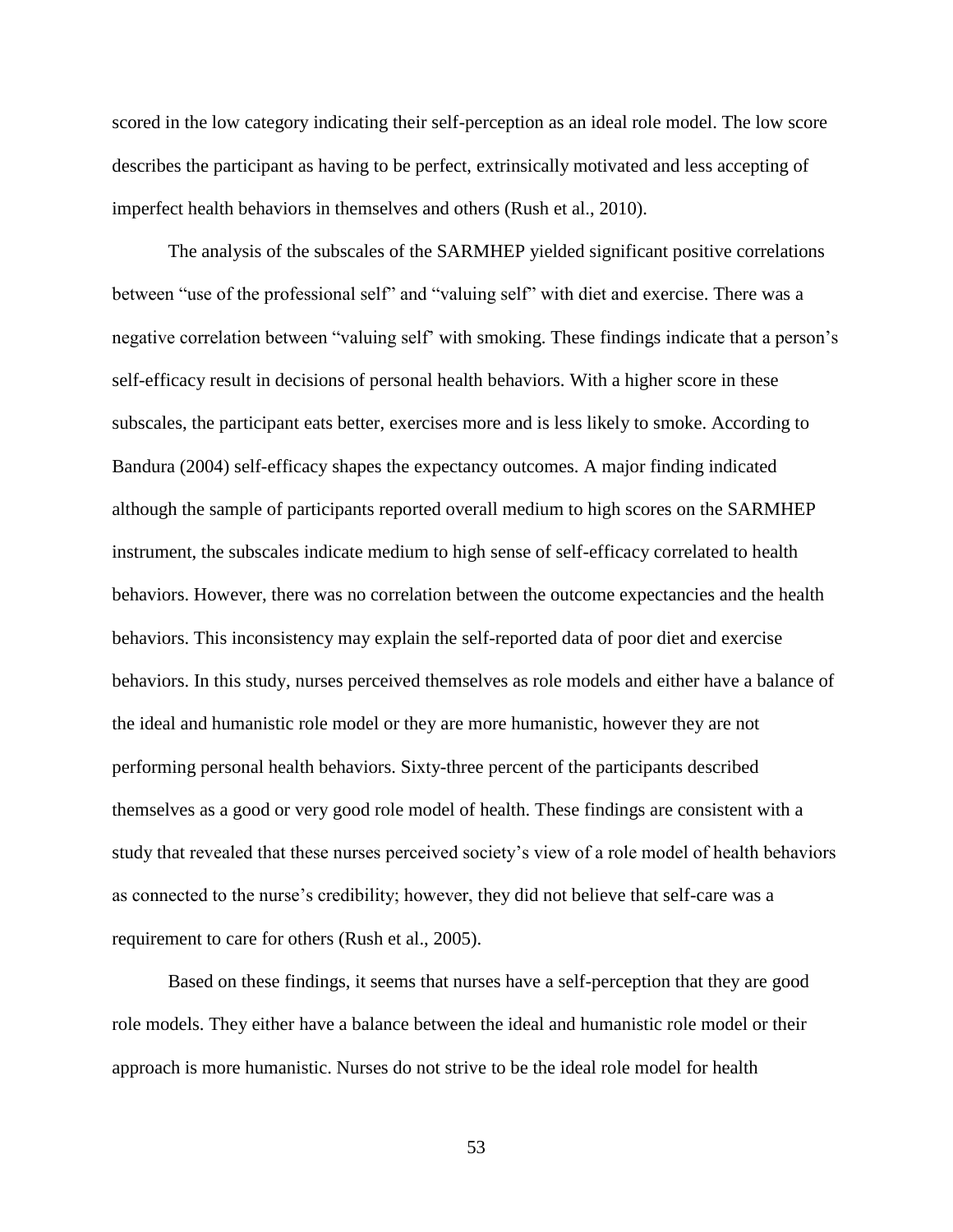promotion. They use their imperfections to motivate clients and maintain a caring relationship even as clients are noncompliant.

A second important finding was that although the participants reported overall good scores on the SARMHEP, 64% of the sample was either overweight or obese based on a selfreport of height and weight. These findings were consistent with several studies reporting overweight and obesity ranging from 27 to 74% (Blake & Harrison, 2013; Esposito & Fitzpatrick, 2011; Roux et al., 2013). The self-report results of following a healthy diet are greater than the general population, however, not performing physical activity was much greater than the general population at almost 70% (CDC, 2009; CDC, 2014d). See Table 3 for a comparison of health behaviors of the national population and the results of this study. In this study only 4% reported smoking and 24.9 % drinking alcohol. This report is much lower than the national data. This may be explained by national campaigns to educate the public about the harms of smoking and drinking alcohol that resulted in a steady decline in use in the nursing population. These findings are consistent with previous reports in smoking habits that indicate a decline in smoking among registered nurses in 2003 from 11% to 7% in 2011 (Sarna et al., 2014). Although there are now national campaigns about healthy eating and exercising in an effort to decrease the obesity epidemic, obesity rates are still on the rise.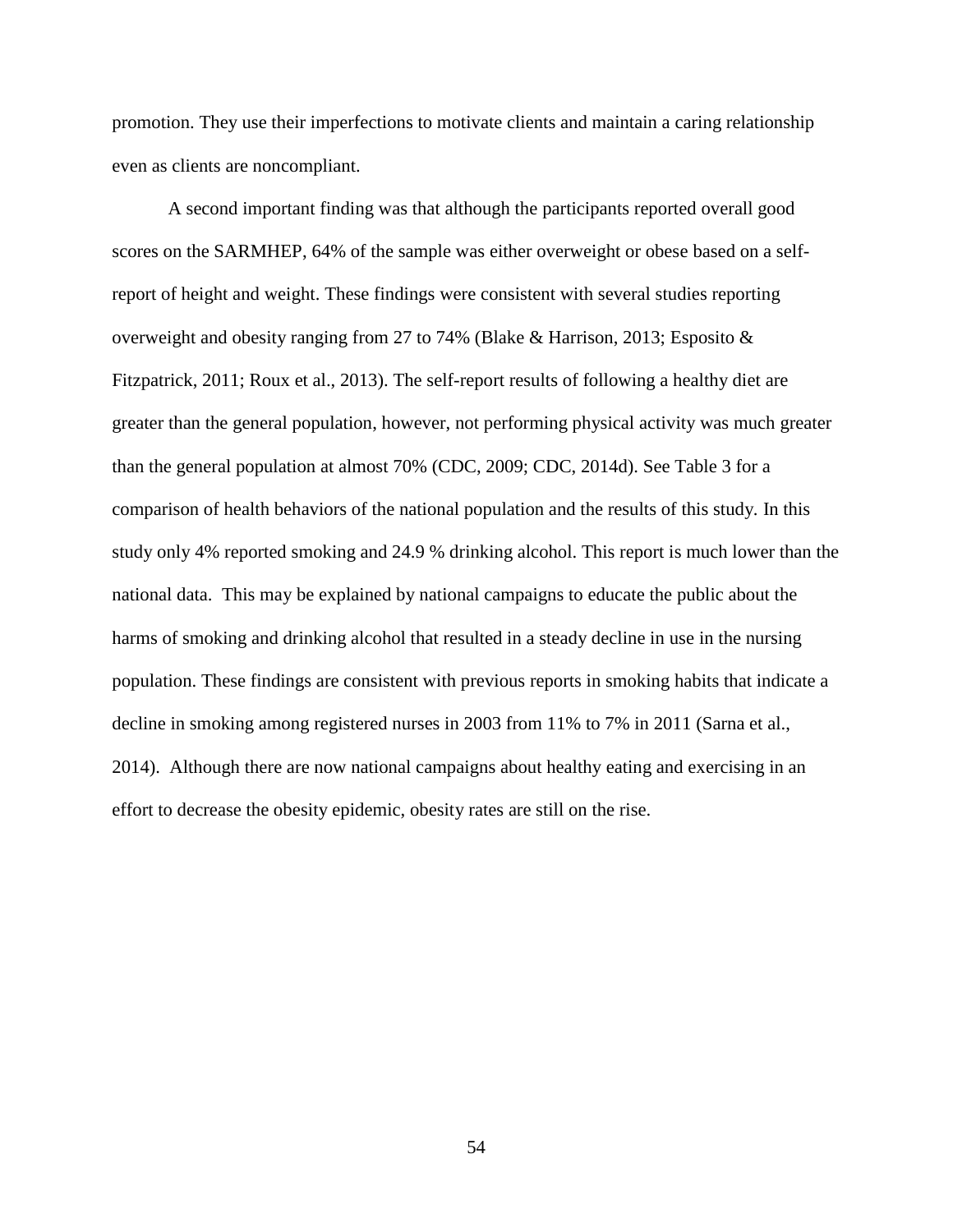|                                   | <b>National Data</b>            | <b>Tennessee Nurses</b> |
|-----------------------------------|---------------------------------|-------------------------|
| Smoking                           | 18%                             | 4%                      |
| Alcohol Use                       | 50%                             | 24.9%                   |
| Follow a Healthy Diet             | 14%                             | 36.2%                   |
| Physical activity (less than 150) | $< 50\%$                        | 29%                     |
| minutes weekly)                   |                                 |                         |
| <b>BMI</b>                        | 33.9% overweight 34% Overweight |                         |
|                                   | 35.1% obese                     | 30% obese               |

### Table 3 *Tennessee Nurses and National Data Comparison*

*Note*. National Data is based on the general U.S. population

Interestingly, working in the areas of acute care or ambulatory negatively affected the SARMHEP scores, as opposed to age and gender having a positive effect on the SARMHEP. The findings in this study may indicate acute care and ambulatory care as stressful fast paced environments where nurses may have less option to choose healthier foods due to time and location. These finding were supported by Tucker et al. (2010) reported that work environments were rated higher with jobs that were perceived as having less stress and fewer snacks or fast foods. Age had a positive effect on the SARMHEP scores which may indicate that as nurses' age, they have an increase in valuing their own health. Because the participants were majority female, the effect of gender may need further research to validate the finding. A significant relationship was noted between smoking and working in a long-term facility or home health. These areas of employment are not as strictly regulated as hospitals, universities or schools and allow smoking on the premises and therefore may explain the findings (TN Department of Health, n.d.).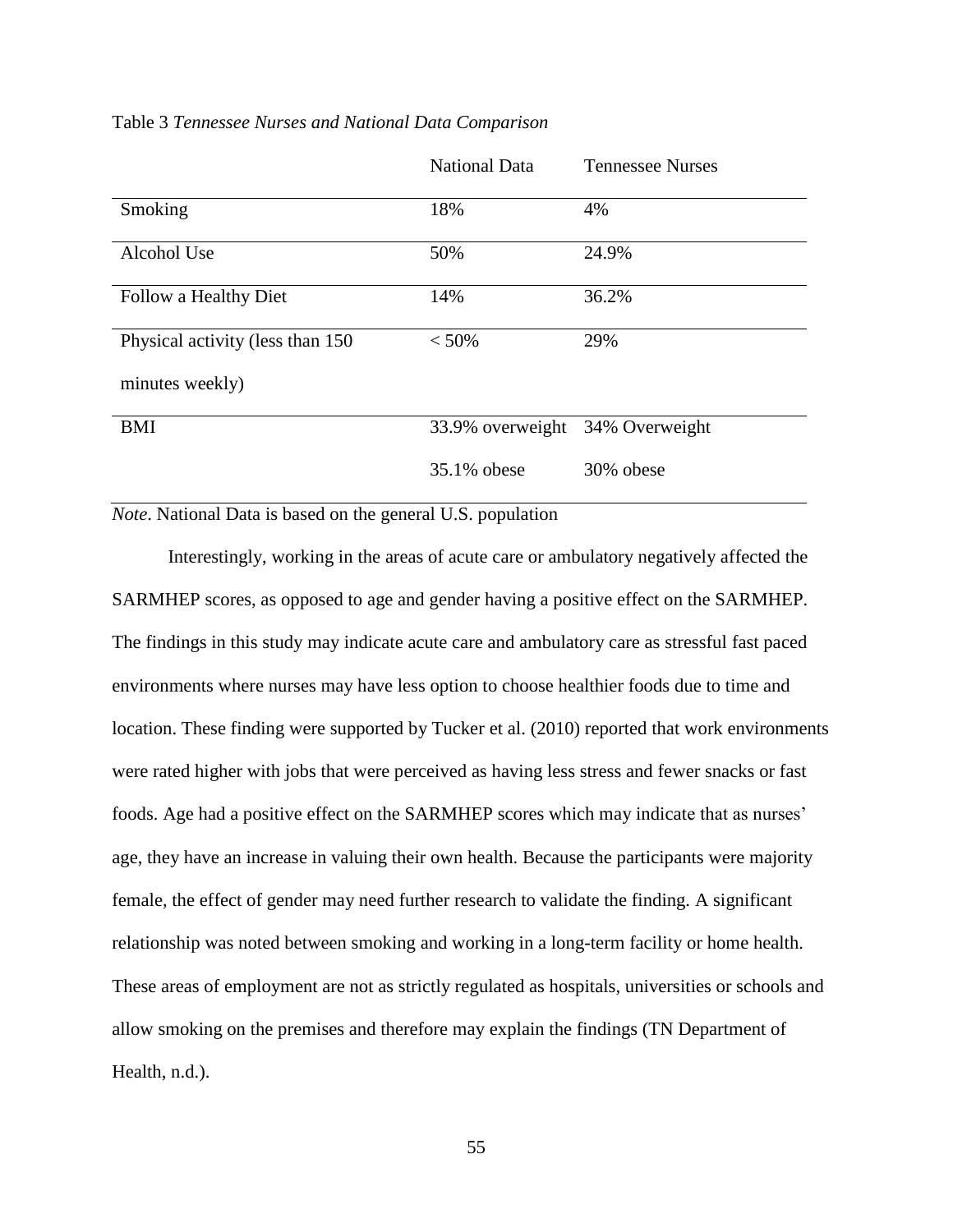Having an associate degree in nursing and working in a long-term facility significantly and negatively correlated to following a healthy diet whereas, having a master's degree, working as a school nurse, and having more years as a nurse positively contributed to a healthier diet. There was also a significant positive relationship between having a master's degree, having more years of nursing experience, and physical activity. Based on these findings, it seems that being a nurse for a longer amount of time and having a master's degree more positively influenced the health behaviors of the nurse. Considering the findings of working in a long term facility negatively affects a healthy diet while working as a school nurse positively affects a healthy diet is explained by the focus to improve the health of children. There are many campaigns and policies that focus on children in the school to improve their diet and increase exercise including the Hungry Free Healthy Kids Act (2010). This bill may explain the influence on diet and exercise of the school nurse whereas there has been no campaign to focus on the diet of long term care clients. Current literature does not differentiate in the areas of work, level of education and personal health behaviors.

There was a significant relationship between alcohol use and working in the academic setting, however, no current literature supported or contradicted this finding. There was also a significant negative relationship between working in academia and physical activity. These findings may be explained by the faculty shortage and the workload of nursing faculty. A study conducted in 2006 by NLN and the Carnegie Foundation surveyed 8,498 nurses in education. Respondents reported working an average of 56-hours a week while engaging in professional activities outside of their work week and 9% had more than one paid job (Kaufman, 2007). Forty six percent of the respondents time was spent teaching as it was identified as the most "timeintensive" task performed by the nurse educator (Kaufman, 2007). In addition, almost another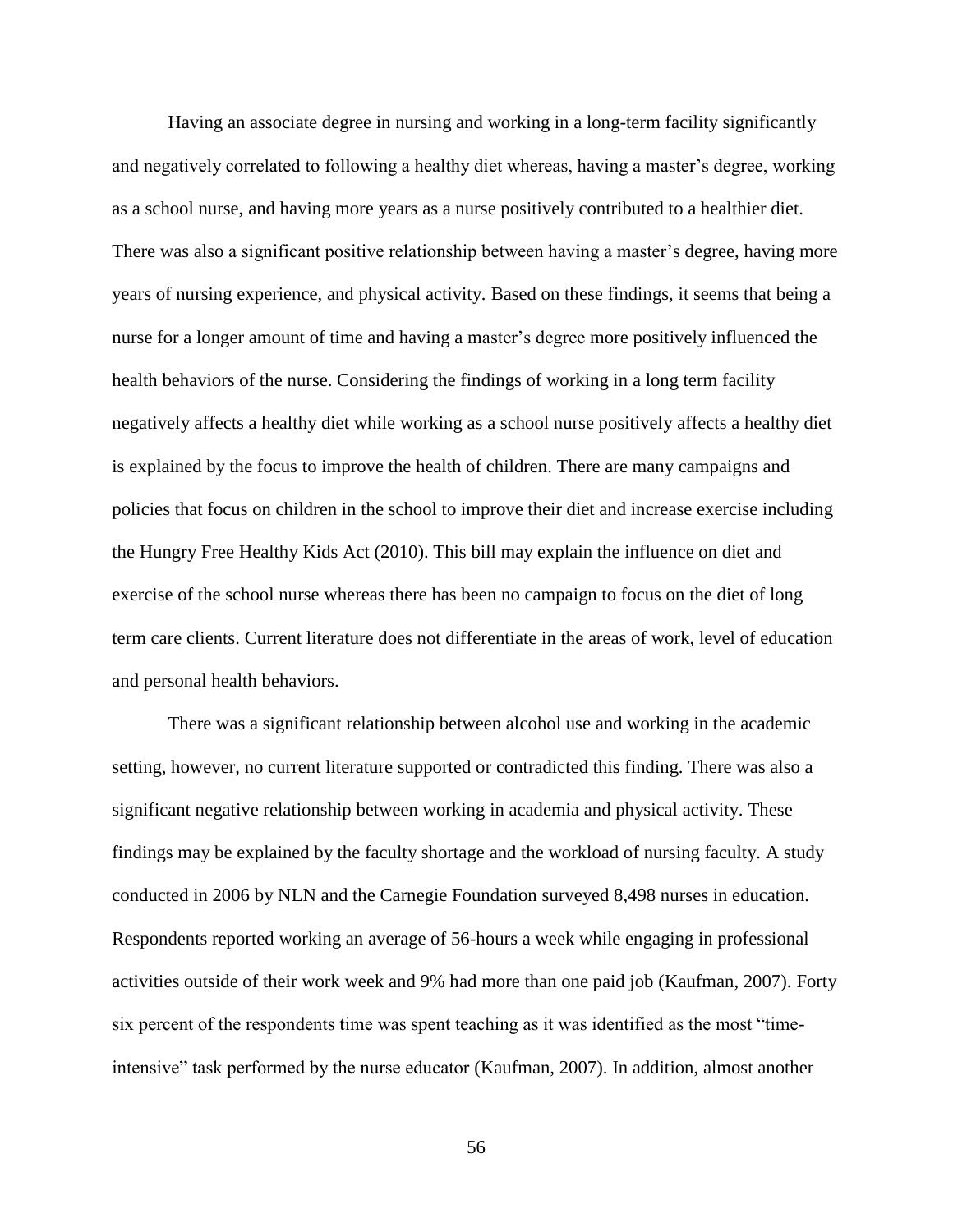30% of was time spent in clinical or directly working with students (Kaufman, 2007). This left 25% percent of their time to divide between clinical practice, department and university service, research and other duties that may be assigned (Kaufman, 2007). As faculty are promoted and tenured based on their ability to conduct research and publish, their free time to participate in their own healthy behaviors become very limited with this workload. This environment does not role model healthy behaviors to nursing students, nor does it portray an environment to entice nursing students to consider academia as an option in an effort to decrease the nursing faculty shortage.

#### **Implications for Practice**

The findings of this study indicate that nurses do not believe that their own personal health behaviors affect their professional practices. However, with a weak correlation between the participants overall SARMHEP and following a healthy diet and physical activity, and the moderate positive correlations between "use of the professional self" and "valuing self" subscales with diet and exercise, this may be the beginning of nurses changing their own personal practices to role model best practices to their clients as they have with smoking. Based on the literature, being a role model gains credibility in the public and increases the likelihood of motivating change in the population. (Blake & Chambers, 2011; Illingworth, 2006). However, nurses are not currently meeting the current health standards related to exercise and physical activity. Therefore, nurses must begin to evaluate their own motivation and work environment to promote care in themselves as well as others.

Based on the findings of participants, having more years of nursing experience contribute to a healthy diet and exercise, the question arises as to what education is given to new nurses or nursing students about personal health behaviors related to role modeling. This study indicates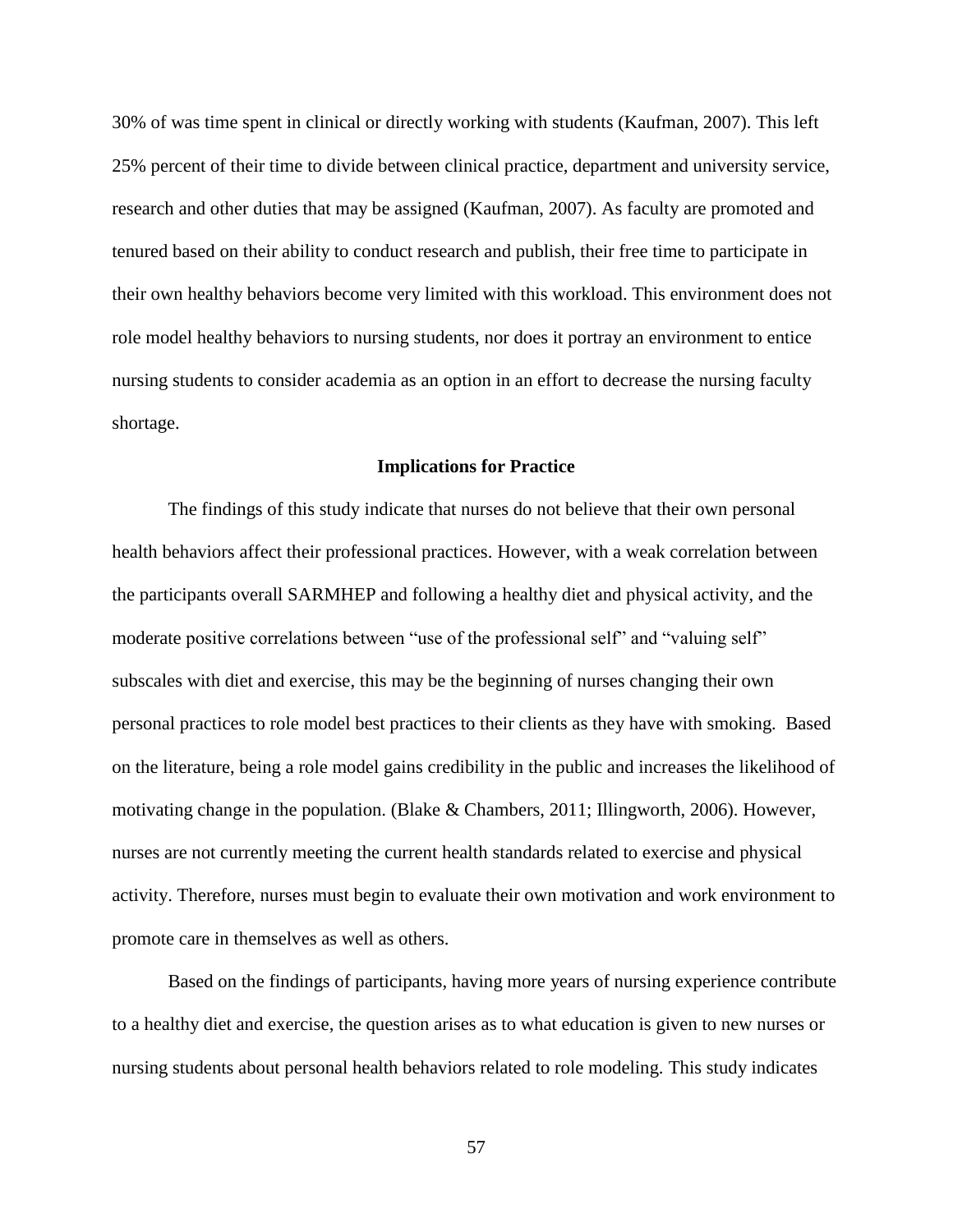that nurses in academia are more likely to use alcohol and less likely to exercise. These finding may be used for nurse educators to appraise their own motivation for personal health behaviors and consider their influence on nursing students. Nurse educator's role model best practices in the clinical setting for their students, but do they role model best health behaviors? The workload of the nurse educator should also be examined to determine an acceptable workload that includes an environment that promotes health in the faculty and in the students that they teach.

#### **Study Limitations**

There are some limitations of this study. First, the data collection for the study consists of self-reported data which includes a risk of over or under reporting behavior by the participant. Second, this is the first time use of instrument after development, therefore further validation of the tool may be needed. And finally, the questions to measure personal lifestyle behaviors were specifically developed for this study, but based on current literature and expert thinking on appropriate behaviors to promote health. The items included are consistent with the accepted guidelines.

#### **Future Research**

There was a low amount of variances accounted for in the data collected, therefore further assessment of the unaccounted variance is necessary. For future research, it is important to continue the validation of the SARMHEP instrument. Further psychometric analysis may assist in refining the instrument and further defining the subscales and measure the accuracy of the response. Replication of the study with the inclusion of a qualitative piece would allow for clarification of findings. Future studies are needed to explore the effect of nurses' personal health behaviors on client outcomes. Since this study identified that previous literature does not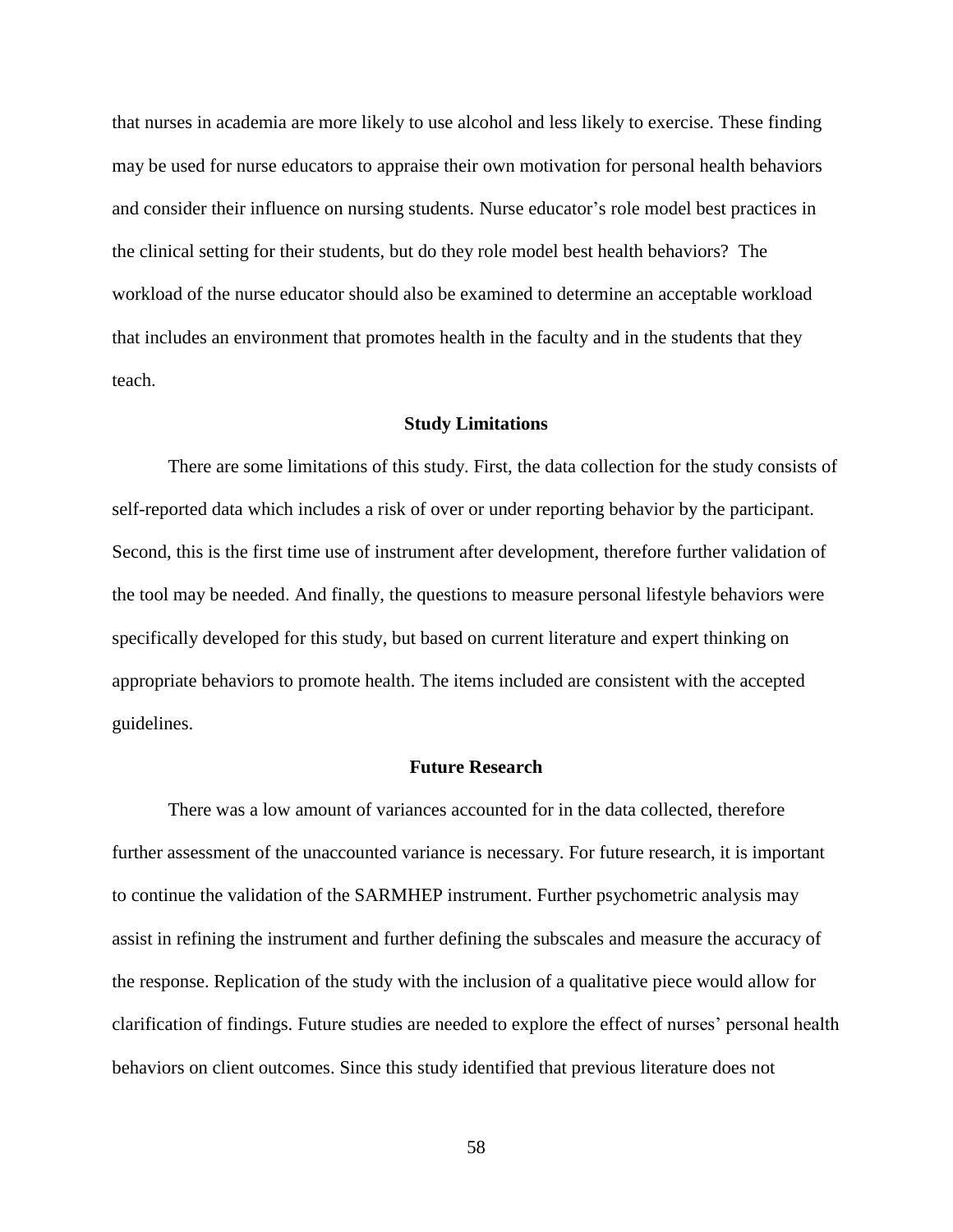differentiate in the areas of work, level of education and personal health behaviors, further studies to explore work environments are warranted. Also, what influence do faculty as role models have on the effect of student perception of themselves as a role model? The effect of faculty workload on personal health behaviors would also benefit knowledge toward health promotion. In addition, identification of barriers to participation in healthy behaviors in each work setting may lead to interventions that would promote positive behaviors. Another area of research might include the client's perception of the nurse as a role model of health.

#### **Conclusion**

Nurses are the nation's largest group of healthcare professionals and are uniquely positioned to serve as effective role models of healthy behaviors. As role models, nurses should personally value health and assist to shape society's value of health. Based on this study, nurses in Tennessee have succeeded to influence the society to decrease smoking. Although literature reports that nurses are unhealthy and do not practice what they preach, this study reveals correlations that this may be changing (Blake & Harrison, 2013; Miller et al., 2008). If nurses are going to lead the nation in healthcare, nurses must role model personal health behaviors to their clients. According to Bandura's (1977) Social Learning Theory behaviors are learned by observing others; the values and beliefs of the role model are adopted by the learner. Nursing faculty role model best practices in the clinical setting, they also need to role model best personal health practices to students. Nurses influence those around them in both the personal and professional setting, therefore as nurses extend positive lifestyle practices into their professional domain, they will make positive influences on their clients.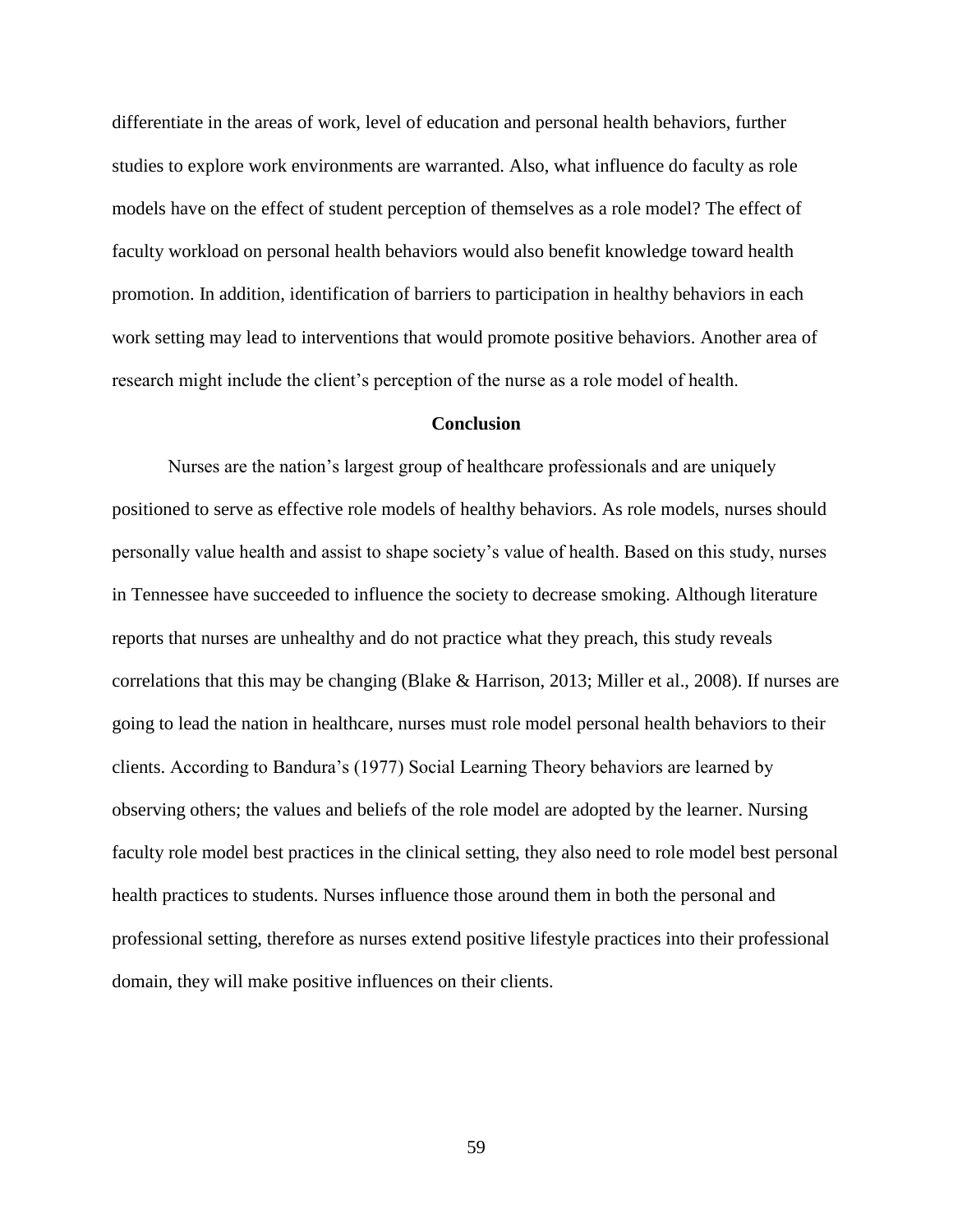#### REFERENCES

Allison, S. (2005). Biographic and psychobehavioral influences on body mass index in a nursing sample. *Western Journal of Nursing Research*, *27*(1), 7-20.

http://dx.doi.org/10.1177/0193945904265404

American Association of Colleges of Nursing. (2008).

*The essentials of baccalaureate education for professional nursing practice*. Retrieved from http://www.aacn.nche.edu/education-resources/BaccEssentials08.pdf

- American Nurses Association. (2014). Healthynurse. Retrieved October 2014, from http://www.nursingworld.org/MainMenuCategories/WorkplaceSafety/Healthy-Nurse
- Baer, H. J., Glynn, R. J., Hu, F. B., Hankinson, S. E., Willett, W. C., Colditz, G. A., ... Rosner, B. (2010). Risk factors for mortality in the Nurses' Health Study: A competing risks analysis. *American Journal of Epidemiol*, *173*(3), 319-329. http://dx.doi.org/10.1093/aje/kwq368

Bandura, A. (1977). *Social learning theory*. Englewood Cliffs, NJ: Prentice-Hall, Inc.

- Bandura, A. (1986). *Social foundations of thought and action*. Englewood Cliffs, NJ: Prentice-Hall, Inc.
- Bandura, A. (2001). Social cognitive theory: An agentic perspective. *Annual Review of Psychology*, *52*, 1-26. http://dx.doi.org/10.1146/annurev.psych.52.1.1
- Bandura, A. (2004). Health promotion by social cognitive means. *Health Education & Behavior*, *31*(2), 143-164. http://dx.doi.org/10.1177/1090198104263660
- Beletsioti-Stika, P., & Scriven, A. (2006). Smoking among Greek nurses and their readiness to quit. *International Nursing Review*, *53*, 150-156.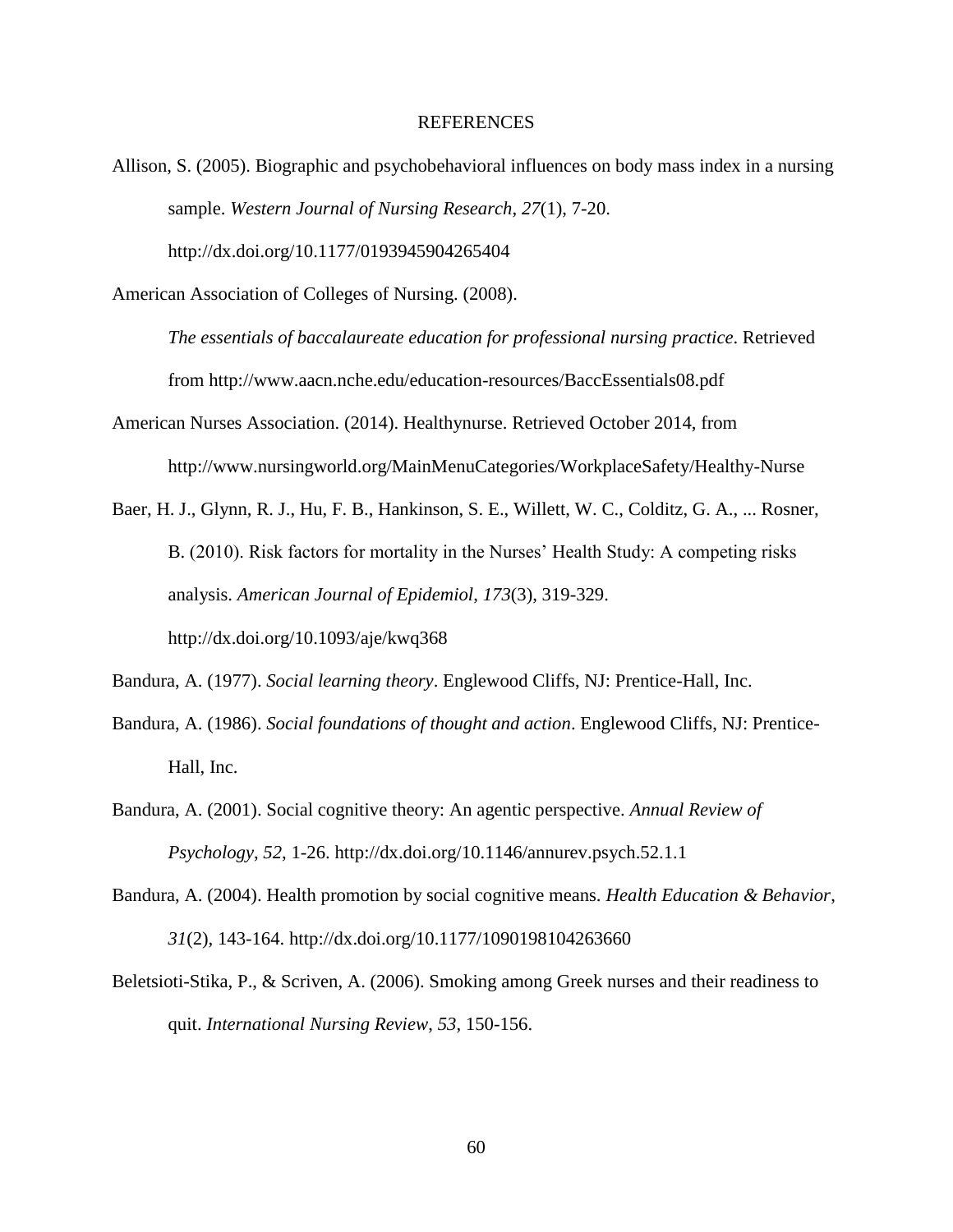- Blackwell, J. (2004, February). The health styles of nurse practitioners. *Journal of the American Academy of Nurse Practitioners*, *16*(2), 81-87.
- Blake, H., & Chambers, D. (2011). Supporting nurse health champions: Developing a 'new generation' of health improvement facilitators. *Health Education Journal*, *71*(2), 205- 210. http://dx.doi.org/10.1177/0017896910396767
- Blake, H., & Harrison, C. (2013). Health behaviors and attitudes towards being role models. *British Journal of Nursing*, *22*(2), 86-94. http://dx.doi.org/10.12968/bjon.2013.22.2.86
- Blake, H., Malik, S., Mo, P. K., & Pisano, C. (2011, September). 'Do as I say, but not as I do': Are next generation nurses role models for health? *Perspectives in Public Health*, *131*(5), 231-239. http://dx.doi.org/10.1177/1757913911402547
- Boaz, M., Rychani, L., Barami, K., Houri, Z., Yosef, R., Siag, A., ... Leibovitz, E. (2013). Nurses and nutrition: A survey of knowledge and attitudes regarding nutrition assessment and care of hospitalized elderly patients. *The Journal of Continuing Education in Nursing*, *44*(8), 357-364. http://dx.doi.org/10.3928/00220124-20130603-89
- Borchardt, G. L. (2000, July-September). Said another way: Role models for health promotion: The challenge for nurses. *Nursing Forum*, *35*(3), 29-32.
- Buxton, C., & Davies, A. (2013). Nutritional knowledge levels of nursing students in a tertiary institution: Lessons for curriculum planning. *Nurse Education in Practice*, *13*(5), 355- 360. http://dx.doi.org/10.1016/j.nepr.2012.09.014
- Casey, D. (2007). Nurses' perceptions, understanding and experiences of health promotion. *Journal of Clinical Nursing*, *16*, 1039-1049. http://dx.doi.org/10.1111/j.1365- 2702.2007.01640.x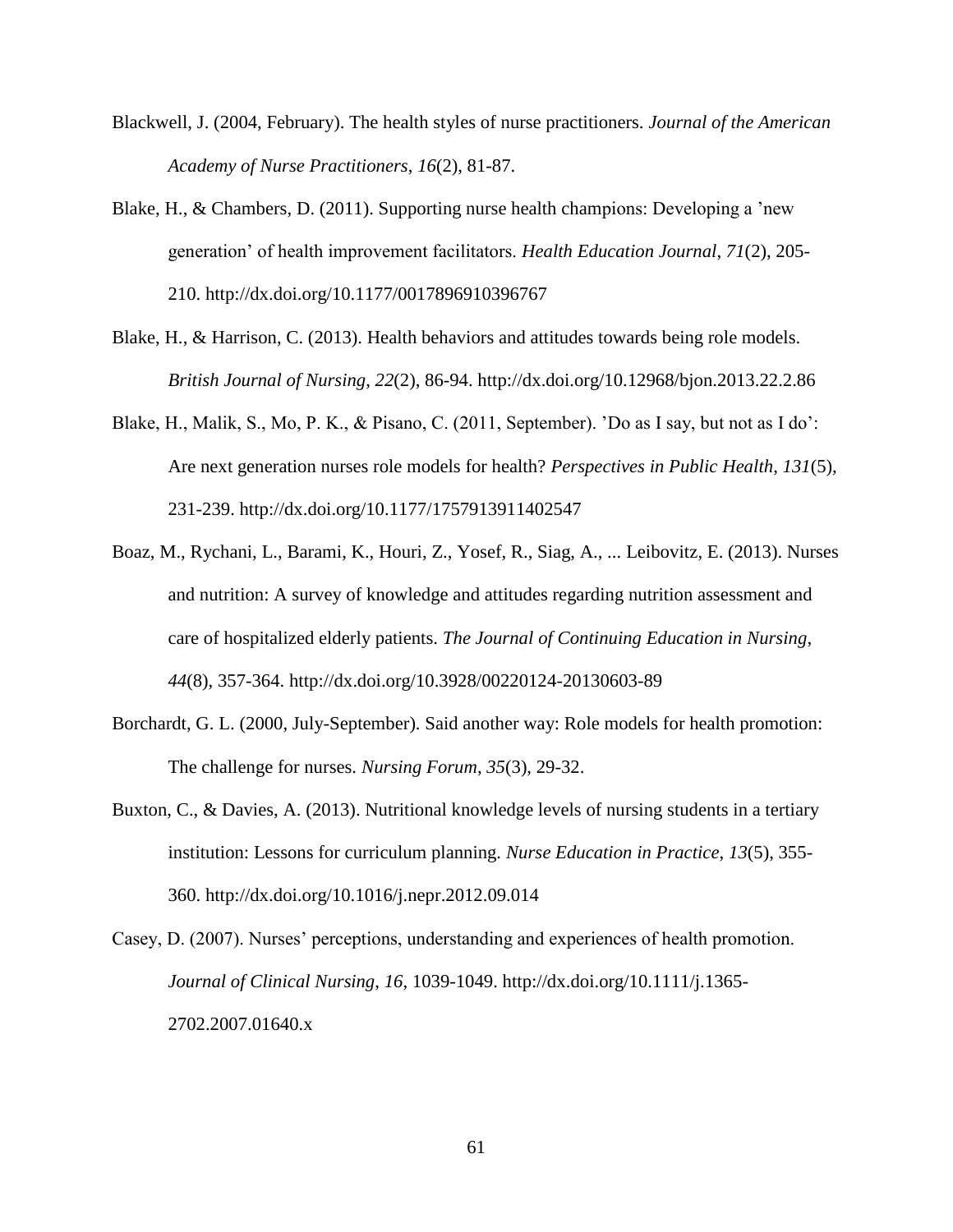- Centers for Disease Control. (2009). *State indicator report on fruits and vegetables, 2009*. Retrieved from http://www.cdc.gov/nutrition/downloads/StateIndicatorReport2009.pdf
- Centers for Disease Control. (2011a). Four specific health behaviors contribute to a longer life. Retrieved March 2015, from http://www.cdc.gov/Features/LiveLonger/
- Centers for Disease Control. (2011b). State preemption of local tobacco control policies restricting smoking, advertising, and youth access --- United States, 2000--2010. Retrieved March 2015, from

http://www.cdc.gov/mmwr/preview/mmwrhtml/mm6033a2.htm

Centers for Disease Control. (2014a). Healthy weight - It's not a diet, it's a lifestyle. Retrieved October 2014, from

http://www.cdc.gov/healthyweight/assessing/bmi/adult\_bmi/index.html?s\_cid=tw\_ob064

- Centers for Disease Control. (2014b). Obesity and overweight. Retrieved October 2014, from http://www.cdc.gov/nchs/fastats/obesity-overweight.htm
- Centers for Disease Control. (2014c). Alcohol and public health. Retrieved March 2015, from http://www.cdc.gov/alcohol/data-stats.htm
- Centers for Disease Control. (2014d). Facts about physical activity. Retrieved March 2015, from http://www.cdc.gov/physicalactivity/data/facts.html
- Centers for Disease Control. (2015a). Leading causes of death. Retrieved March 2015, from http://www.cdc.gov/nchs/fastats/leading-causes-of-death.htm
- Centers for Disease Control. (2015b). Tobacco-related mortality. Retrieved October 2014, from http://www.cdc.gov/tobacco/data\_statistics/fact\_sheets/fast\_facts/
- Chan, F. Y., & Wong, G. K. (2000). Health promotion in hospitals: The attitudes of health care professionals. *The Hong Kong Nursing Journal*, *36*(2), 7-15.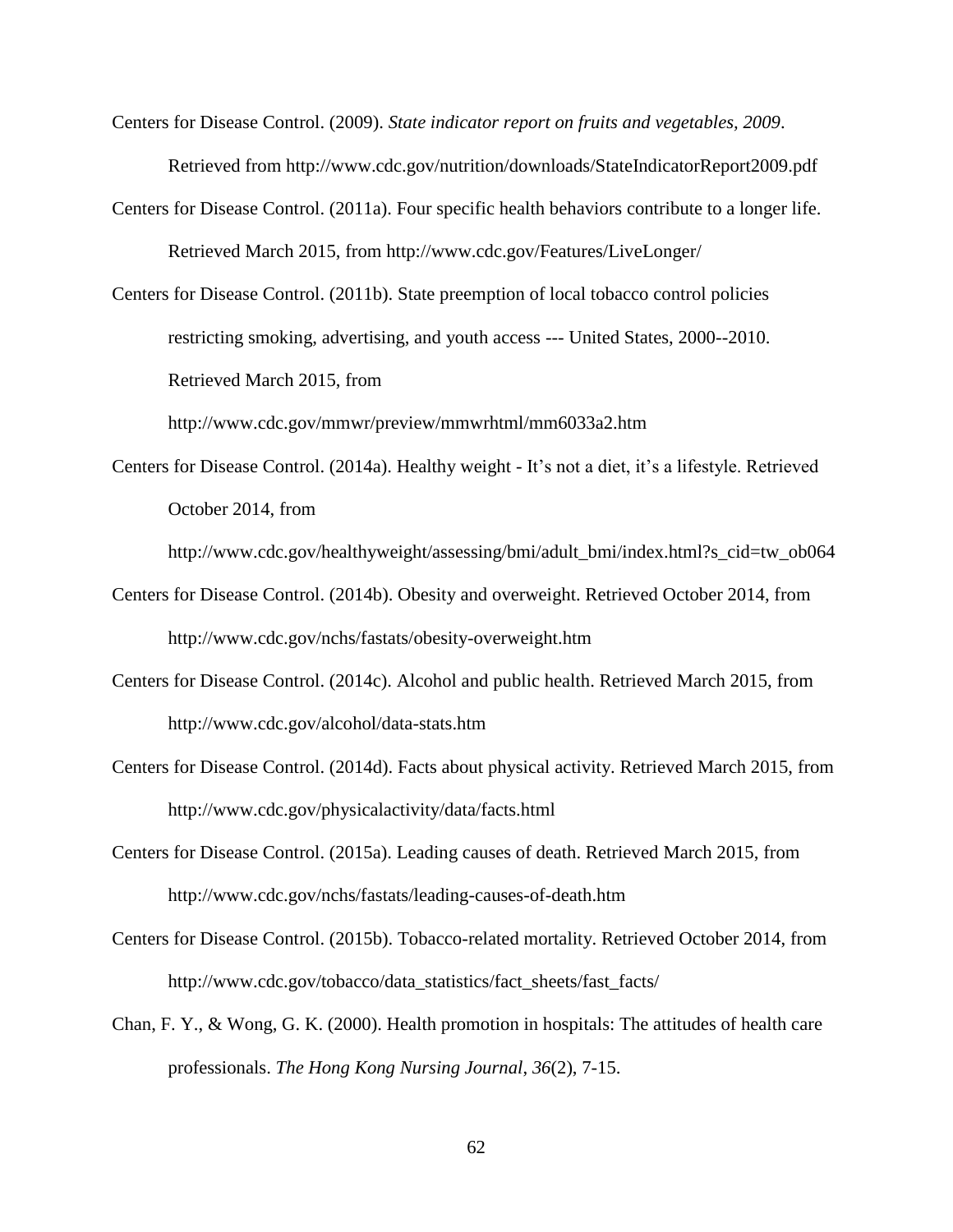Church, T. S., Thomas, D. M., Tudor-Locke, C., Katzmarzyk, P. T., Earnest, C. P., Rodarte, R. Q., ... Bouchard, C. (2011). Trends over 5 decades in U.S. Occupation-related physical activity and their associations with obesity.

http://dx.doi.org/doi:10.1371/journal.pone.0019657

Cipriano, P. F. (2013). The healthy nurse. *American Nurse Today*, *8*(1), 6.

- Cordain, L., Eaton, S. B., Sebastain, A., Mann, N., Lindeberg, S., Watkins, B. A., ... Brand-Miller, J. (2005). Origins and evolution of the Western diet: Health implications for the 21st century. *American Journal of Clinical Nutrition*, *81*, 341-354.
- Cruess, S., Cruess, R., & Steinert, Y. (2008). Role modelling--making the most of a powerful teaching strategy. *British Medical Journal (International Edition)*, *336*(7646), 718-721. http://dx.doi.org/doi:10.1136/bmj.39503.757847.BE
- Davidson Films (Producer). (2003). *Bandura's Social Cognitive Theory* [VHS]. Available from Davidson Films.
- Denehy, J. (2003, October). School Nurses: Role models for healthy lifestyles? *The Journal of School Nursing*, *19*(5), 249-250.
- Deutskens, E., Ruyter, K. D., Wetzels, M., & Oosterveld, P. (2004). Response rate and response quality of internet-based surveys: An experimental study. *Marketing Letters*, *15*(1), 21- 36.
- Dworetzky, B. A., Bromfield, E. B., Townsend, M. K., & Kang, J. H. (2010). A prospective study of smoking, caffeine, and alcohol as risk factors for seizures or epilepsy in young adult women: Data from the Nurses' Health Study II. *Epilepsia*, *51*(2), 198-205. http://dx.doi.org/10.1111/j.1528-1167.2009.02268.x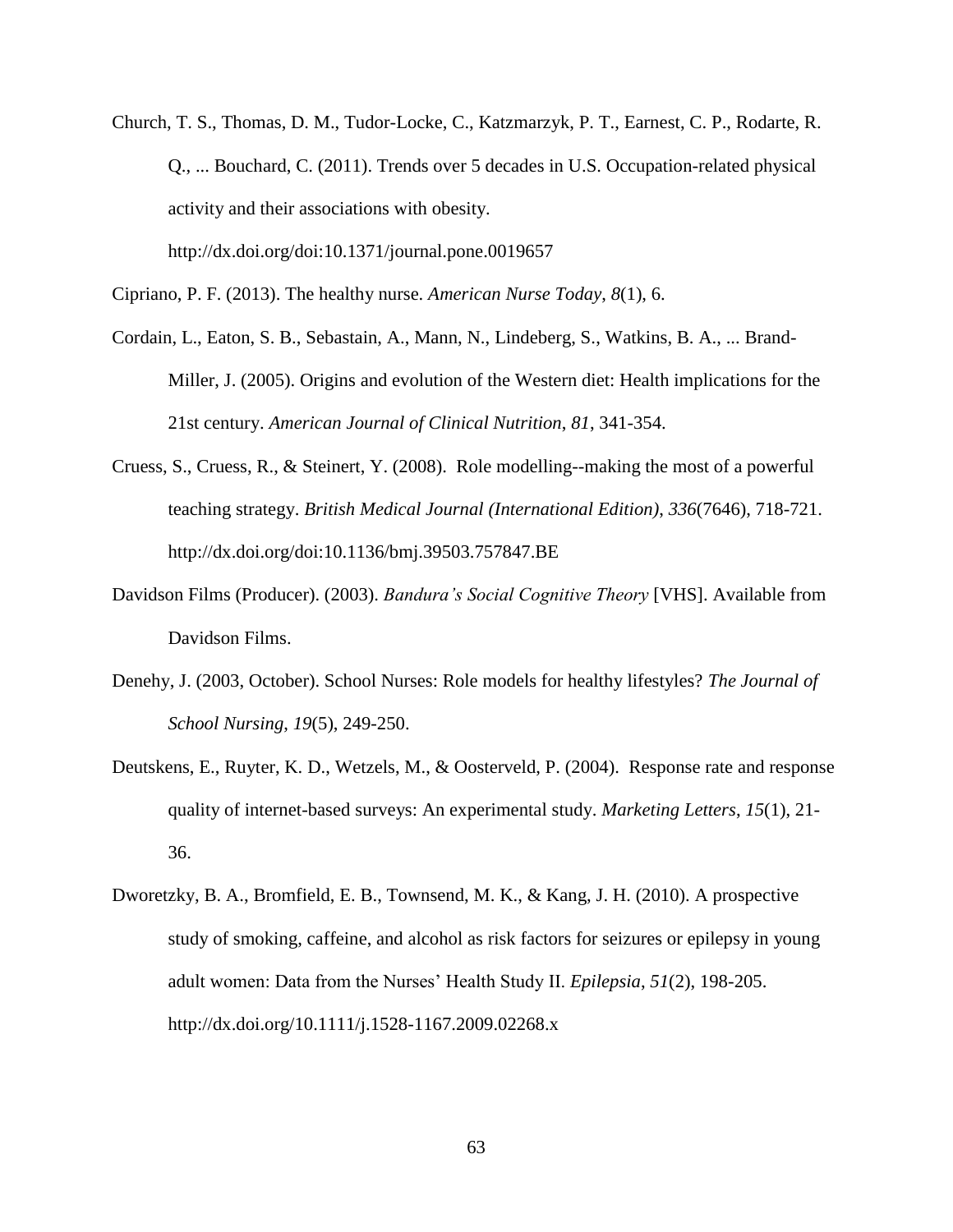- Esposito, E. M., & Fitzpatrick, J. J. (2011). Registered nurses' beliefs of the benefits of exercise, their exercise behaviour and their patient teaching regarding exercise. *International Journal of Nursing Practice*, *17*, 351-356. http://dx.doi.org/10.1111/j.1440- 172X2011.01951
- Gance, B., Sidora, K., Keesing, H., Gottesman, M. M., & Brady, M. (2009, July/August). Changes in nurse practitioners' knowledge and behaviors following brief training on the healthy eating and activity together (HEAT) guidelines. *Journal of Pediatric Health Care*, *23*(4), 222-230. http://dx.doi.org/10.1016/j.pedhc.2008.03.002
- Grabowska, H., & Narkiewicz, K. (2013). Nurses' knowledge on the assessment of alcohol consumption and smoking and its effect on blood pressure. *Progress in Health Sciences*, *3*(2), 130-136.
- Health Resources and Services Administration. (2013). The U.S. nursing workforce: Trends in supply and education. Retrieved from

http://bhpr.hrsa.gov/healthworkforce/reports/nursingworkforce/nursingworkforcefullrepo rt.pdf

Health.gov. (2014). Retrieved October 2014, from http://health.gov/

- Hensel, D. (2008). *The relationships among health status, healthy lifestyles, and nursing selfconcept among professional nurses* (Doctoral dissertation). http://dx.doi.org/10.1177/0193945910373754
- Hicks, M., McDermont, L. L., Rouhana, N., Schmidt, M., Seymour, M. W., & Sullivan, T. (2008). Nurses' body size and public confidence in ability to provide health education. *Journal of Nursing Scholarship*, *40*(4), 349-354.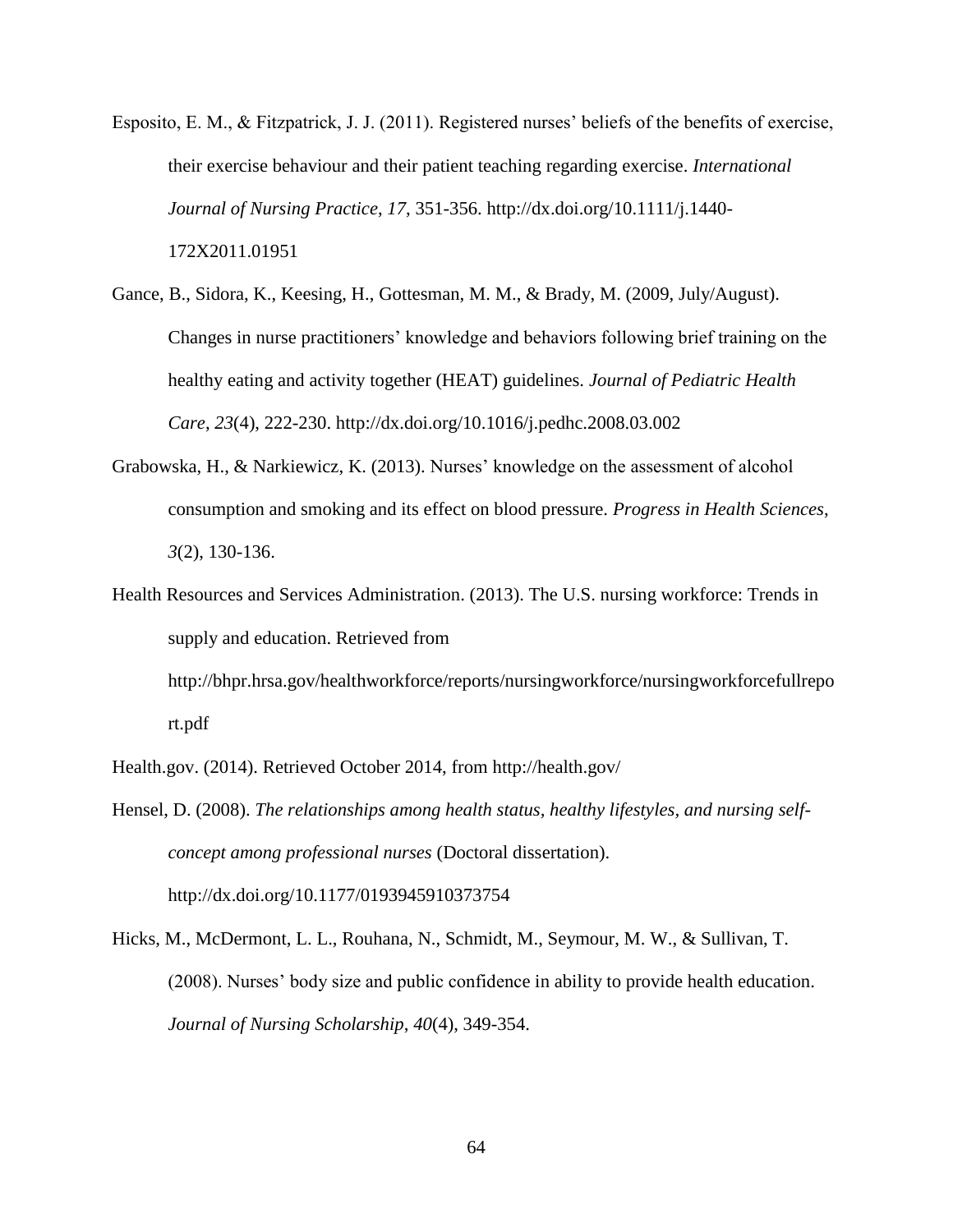Holton, G. (2004). Robert K. Merton: biographical memoirs. *Proceedings of the American Philosophical Society*, *148*(4), 506-517.

Huck, S. W. (2012). *Reading statistics and research* (6th ed.). Boston, MA: Pearson.

- Illingworth, P. (2006). Exploring mental health students' perceptions of role models. *British Journal of Nursing*, *18*(13), 812-815.
- Kane, R. L., & Radosevich, D. M. (2011). *Conducting Health Outcomes Research*. Sudbury, MA: Jones & Bartlett Learning.
- Kaufman, K. (2007). More findings from the NLN/Carnegie national survey: How nurse educators spend their time. *Nursing Education Perspectives*, *28*(5), 296-297.
- Klunkin, A., Sawasdisingha, P., Viseskul, N., Funashima, N., Kameoka, T., Nomoto, Y., & Nakayama, T. (2011). Role model behaviors of nursing faculty members in Thailand. *Nursing and Health Sciences*, *13*, 84-87. http://dx.doi.org/10.1111/j.1442- 2018.2011.00585.x
- Liu, K., Daviglus, M. L., Loria, C. M., Colangelo, L. A., Spring, B., Moller, A. C., & Lloyd-Jones, D. M. (2012). Healthy lifestyle through young adulthood and the presence of low cardiovascular disease risk profile in middle age. *Circulation*, *125*(8), 996-1004. http://dx.doi.org/10.1161/CIRCULATIONAHA.111.060681
- Malik, S., Blake, H., & Batt, M. (2011). How healthy are our nurses? New and registered nurses compared. *British Journal of Nursing*, *20*(8), 489-496. http://dx.doi.org/10.12968/bjon.2011.20.8.489
- McKenna, H., Slater, P., McCance, T., Bunting, B., Spiers, A., & McElwee, G. (2001). Qualified nurses' smoking prevalence: their reasons for smoking and desire to quit. *Journal of Advanced Nursing*, *35*(5), 769-775. http://dx.doi.org/10.1046/j.1365-2648.2001.01909.x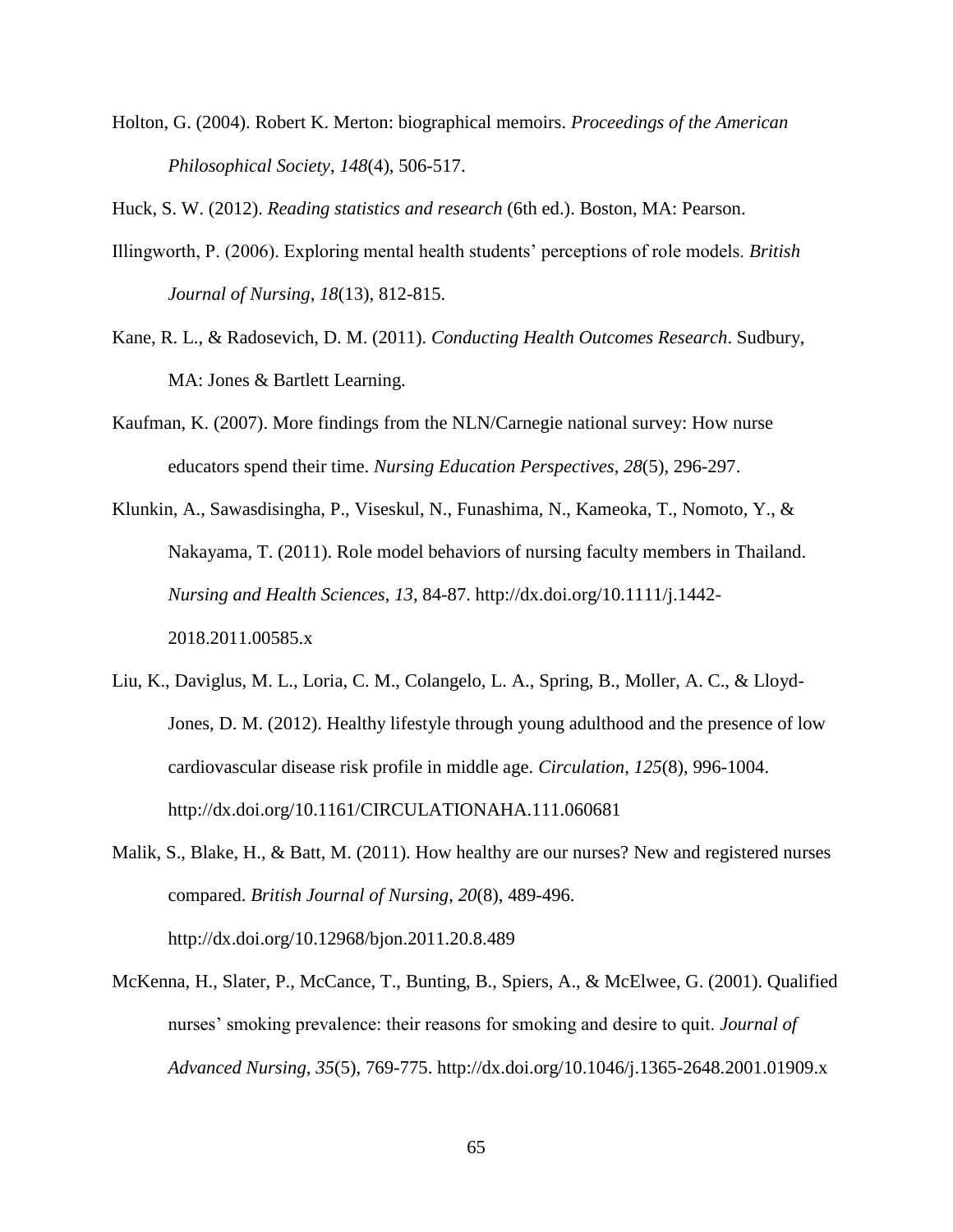- Melynk, B. M., Hrabe, D. P., & Szalacha, L. A. (2013). Relationships among work stress, job satisfaction, mental health, and healthy lifestyle behaviors in new graduate nurses attending the nurse athlete program. *Nursing Administration Quarterly*, *37*(4), 278-285. http://dx.doi.org/10.1097/NAQ.0b013e3182a2f963
- Miller, S. K., Alpert, P. T., & Cross, C. L. (2008, March). Overweight and obesity in nurses, advanced practice nurses, and nurse educators. *American Academy of Nurse Practitioners*, 259-265. http://dx.doi.org/10.1111/j.1745-7599.2008.00319.x
- Montoya, P., & Kozeliski, A. (2014, January, February, March). Nurses and health care reform: Are we leading the way for positive change in our communities? *The New Mexico Nurse*, *59*(1), 7.
- Movsisyan, N. K., Varduhi, P., Arusyak, H., Diana, P., Armen, M., & Frances, S. A. (2012). Smoking behavior, attitudes and cessation counseling among healthcare professionals in Armenia. *BMC Public Health*, *12*, 1-8.

Nurses still at top in trust. (2012). *American Nurse*, *44*(1), 1.

- Patra, J., Taylor, B., Irving, H., Roerecke, M., Baliunas, D., Mohapatra, S., & Rehm, J. (2010). Alcohol consumption and the risk of morbidity and mortality for different stroke types- a systematic review and metanalysis. *BMC Public Health*, *10*, 258-269.
- Pender, N. (1996). *Health promotion in nursing practice* (3rd ed.). Stamford, Conn.: Appleton & Lange.
- Perry, B. (2009). Role modeling excellence in clinical nursing. *Nurse Education in Practice*, *9*, 36-44. http://dx.doi.org/10.1016/j.nepr.2008.05.001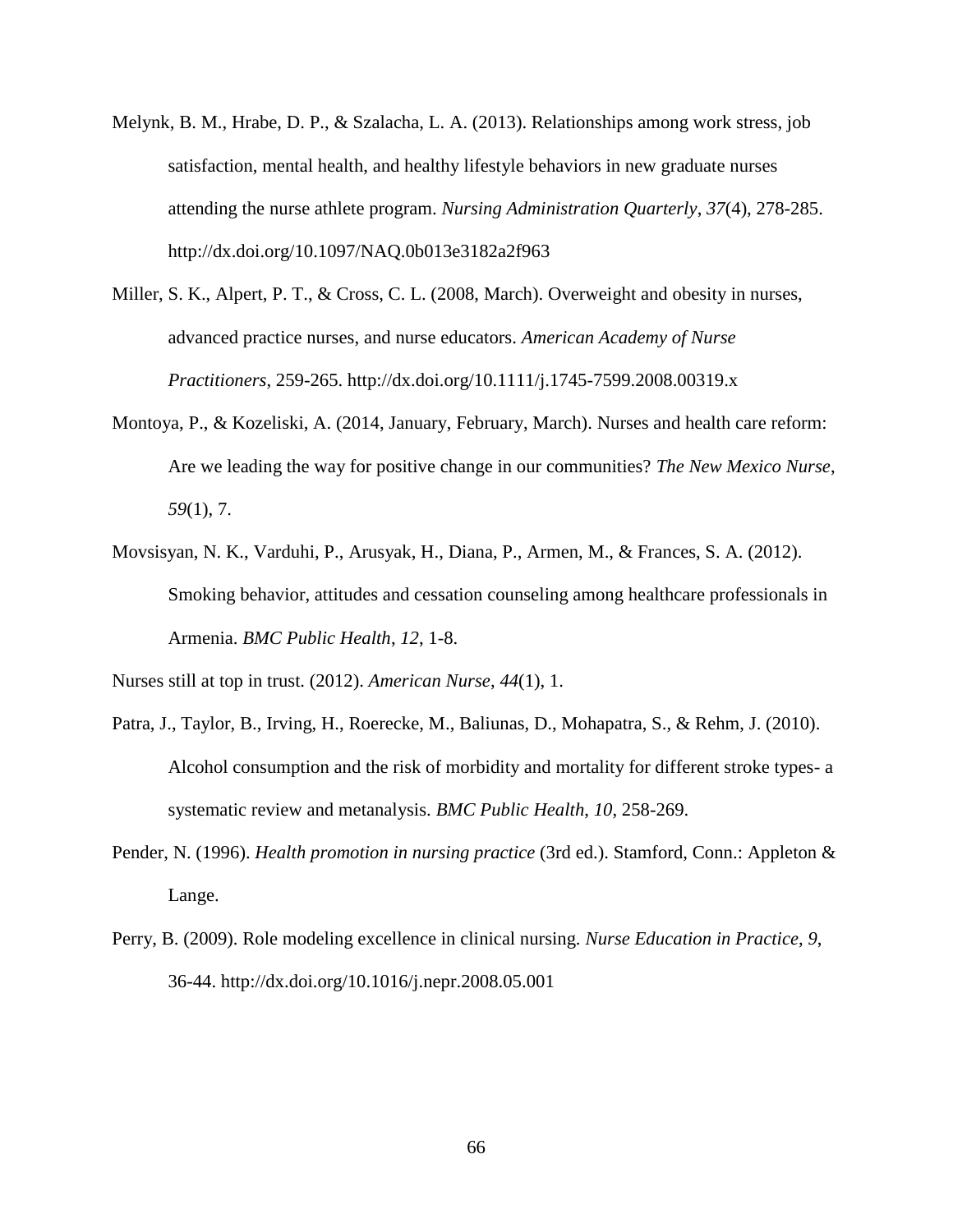- Petch-Levine, D., Cureton, V. Y., Canham, D., & Murray, M. (2003, October 1). Health practices of school nurses. *The Journal of School Nursing*, *19*(5), 273-280. http://dx.doi.org/10.1177/10598405030190050501
- Poli, A., Marangoni, F., Avogaro, A., Barba, G., Bellentani, S., Bucci, M., ... Visioli, F. (2013). Moderate alcohol use and health: A consensus document. *Nutrition, Metabolism & Cardiovascular Diseases*, *23*, 487-504. http://dx.doi.org/10.1016/j.numecd.2013.02.007

Popplewell, P. (2006). The advanced practice nurse is a role model. *AACN News*, *23*(4), 5-6.

- President's Council on Fitness, Sports & Nutrition website. (n.d.). Retrieved October 2014, from http://www.fitness.gov/be-active/physical-activity-guidelines-for-americans/
- Roux, G., DiMarco, N., Gu, Y., Ballard, E., Scott, S., Ellison, A., & Efesoa, M. A. (2013, January-March). Eating, activity, and supportive environment (EASE) for nursing students. *Nursing Forum*, *49*(1), 49-58.
- Rush, K. L., Kee, C. C., & Rice, M. (2005). Nurses as imperfect role models for health promotion. *Western Journal of Nursing Research*, *27*(2), 166-183.
- Rush, K. L., Kee, C. C., & Rice, M. (2010, May 6). The self as role model in health promotion scale: Development and testing. *Western Journal of Nursing Research*, *32*(6), 814-832. http://dx.doi.org/10.1177/0193945910361595
- Sarna, L., Bialous, S. A., Nandy, K., Antonio, A. M., & Yang, Q. (2014, January 8). Changes in smoking prevalences among health care professionals from 2003 to 2010-2011. *Journal of the American Medical Association*, *311*(2), 197-199.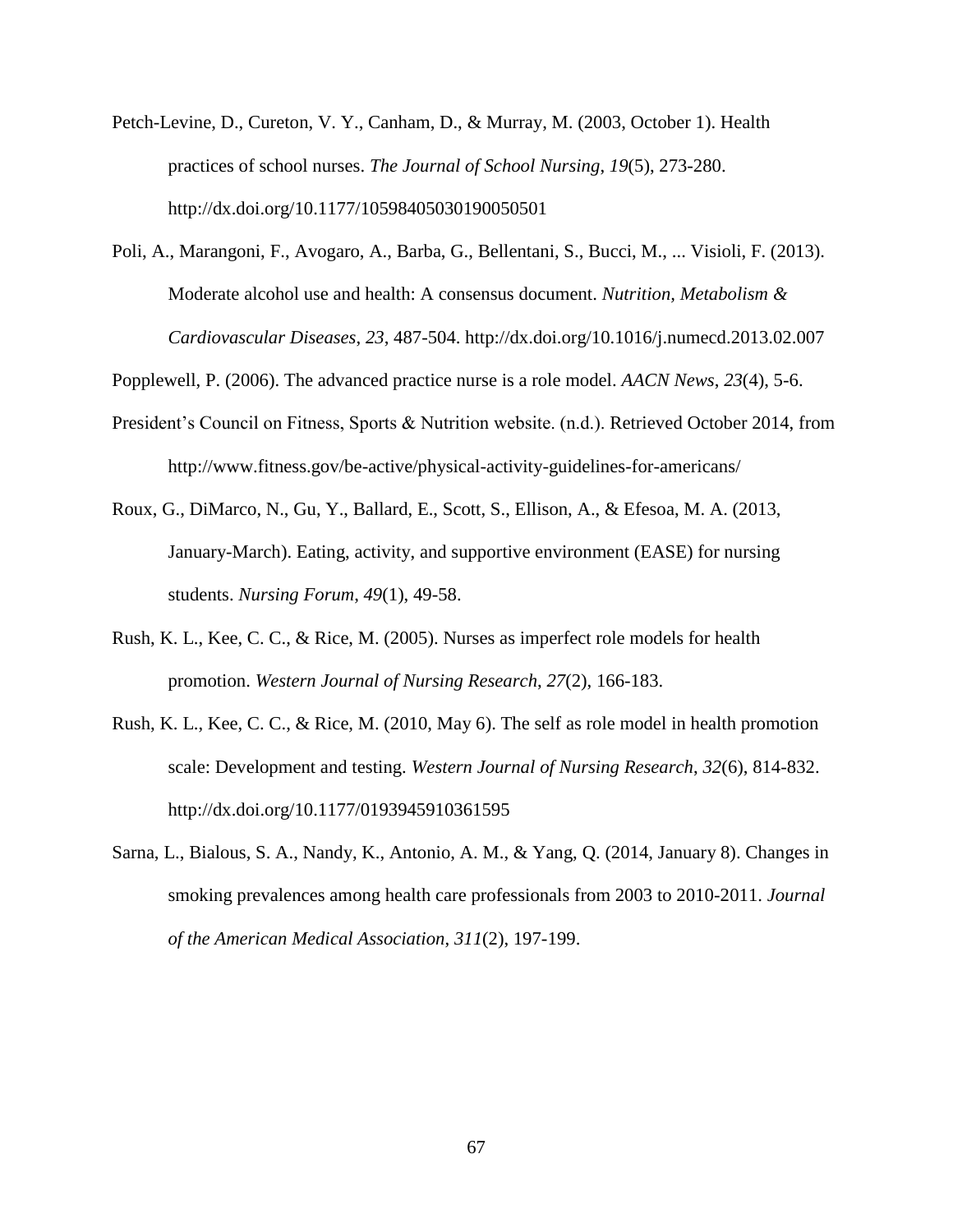- Sarna, L., Bialous, S. A., Nandy, K., & Yang, Q. (2012). Are quit attempts among U.S. female nurses who smoke different from female smokers in the general population? An analysis of the 2006/2007 tobacco use supplement to the current population survey. *BioMed Central*, *12*(4). Retrieved March 2015, from http://www.biomedcentral.com/1472- 6874/12/4
- Sharma, M. (2005). Enhancing the effectiveness of alcohol and drug education programs through social cognitive theory. *Journal of Alcohol and Drug Education*, *49*(3), 3-7.
- Slater, P., McElwee, G., Flemming, P., & McKenna, H. (2006, May 9). Nurses' smoking behaviour related to cessation practice. *Nursing Times*, *102*(19), 32-37.
- Smith, L. P., Ng, S. W., & Popkin, B. M. (2013). Trends in US home food preparation and consumption: Analysis of national nutrition surveys and time from 1965–1966 to 2007– 2008. *Nutrition Journal*, *12*(45).
- TN Department of Health. (n.d.). Smokefree Tennessee: Tennessee Non-Smokers Protection Act. Retrieved March 2015, from http://tn.gov/health/topic/smokefree-tennessee
- Tennessee Board of Nursing. (2014). Newsletter. *Tennessee Board of Nursing Newsletter*, *5*(1), 1-12. Retrieved from http://health.state.tn.us/Boards/Nursing/PDFs/TBN\_Fall\_2014.pdf
- Thomas, J. R., & Nelson, J. (2001). *Research methods in physical activity* (4th ed.). Champaign, IL: Humanics Kinetics.
- Trust for America's Health and Robert Wood Johnson Foundation. (2014). The state of obesity 2014. Retrieved March 2015, from http://stateofobesity.org/states/tn/
- Tucker, S. J., Harris, M. R., Pipe, T. B., & Stevens, S. R. (2010). Nurses' ratings of their health and professional work environments. *American Association of Occupational Health Nurses*, *58*(6), 253-267. http://dx.doi.org/10.3928/08910162-20100526-03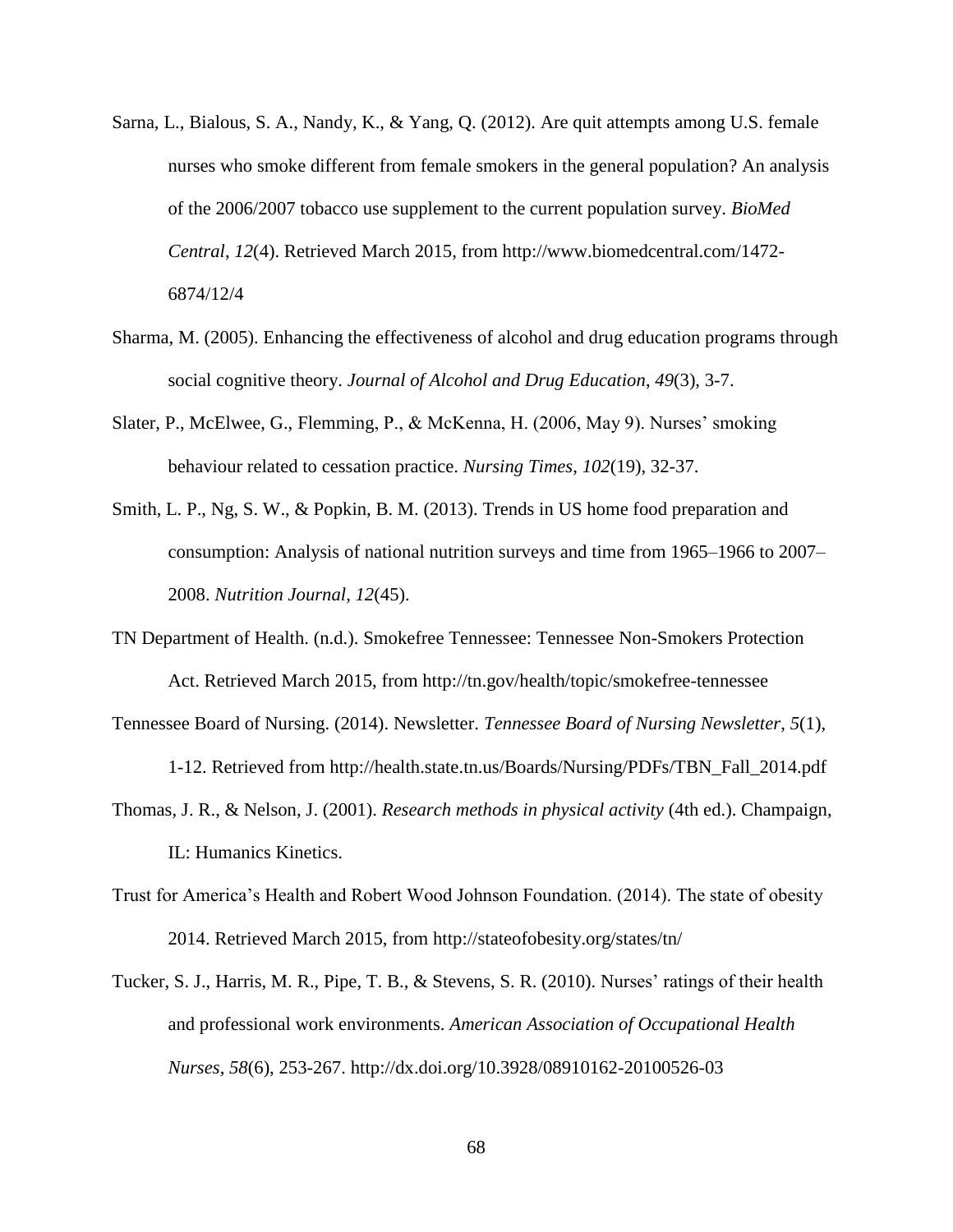- U.S. Department of Agriculture and U.S. Department of Health and Human Services. (2010). *Dietary guidelines for Americans, 2010*. Retrieved March 2015, from www.dietaryguidelines.gov
- Wang, L., Lee, I., Manson, J., Buring, J., & Sesso, H. (2010). Alcohol consumption, weight gain, and risk of becoming overweight in middle-aged and older women. *Archives Internal Medicine*, *170*(5), 453-461.
- West Virginia Department of Health and Human Resources. (n.d.). Obesity: facts, figures, guidelines. Retrieved October 2014, from http://www.wvdhhr.org/bph/oehp/obesity/mortality.htm
- Whitehead, D. (2001). Health education, behavioral change and social psychology: Nursing's contribution to health promotion. *Journal of Advanced Nursing*, *34*(6), 822-832.
- Willaing, I., Jorgensen, T., & Iversen, L. (2003). How does individual smoking behaviour among hospital staff influence their knowledge of the health consequences of smoking? *Scandinavian Journal of Public Health*, *31*, 149-155.

http://dx.doi.org/10.1080/14034940210164876

- Willaing, I., & Ladelund, S. (2004, April). Smoking behavior among hospital staff still influences attitudes and counseling on smoking. *Nicotine & Tobacco Research*, *6*(2), 369-375. http://dx.doi.org/10.1080114622200410001676422
- World Health Organization. (1986). The Ottawa Charter for health promotion. Retrieved October 2014, from http://www.who.int/healthpromotion/conferences/previous/ottawa/en/
- World Health Organization. (2003). Retrieved October 2014, from http://www.who.int/about/definition/en/print.html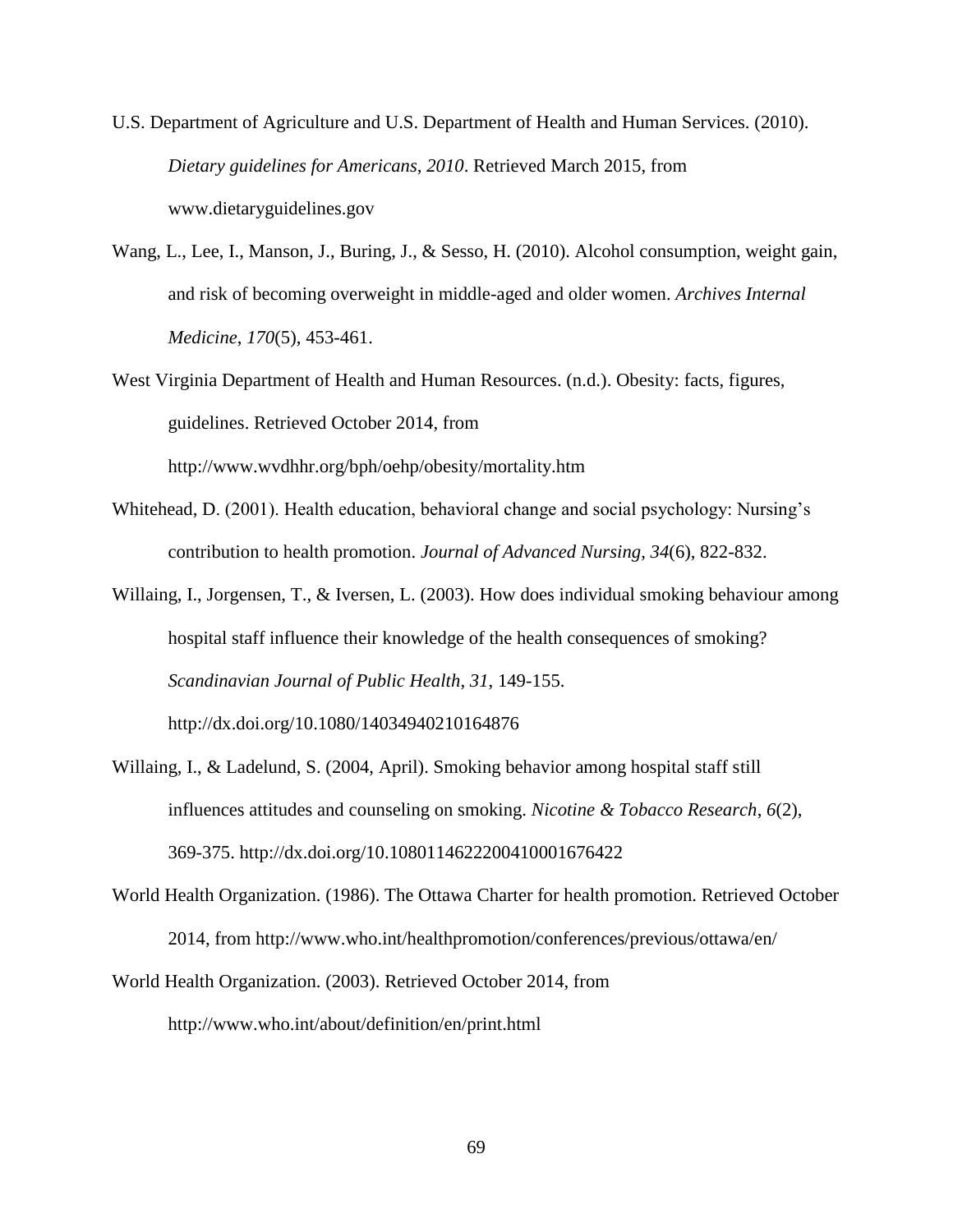- Yancey, A. K., Grant, D., Kurosky, S., Kravitz-Wirtz, N., & Mistry, R. (2011). Role modeling, risk, and resilience in California adolescents. *Journal of Adolescent Health*, *48*(1), 36-43. http://dx.doi.org/doi:10.1016/j.jadohealth.2010.05.001
- Zitkus, B. S. (2011). The relationship among registered nurses' weight status, weight loss regimens, and successful or unsuccessful weight loss. *Journal of the American Academy of Nurse Practitioners*, *23*, 110-116. http://dx.doi.org/10.1111/j.1745-7599.2010.00583.x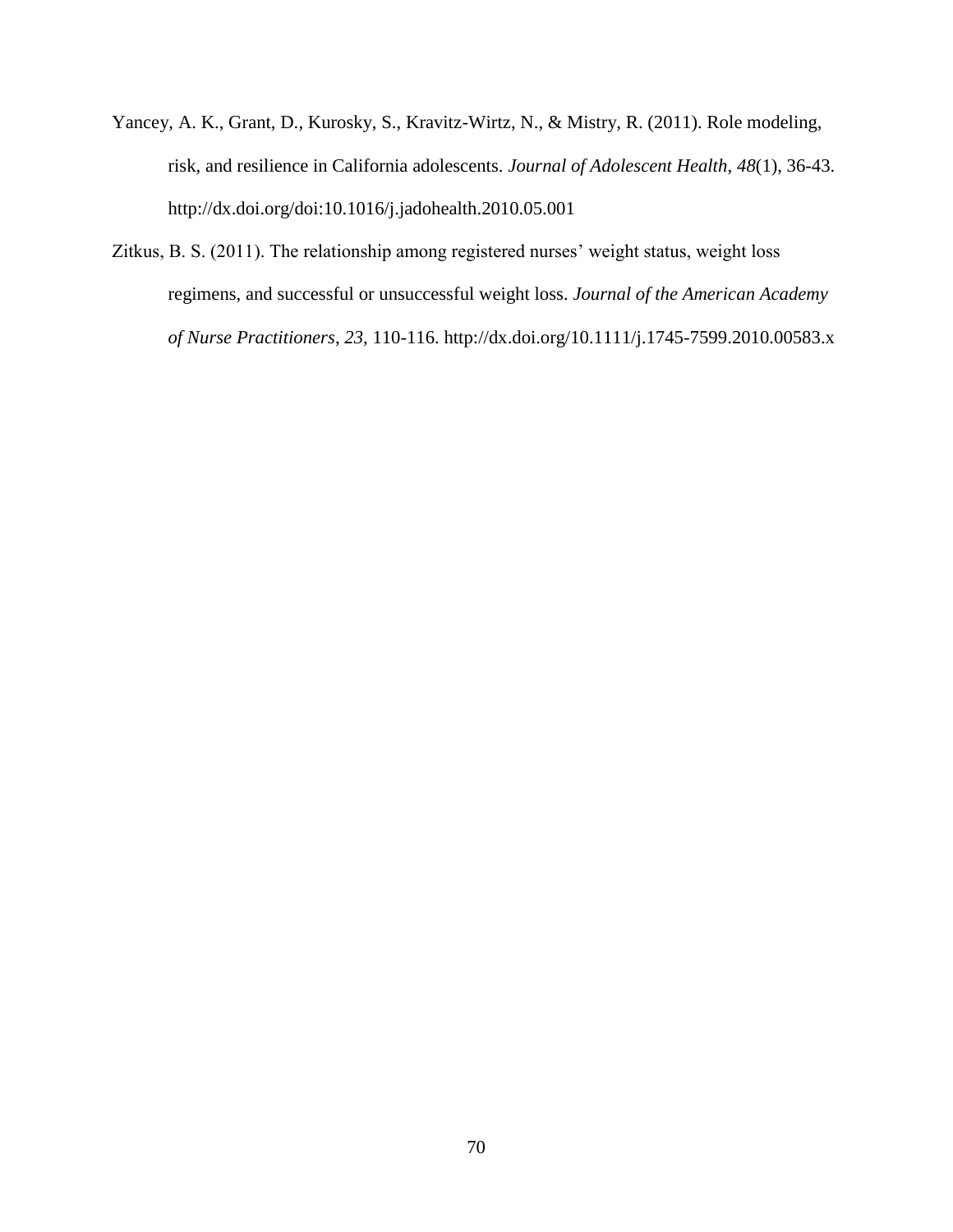## APPENDICES

# APPENDIX A

# **Demographic Information**

|  | What is your current age? |  |
|--|---------------------------|--|
|  |                           |  |

2. What is your gender? Female Male

3. What is your ethnic group?

Caucasian African American

Hispanic American Indian

Asian Pacific Islander

Other (specify) \_\_\_\_\_\_\_\_\_\_\_\_\_\_\_\_\_

4. Which region of Tennessee do you live in?

East

Middle

West

5. Which area do you live in?

Rural

Urban

Suburban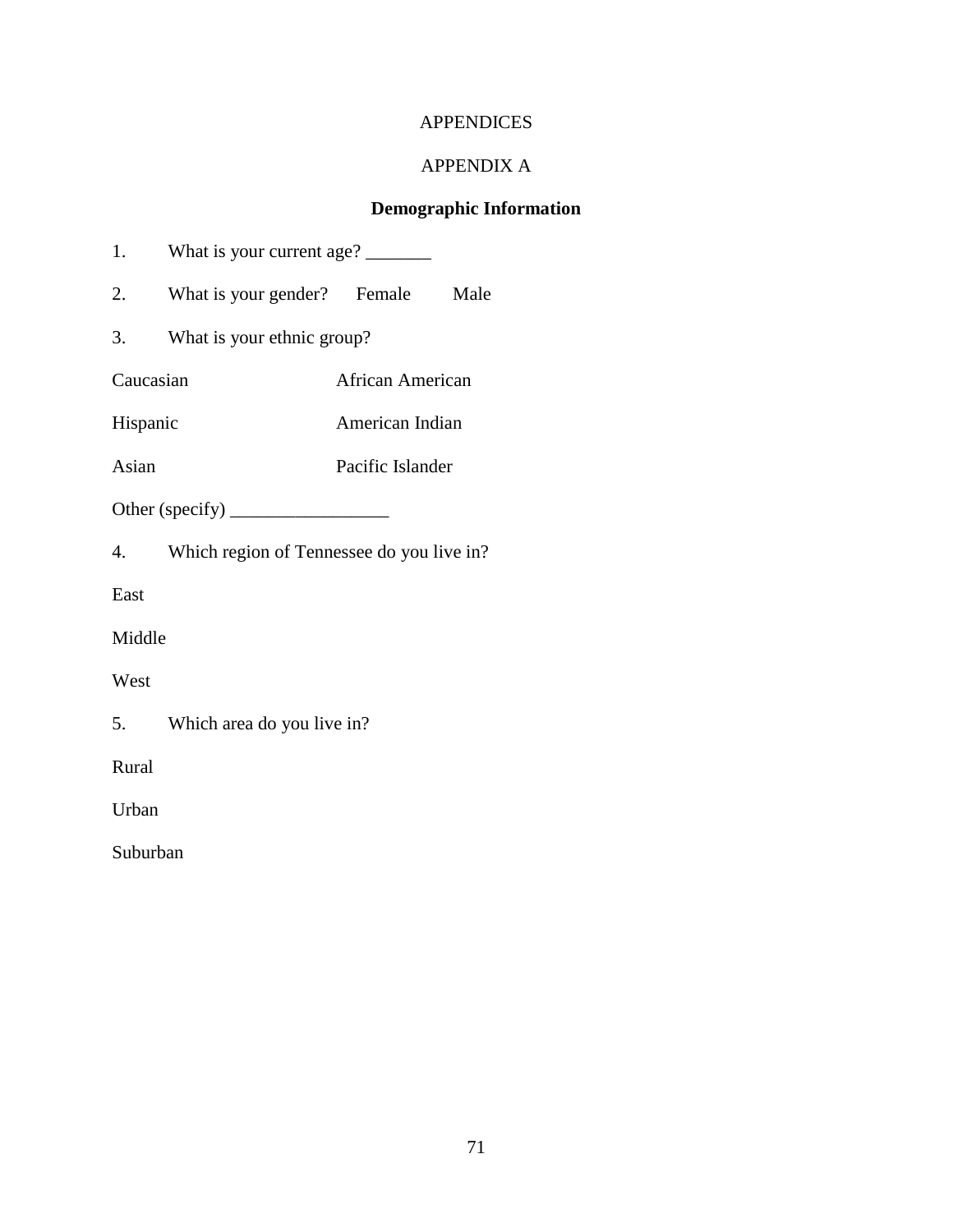- Diploma in Nursing\_\_\_\_\_\_\_\_\_
- Associate in Nursing
- BSN\_\_\_\_\_\_\_\_\_\_
- MSN\_\_\_\_\_\_\_\_\_\_\_\_
- PhD in Nursing
- $DNP$
- Other (specify) \_\_\_\_\_\_\_\_\_\_\_\_\_
- 7. How long have you been a nurse?
- 8. What is your area of employment?
- Acute Care **Ambulatory Care**
- Community Long term Care
- Home Health/Hospice School
- College/Academia Industry

Private Practice Other (Specify) \_\_\_\_\_\_\_\_\_\_\_\_

- 9. What is your approximate household income?
- Under 50,000\_\_\_\_\_\_\_\_\_\_\_\_
- 50,000-60,000\_\_\_\_\_\_\_\_\_\_\_
- 61,000-70,000\_\_\_\_\_\_\_\_\_\_\_
- 71,000-80,000\_\_\_\_\_\_\_\_\_\_\_
- 81,000-90,000\_\_\_\_\_\_\_\_\_\_\_
- 91,000-100,000\_\_\_\_\_\_\_\_\_\_\_\_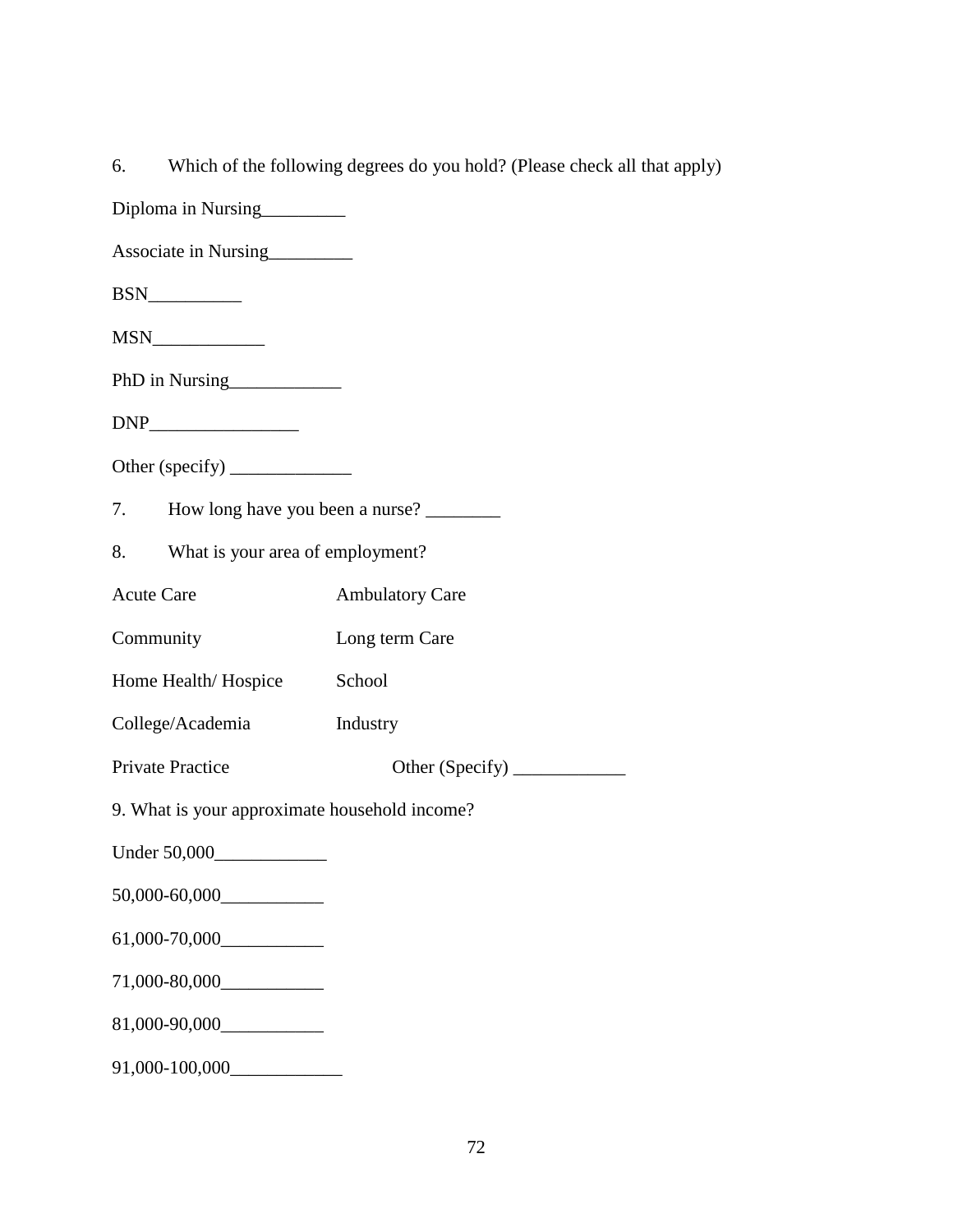Over 100,000

10. On average, how many packs of cigarettes do you smoke each **DAY**? \_\_\_\_\_\_\_ Enter 0 if you do not smoke.

*A standard drink contains 0.6 ounces of pure alcohol, for example, 12-ounces beer, 80ounces malt liquor, 5-ounces of wine, or 1.5 ounces of 80-proof distilled spirits.*

11. On average, how much do you drink each **DAY**? \_\_\_\_\_\_\_\_\_

*A healthy diet is defined as eating more fruits, vegetables, whole grains, seafood, and choose fat-free and low-fat dairy while decreasing salt and foods high in sodium, saturated fats, trans-saturated fats, cholesterol, added sugar, and refined grains.*

12. On a scale of 1-10 (with 1 being not very likely and 10 being always) How faithfully do you follow the guidelines for a healthy diet?

*Moderate physical activity is defined as a target heart rate 50 to 70% above the individual's maximum heart rate. Examples of moderate activity include brisk walking and water aerobics*.

- 13. On average, how many minutes of moderate exercise do you do each week? \_\_\_\_\_\_\_
- 14. What is your weight in pounds? \_\_\_\_\_\_\_\_\_\_

\_\_\_\_\_\_\_\_\_\_\_

15. What is your height? \_\_\_\_\_\_ feet \_\_\_\_\_\_ inches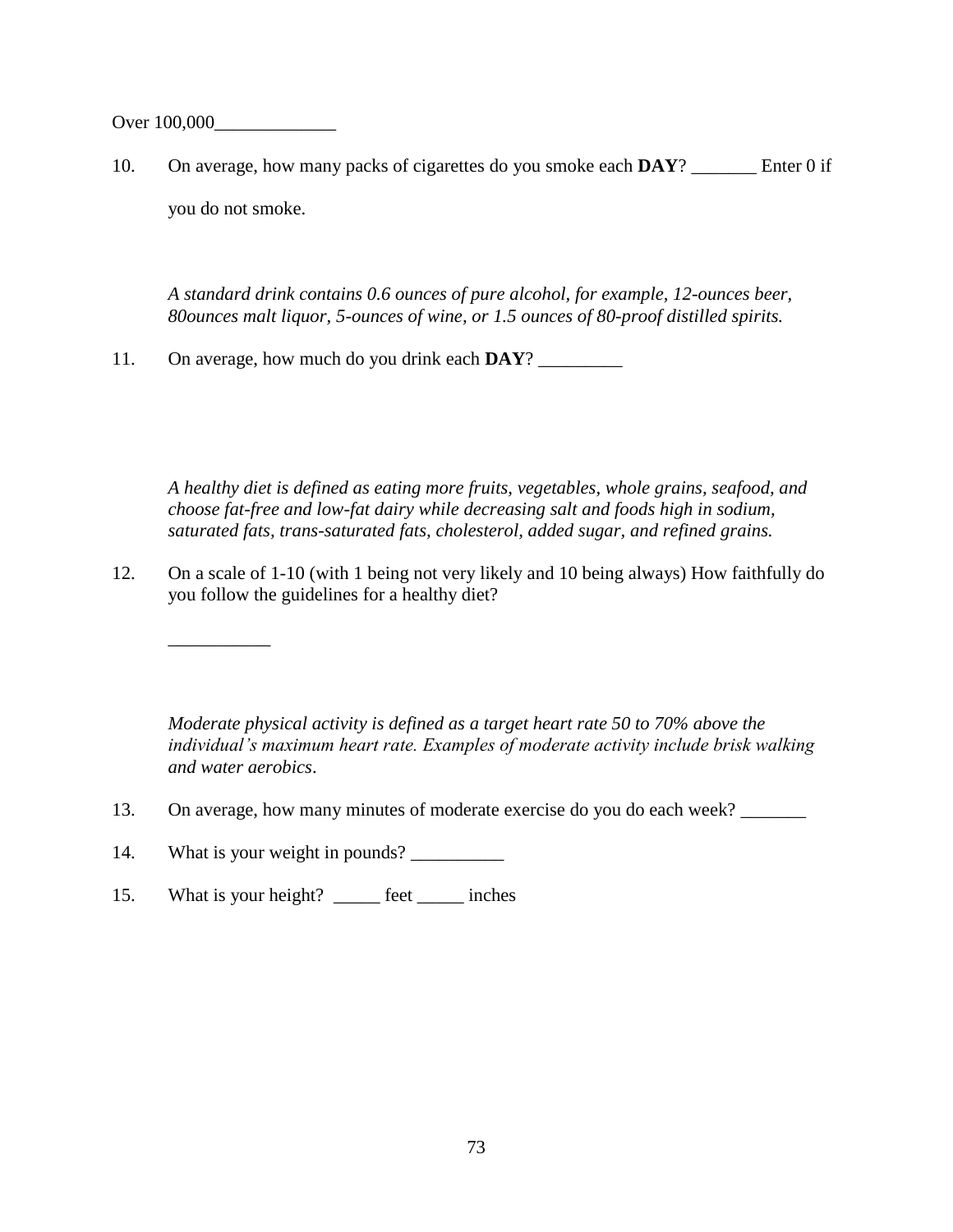#### APPENDIX B

#### **The Self as Role Model in Health Promotion**

In this survey you are asked to rate a series of items about how you see yourself as a role model of health. Because your ratings represent your personal view of yourself as a role model of health, no definition of the term "role model of health" has been provided. Read each item and decide whether you agree or disagree and to what extent. If you strongly agree, circle 6; if you strongly disagree, circle 1; if you view yourself somewhere in between, circle any one of the numbers between 1 and 6. Some of the items may not seem to relate to being a role model of health but please answer as best as you can anyway.

| $4 =$ Slightly Agree;                                                                                            | $1 =$ Strongly Disagree; $2 =$ Moderately Disagree;<br>$5 =$ Moderately Agree; |  |                         |                         |   | $3 =$ Slightly Disagree;<br>$6 =$ Strongly Agree |
|------------------------------------------------------------------------------------------------------------------|--------------------------------------------------------------------------------|--|-------------------------|-------------------------|---|--------------------------------------------------|
| *1. I feel a lot of pressure from others to be<br>a role model of healthy behaviors                              |                                                                                |  |                         | $1 \t2 \t3 \t4 \t5 \t6$ |   |                                                  |
| 2. I practice healthy behaviors exclusively for<br>my own personal well-being                                    |                                                                                |  |                         | 2 3 4 5 6               |   |                                                  |
| 3. I am always honest with clients about the<br>struggles involved in trying to practice a<br>healthy lifestyle  |                                                                                |  | $1 \t2 \t3 \t4 \t5 \t6$ |                         |   |                                                  |
| 4. I begin with clients' own experiences in<br>guiding them with their health promoting efforts                  |                                                                                |  |                         | $1 \t2 \t3 \t4 \t5 \t6$ |   |                                                  |
| *5. To be a role model of health promotion<br>I must consistently attain a high standard<br>of healthy behaviors |                                                                                |  |                         | $1 \t2 \t3 \t4 \t5 \t6$ |   |                                                  |
| *6. I have to be knowledgeable about health<br>related issues because others expect it of me                     |                                                                                |  | $1 \quad$               | 2 3 4 5 6               |   |                                                  |
| 7. I direct clients in a variety of positive<br>directions that I think will make health<br>promoting changes    |                                                                                |  |                         | $1 \t2 \t3 \t4 \t5 \t6$ |   |                                                  |
| 8. To be a role model of health promotion<br>I must be up on a pedestal                                          |                                                                                |  |                         | $1 \t2 \t3 \t4 \t5 \t6$ |   |                                                  |
| *9. I feel a lot of guilt when I teach about<br>health behaviors I am not practicing                             |                                                                                |  |                         | $2 \quad 3 \quad 4$     | 5 | 6                                                |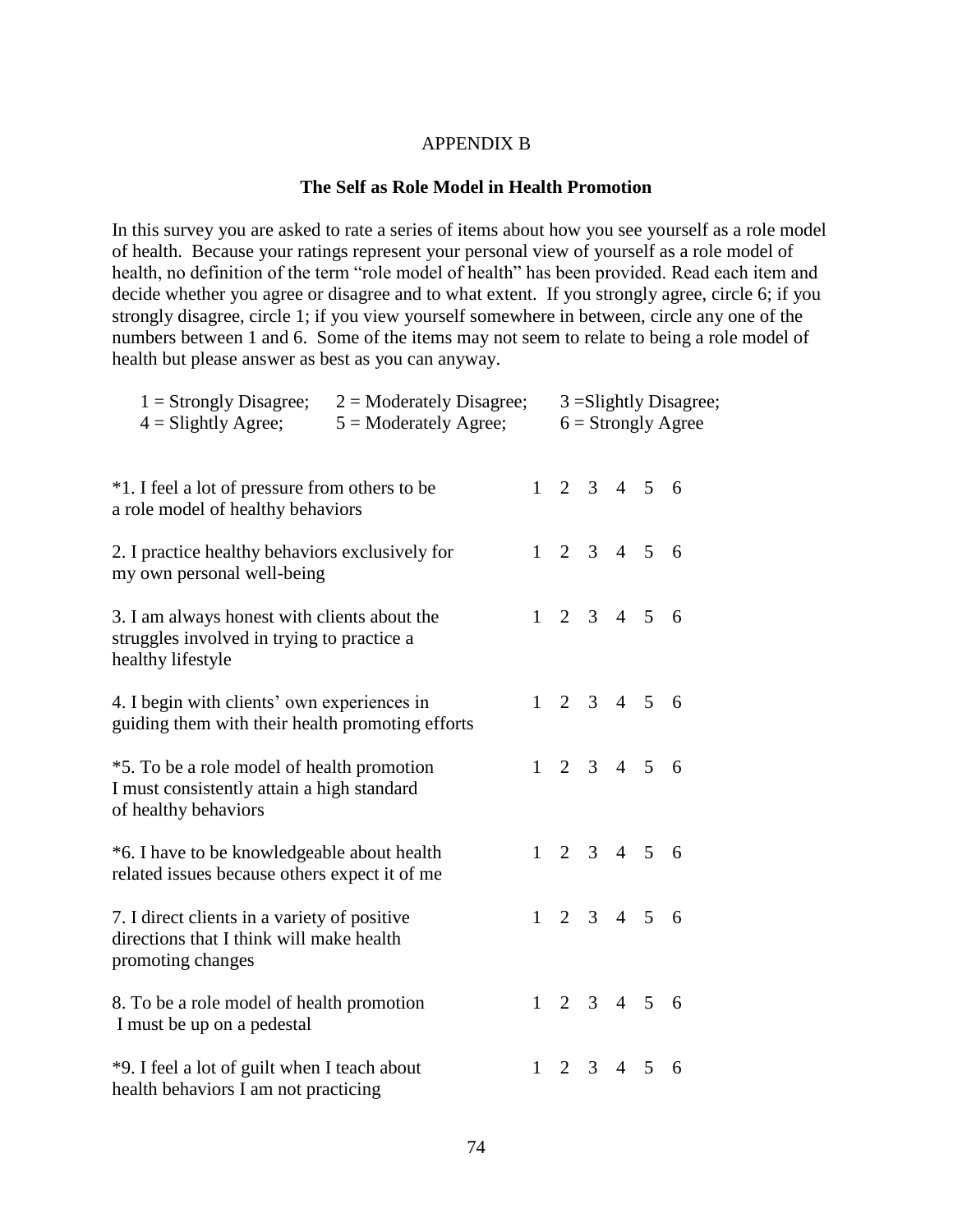| 10. I practice a healthy lifestyle as part of who<br>I am as a person                                             | 1         |            |  | 2 3 4 5 6               |  |
|-------------------------------------------------------------------------------------------------------------------|-----------|------------|--|-------------------------|--|
| 11. I listen to what clients perceive as their<br>needs                                                           |           |            |  | $1 \t2 \t3 \t4 \t5 \t6$ |  |
| *12. To be a role model of health promotion<br>I must set an ideal standard for others to<br>strive for           |           |            |  | $1 \t2 \t3 \t4 \t5 \t6$ |  |
| *13. I have to practice a healthy lifestyle<br>because others expect me to                                        | $1 \quad$ |            |  | $2 \t3 \t4 \t5 \t6$     |  |
| 14. I always take time to understand why a<br>client's lifestyle is the way it is                                 |           |            |  | $1 \t2 \t3 \t4 \t5 \t6$ |  |
| 15. I always consider clients' socio-economic<br>situation when working with them around<br>health-related issues |           | $1\quad 2$ |  | $3 \t4 \t5 \t6$         |  |
| 16. To be a role model of health promotion I<br>should be seen as a human being with<br>struggles                 |           |            |  | $1 \t2 \t3 \t4 \t5 \t6$ |  |
| 17. I have made positive health changes that<br>have helped me connect with clients making<br>similar changes     |           |            |  | $1 \t2 \t3 \t4 \t5 \t6$ |  |
| *18. Others expect me as a nurse to be a<br>role model of health promotion regardless<br>of how I see myself      | $1 \quad$ |            |  | 2 3 4 5 6               |  |
| 19. I am going in the direction that I want to<br>be with my personal health practices                            |           |            |  | $1 \t2 \t3 \t4 \t5 \t6$ |  |
| 20. I help clients understand lifestyle changes<br>so they can incorporate them into their lives                  |           |            |  | $1 \t2 \t3 \t4 \t5 \t6$ |  |
| 21. I convey to clients that I am a human<br>being with weaknesses                                                |           |            |  | $1 \t2 \t3 \t4 \t5 \t6$ |  |
| 22. I practice a healthy lifestyle because<br>I am a nurse                                                        |           |            |  | $1 \t2 \t3 \t4 \t5 \t6$ |  |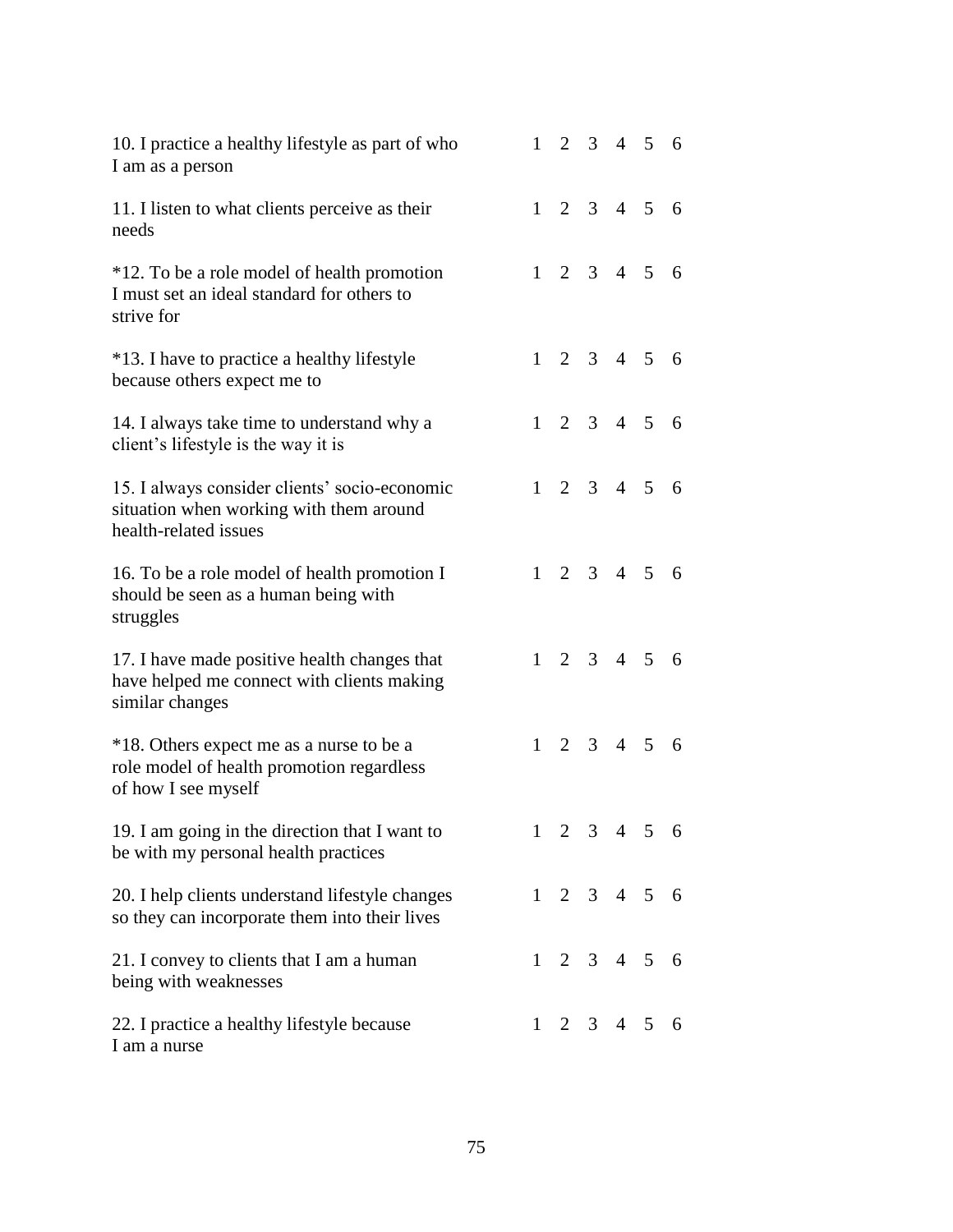| 23. I strongly encourage clients to enhance<br>their own health                                                                 | 1         |  | 2 3 4 5 6               |  |
|---------------------------------------------------------------------------------------------------------------------------------|-----------|--|-------------------------|--|
| *24. I feel guilty when others see I am not<br>practicing what I preach                                                         |           |  | $1 \t2 \t3 \t4 \t5 \t6$ |  |
| 25. I give clients information to make their<br>own decisions                                                                   |           |  | $1 \t2 \t3 \t4 \t5 \t6$ |  |
| 26. I work in partnership with clients to<br>promote their health                                                               | $1 \quad$ |  | $2 \t3 \t4 \t5 \t6$     |  |
| *27. I think of myself more as a health<br>promoter than a role model because<br>promoting health is what I do                  |           |  | $1 \t2 \t3 \t4 \t5 \t6$ |  |
| *28. I must readily give health information<br>because others expect it of me                                                   |           |  | $1 \t2 \t3 \t4 \t5 \t6$ |  |
| 29. I accept that I am an imperfect example<br>of healthy behaviors                                                             |           |  | $1 \t2 \t3 \t4 \t5 \t6$ |  |
| 30. I always help clients understand lifestyle<br>changes for them personally                                                   | 1         |  | $2 \t3 \t4 \t5 \t6$     |  |
| 31. I have had clients identify with me<br>because like them, I have had similar<br>struggles with changing my health practices |           |  | $1 \t2 \t3 \t4 \t5 \t6$ |  |
| 32. To be a role model of health promotion<br>I should be myself with others                                                    | 1         |  | 2 3 4 5 6               |  |
| *33. I must "practice what I preach" because<br>others expect it of me                                                          |           |  | $1 \t2 \t3 \t4 \t5 \t6$ |  |
| 34. I look at the whole of clients' lives when<br>helping them with health promotion                                            |           |  | $1 \t2 \t3 \t4 \t5 \t6$ |  |
| *35. To be a role model of health promotion<br>I must always reach for the ideal                                                |           |  | $1 \t2 \t3 \t4 \t5 \t6$ |  |
| 36. I understand what a client is going<br>through in making lifestyle changes because<br>of my own personal struggles          |           |  | $1 \t2 \t3 \t4 \t5 \t6$ |  |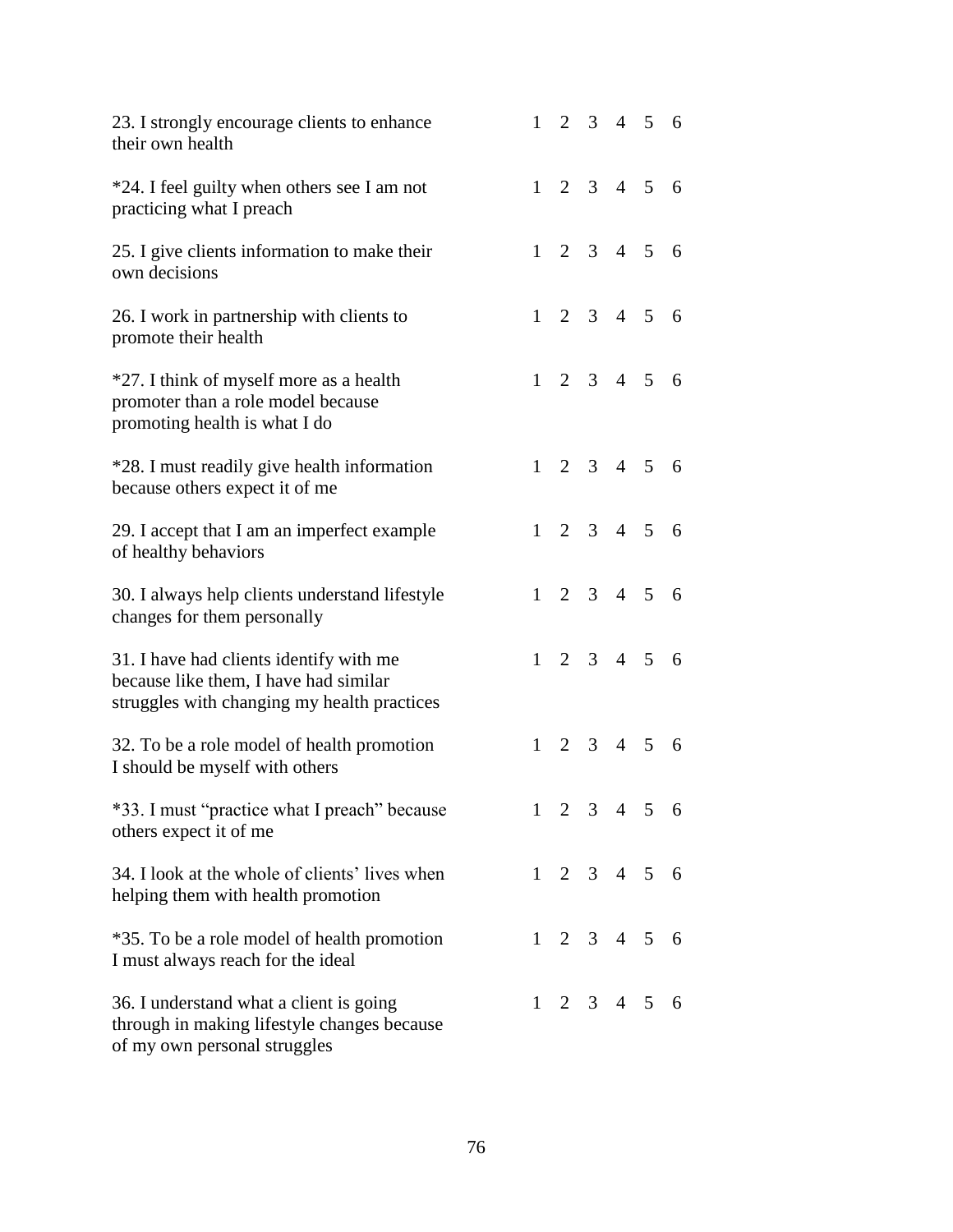| *37. To be a role model of health promotion<br>I must assume professional responsibility<br>to practice a healthy lifestyle |   |  | $1 \t2 \t3 \t4 \t5 \t6$ |  |
|-----------------------------------------------------------------------------------------------------------------------------|---|--|-------------------------|--|
| *38. I feel like a role model when people ask<br>me for health-related information                                          |   |  | $1 \t2 \t3 \t4 \t5 \t6$ |  |
| *39. I generally give little thought to my<br>health behaviors                                                              |   |  | $1 \t2 \t3 \t4 \t5 \t6$ |  |
| 40. I find out clients' perceptions of their<br>health practices                                                            |   |  | $1 \t2 \t3 \t4 \t5 \t6$ |  |
| 41. I do something when I fall short in my<br>personal health practices                                                     |   |  | $1 \t2 \t3 \t4 \t5 \t6$ |  |
| 42. I explore various options with clients in<br>guiding their decision-making about health<br>practices                    |   |  | $1 \t2 \t3 \t4 \t5 \t6$ |  |
| 43. I am okay with doing my best to role<br>model a healthy lifestyle even though I am<br>not perfect                       |   |  | $1 \t2 \t3 \t4 \t5 \t6$ |  |
| 44. I prefer to be called a health promoter<br>rather than a role model                                                     |   |  | $1 \t2 \t3 \t4 \t5 \t6$ |  |
| 45. I respect when clients are not ready to<br>make health promoting changes                                                |   |  | $1 \t2 \t3 \t4 \t5 \t6$ |  |
| 46. I work with clients at finding solutions to<br>their health-related situations and problems                             | 1 |  | 2 3 4 5 6               |  |
| 47. Health promoter describes what I do<br>better than role model                                                           |   |  | $1 \t2 \t3 \t4 \t5 \t6$ |  |
| *48. I feel like I have to practice a healthy<br>lifestyle because others are watching me                                   |   |  | $1 \t2 \t3 \t4 \t5 \t6$ |  |
| 49. I accept that my personal health practices<br>are less than perfect                                                     |   |  | $1 \t2 \t3 \t4 \t5 \t6$ |  |
| 50. I simplify health-related information<br>to make it useful for clients                                                  |   |  | $1 \t2 \t3 \t4 \t5 \t6$ |  |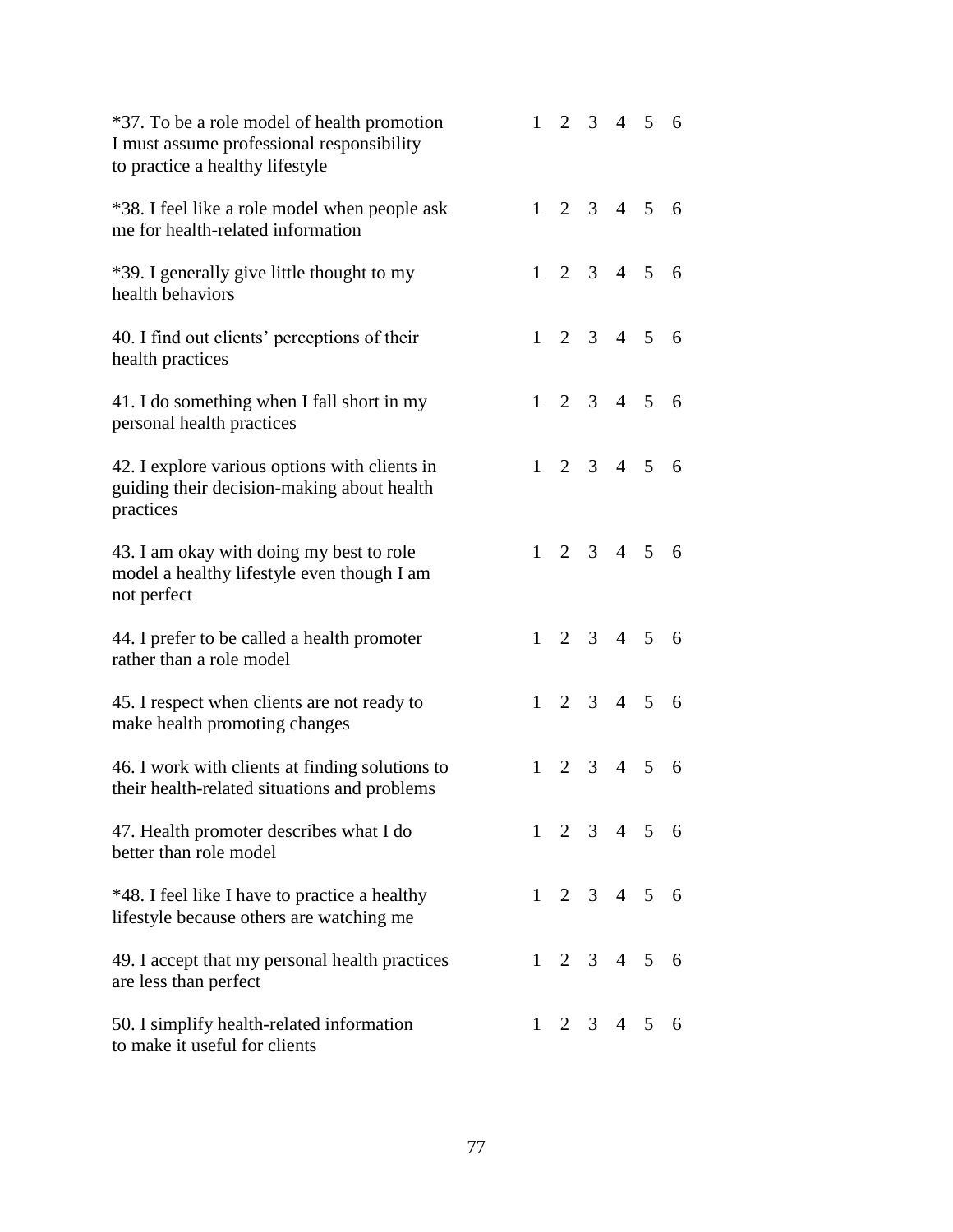| *51. To be a role model of health promotion<br>I have to live up to the ideal                            |  |  | $1 \t2 \t3 \t4 \t5 \t6$ |  |
|----------------------------------------------------------------------------------------------------------|--|--|-------------------------|--|
| 52. I respect that people are at different<br>places in their health promoting efforts                   |  |  | $1 \t2 \t3 \t4 \t5 \t6$ |  |
| 53. I think that as a health promoter I am<br>a role model                                               |  |  | $1 \t2 \t3 \t4 \t5 \t6$ |  |
| *54. I must be accountable for modeling<br>health promotion in both my personal and<br>professional life |  |  | $1 \t2 \t3 \t4 \t5 \t6$ |  |
| 55. I individualize health related information<br>for the client                                         |  |  | $1 \t2 \t3 \t4 \t5 \t6$ |  |
| 56. I give clients complete control in making<br>decisions about their health                            |  |  | $1 \t2 \t3 \t4 \t5 \t6$ |  |
| 57. I am accepting of clients who continue in<br>unhealthy practices                                     |  |  | $1 \t2 \t3 \t4 \t5 \t6$ |  |

Overall as a role model of health, I am (check 1):

- \_\_\_\_\_ 5. Very Poor
- $\frac{1}{2}$  4. Poor
- $\frac{1}{\sqrt{2}}$  3. Fair
- $\frac{1}{\sqrt{2}}$  2. Good
- \_\_\_\_\_ 1. Very Good

Thank you very much for taking the time to answer these questions!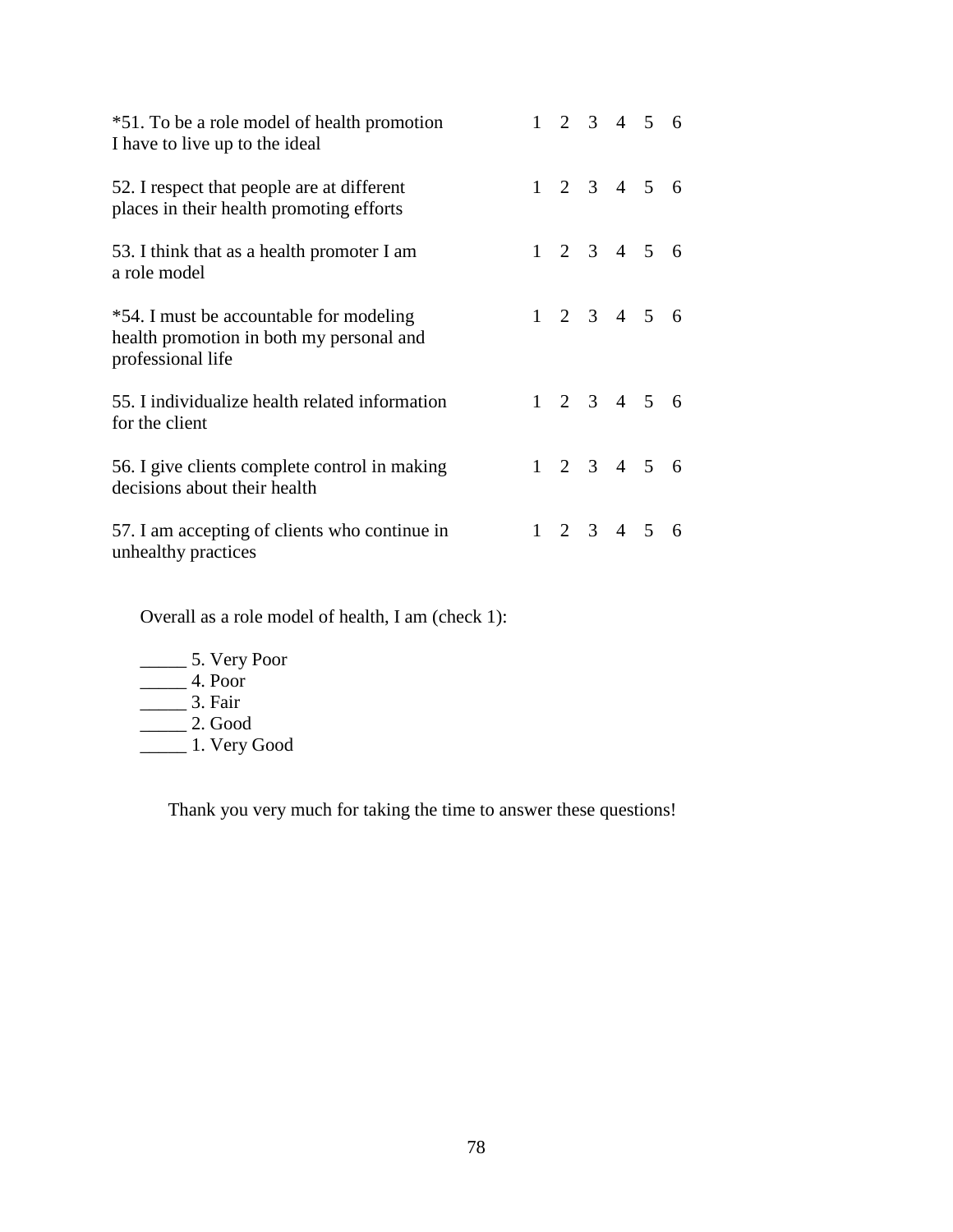### APPENDIX C

#### Recruitment Email

Dear Participant:

My name is Shelia Hurley, and I am a graduate student at East Tennessee State University. I am working on my PhD in Nursing. In order to finish my studies, I need to complete a research project. The name of my research study is Nurses Perceptions of Self as Role Models of Health.

The purpose of this study is to determine the nurses' perception of the role of the nurse in health promotion and what health behaviors nurses portray to their patients. I would like to give a brief survey questionnaire to Registered Nurses. It should only take about 30 minutes to complete. You will be asked questions about yourself as a role model and your health practices.

This method is completely anonymous and confidential. In other words, there will be no way to connect your name with your responses. Although your rights and privacy will be maintained, the Secretary of the Department of Health and Human Services, the ETSU IRB and the researcher have access to the study records.

Participation in this research experiment is voluntary. You may refuse to participate. You can quit at any time. Participants must be 18 or older to take part.

Once you have completed the survey, you will have an option to follow a separate link to enter a **drawing for a \$50 gift card**. Two gift cards will be given away at the end of the research study. If you are the winner of a gift card, you will have to provide additional information such as name, address and social security number to receive the gift.

To take the survey Please follow the link below:

## Link will be insert here

Thank you very much for taking the time to participate in this study. If you have any researchrelated questions or problems, you may contact me at 423-439-4055. I am working on this project under the supervision of Joellen Edwards. You may reach her at 423-439-4055. Also, the chairperson of the Institutional Review Board at East Tennessee State University is available at (423) 439-6054 if you have questions about your rights as a research subject. If you have any questions or concerns about the research and want to talk to someone independent of the research team or you can't reach the study staff, you may call an IRB Coordinator at 423/439-6055 or 423/439/6002.

Sincerely,

Shelia Hurley PhD(c), MSN, RN, MBA/HC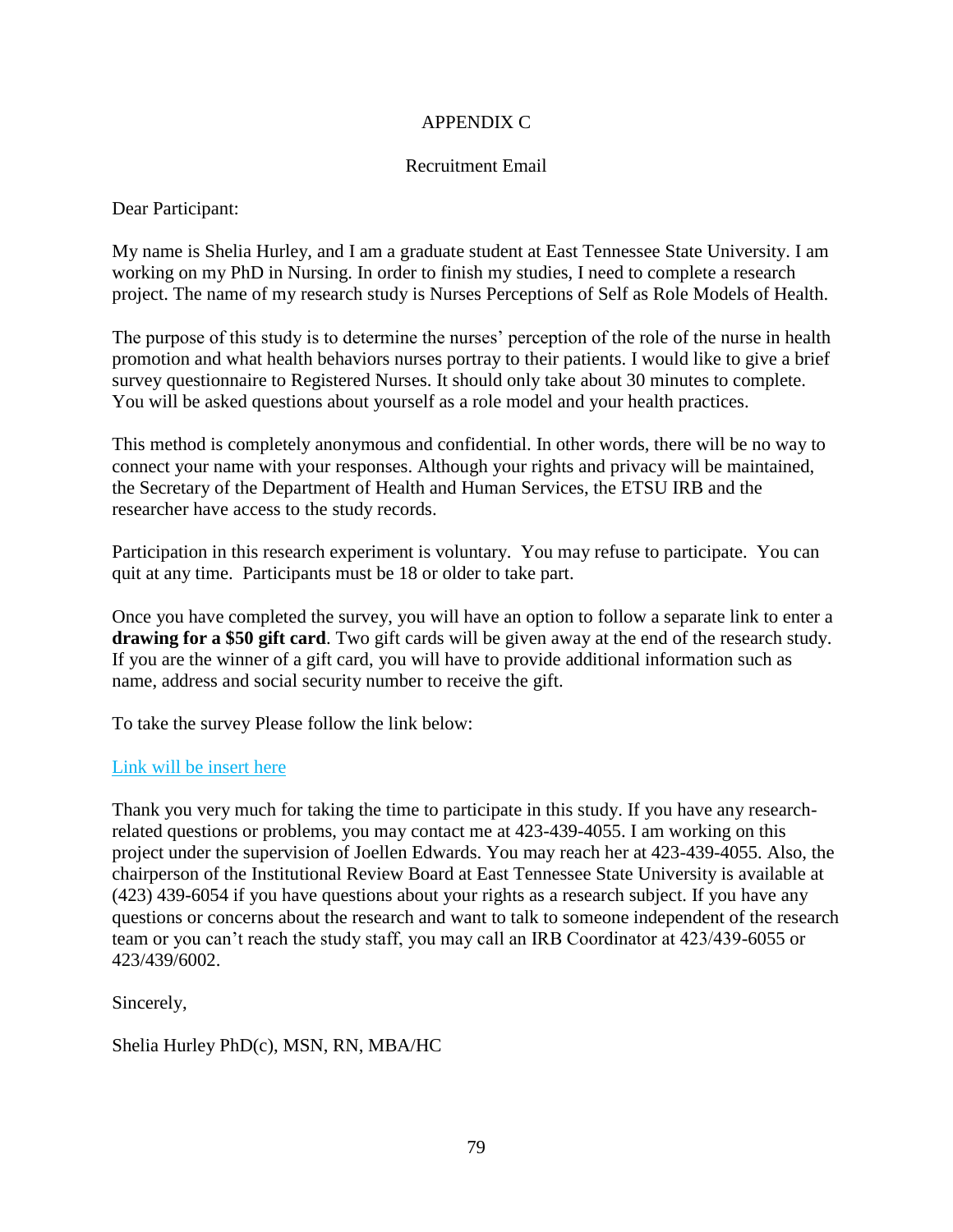#### APPENDIX D

### Recruitment Reminder Email

Dear Participant:

#### **This is a reminder email to complete a survey for a chance to win \$50.00**

My name is Shelia Hurley, and I am a graduate student at East Tennessee State University. I am working on my PhD in Nursing. In order to finish my studies, I need to complete a research project. The name of my research study is Nurses Perceptions of Self as Role Models of Health.

The purpose of this study is to determine the nurses' perception of the role of the nurse in health promotion and what health behaviors nurses portray to their patients. I would like to give a brief survey questionnaire to Registered Nurses. It should only take about 30 minutes to complete. You will be asked questions about yourself as a role model and your health practices.

This method is completely anonymous and confidential. In other words, there will be no way to connect your name with your responses. Although your rights and privacy will be maintained, the Secretary of the Department of Health and Human Services, the ETSU IRB and the researcher have access to the study records.

Participation in this research experiment is voluntary. You may refuse to participate. You can quit at any time. Participants must be 18 or older to take part.

Once you have completed the survey, you will have an option to follow a separate link to enter a **drawing for a \$50 gift card**. Two gift cards will be given away at the end of the research study. If you are the winner of a gift card, you will have to provide additional information such as name, address and social security number to receive the gift.

To take the survey Please follow the link below:

#### Link will be insert here

Thank you very much for taking the time to participate in this study. If you have any researchrelated questions or problems, you may contact me at 423-439-4055. I am working on this project under the supervision of Joellen Edwards. You may reach her at 423-439-4055. Also, the chairperson of the Institutional Review Board at East Tennessee State University is available at (423) 439-6054 if you have questions about your rights as a research subject. If you have any questions or concerns about the research and want to talk to someone independent of the research team or you can't reach the study staff, you may call an IRB Coordinator at 423/439-6055 or 423/439/6002.

Sincerely,

Shelia Hurley PhD(c), MSN, RN, MBA/HC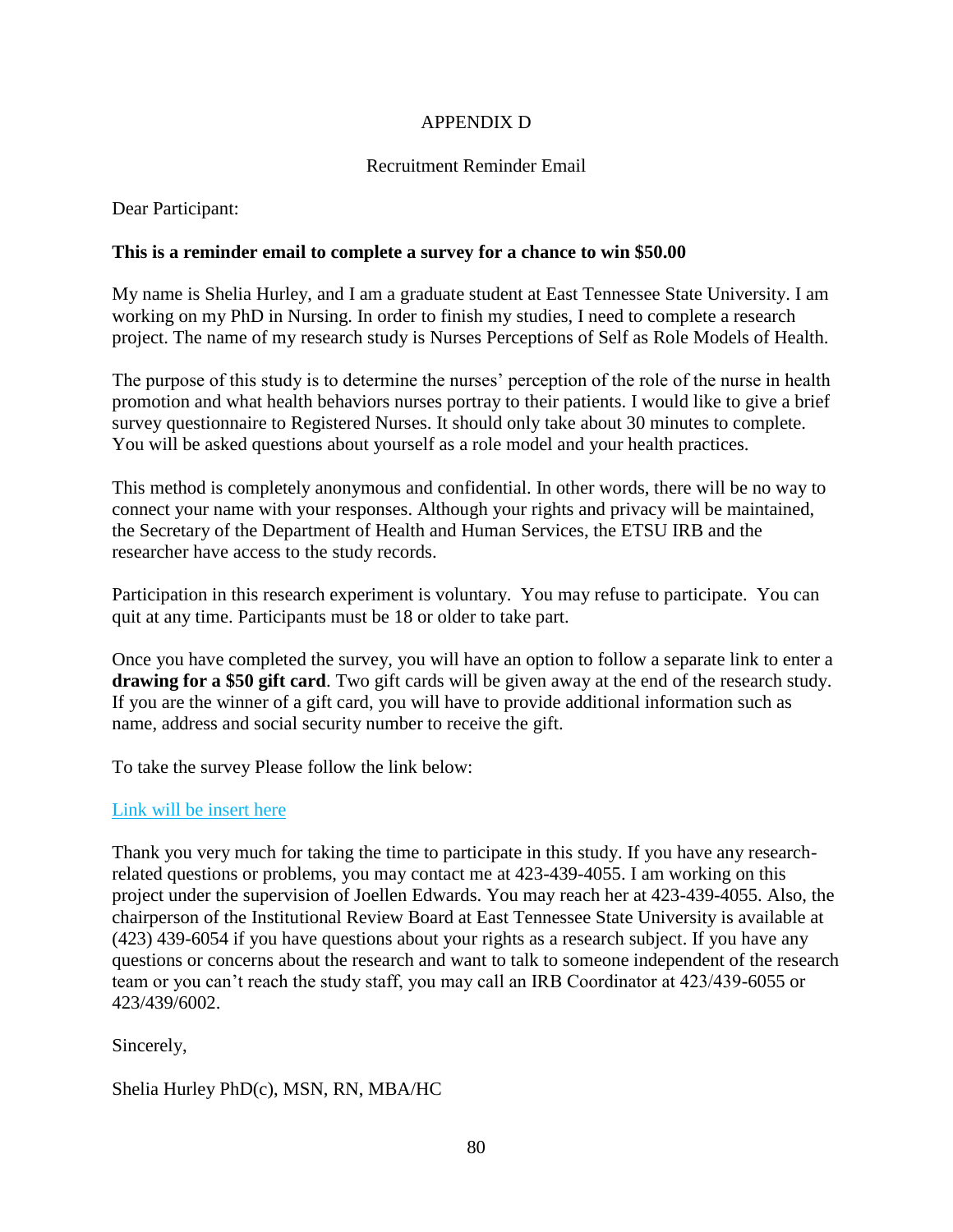# VITA

# SHELIA HURLEY, PHD, MSN, RN, MBA HC

| Education:               | PhD in Nursing, East Tennessee State University, Johnson City,<br>Tennessee 2015<br>MSN/MBA HC, University of Phoenix, Phoenix, Arizona, 2009<br>B.S. Nursing, Tennessee Tech University, Cookeville, Tennessee,<br>1994                                                                         |
|--------------------------|--------------------------------------------------------------------------------------------------------------------------------------------------------------------------------------------------------------------------------------------------------------------------------------------------|
| Professional Experience: | Assistant Professor, Tennessee Tech University, Whitson-<br>Hester School of Nursing, 2010-current                                                                                                                                                                                               |
| Publications:            | Hanna, K., Roberts, T., Hurley, S. (In Press). Collaborative Testing<br>as NCLEX-RN Enrichment. Nurse Educator.                                                                                                                                                                                  |
|                          | Hellman, A., Woodard, W., Hurley, S. (October/December, 2015).<br>Nurses and their knowledge of spiritual needs: A study<br>using the spiritual care competency scale. Journal of<br>Christian Nursing. 32(4) 236-241.<br>10.1097/CNJ.0000000000000207                                           |
|                          | Hurley, S. & Piras, S. (November/December 2012). Cushing<br>disease: Is it a disease, a syndrome, or both? Nursing made<br>Incredibly Easy! $10(6)$ , 38-46.<br>10.1097/01.NME.0000420368.31717.c1.                                                                                              |
|                          | Hurley, S. (June 11, 2015). Nurses' Perception as Role Models of<br>Health Promotion. In the proceedings of and oral<br>presentation at 2nd Canadian Doctoral Nursing Network<br>Conference held at the University of Regina,<br>Saskatchewan, Canada on June 11-12, 2015.                       |
| Presentations:           | Hellman, A., Hurley, S., Turpin, R., and Hanna, K. (October 2015)<br>Prepping the Drivers of the Future: Enhancing Practice<br>Readiness through Collaborative Interventional Learning<br>Simulation. The 42nd Annual Professional Nurse Educators<br>Group (PNEG) conference. Indianapolis, IN. |
|                          | Hurley, S. (June 2015). Nurses' Perception as Role Models of<br>Health Promotion. Accepted for podium presentation at the<br>2nd Canadian Doctoral Nursing Network Conference held<br>at the University of Regina, Saskatchewan, Canada on June<br>11-12, 2015.                                  |